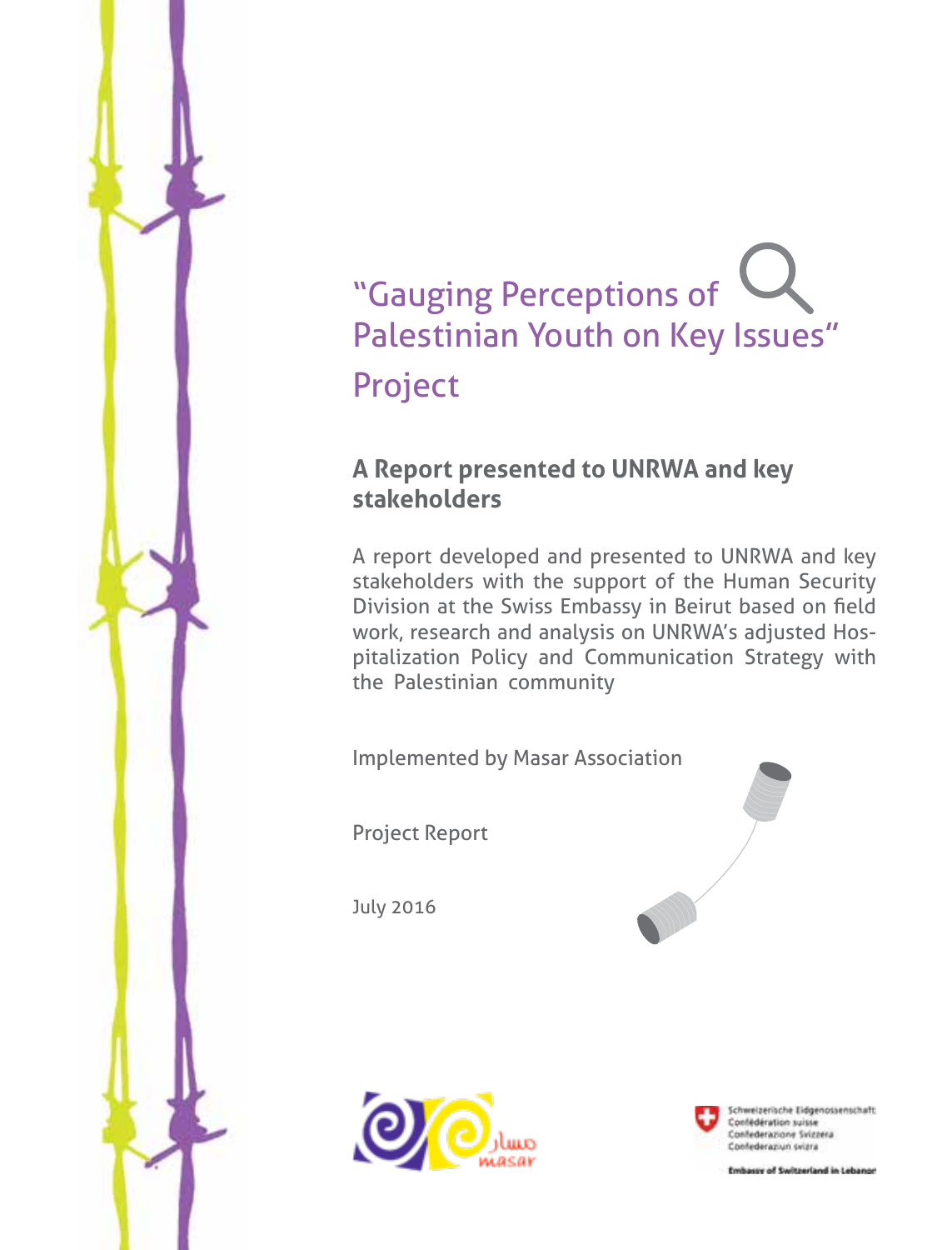

www.masarlb.org



Embany of Smitzerland in Lebanon

Information and opinions in this report do not necessarily reflect the official opinion of the donor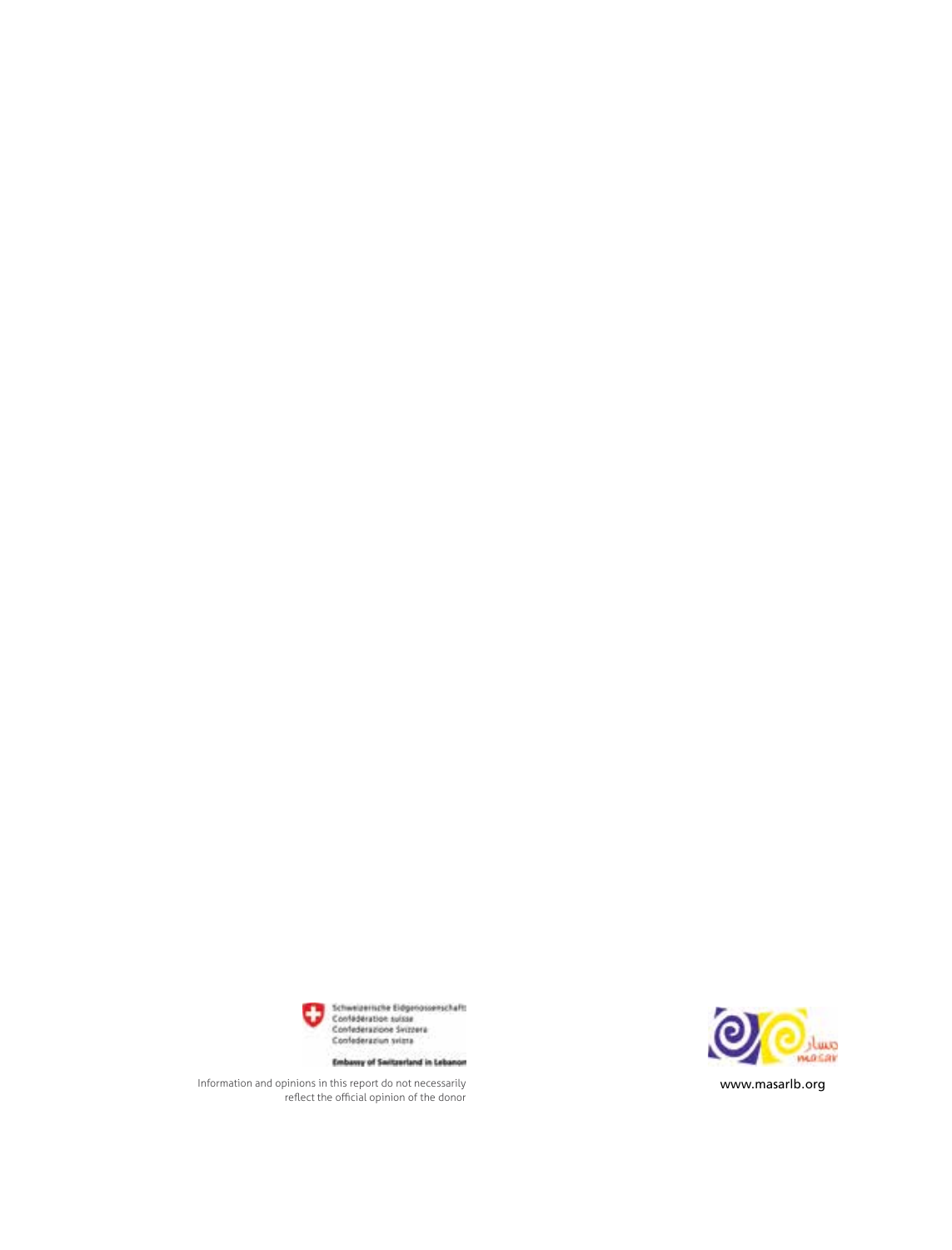### 04

Acronyms

### 05

Note

#### 06

Introduction

### 07

Background

#### 09

Methodology

### 12

Key challenges/Limitations

#### 13

#### Outputs/Findings

#### 13

1) Perceptions regarding the adjusted hospitalization policy

#### 17

2) Participants' recommendations for improvement of the policy

#### 19

3) Perceptions regarding the communication with UNRWA

#### $20$

4) Participants' recommendations for improving communication mechanisms and channels

### 22 Analysis

#### 25

#### Recommendations

#### 25

A. Improving communication with UNRWA through a series of channels and platforms

#### 26

B. Revising the "adjusted hospitalization policy"

 27 C. For other stakeholders

### 29

Conclusion

#### 30

#### Annexes

Annex 1: Focus Group guide

Annex 2: Power point Presentation

# **Table of Contents**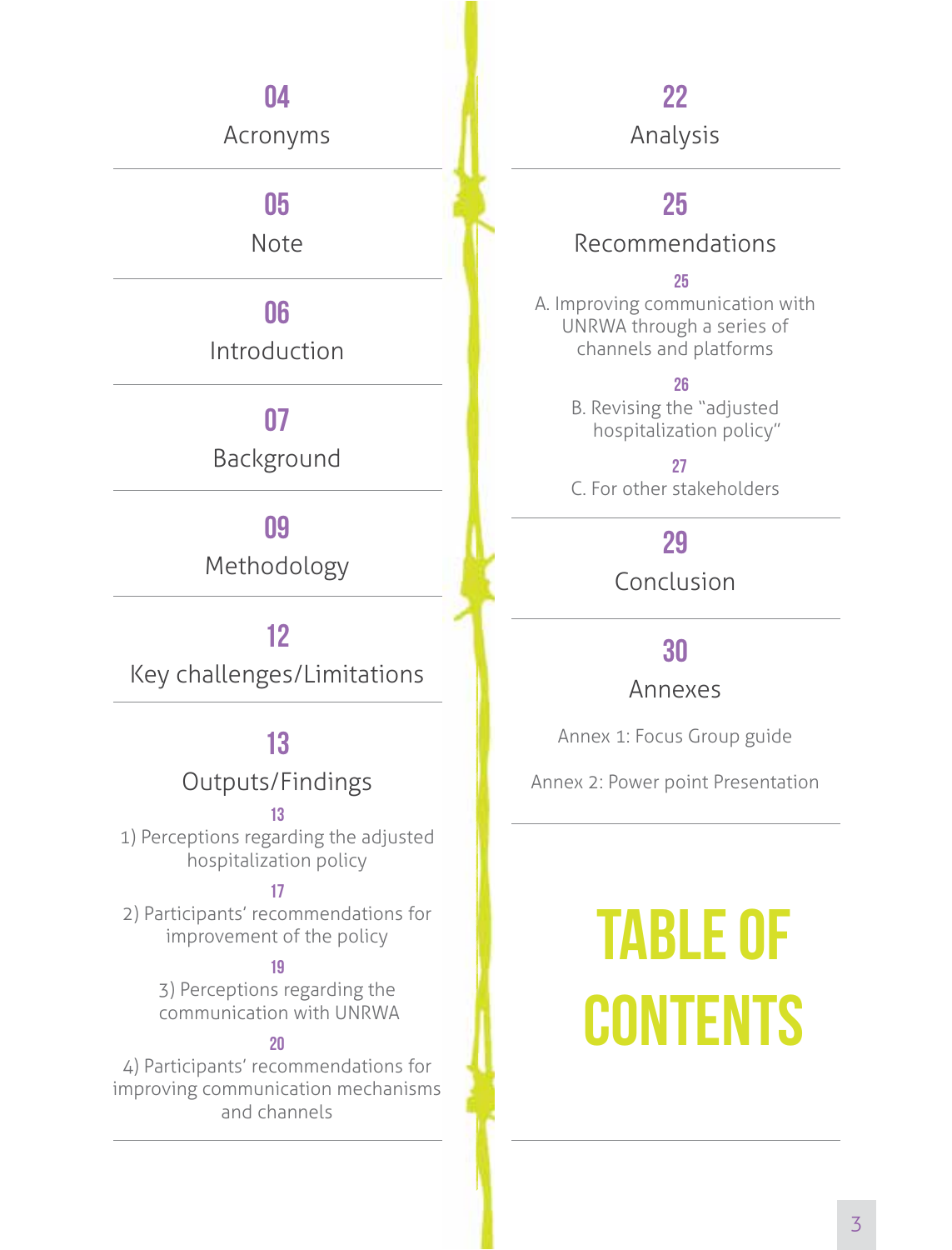"Gauging Perceptions of Palestinian Youth on Key Issues" Project

# **Acronyms**

- **PRCS:** Palestine Red Crescent Society
- **MRI:** Magnetic Resonance Imaging
- **CBC:** Complete Blood Count
- **MoPH:** Ministry of Public Health
- **FGDs:** Focus Group Discussions

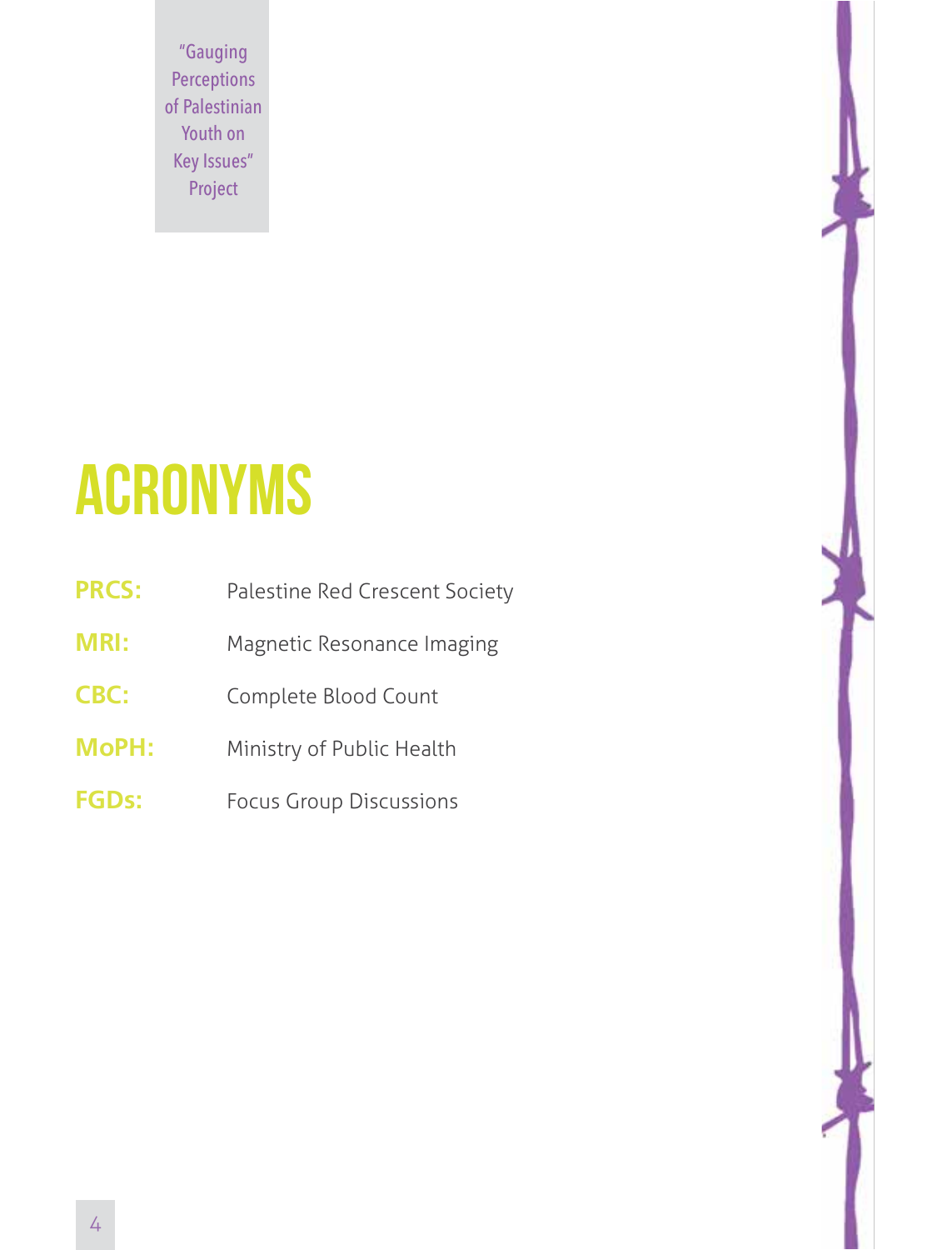# **Note**

Prior to its adjustment on  $1<sup>st</sup>$  of January 2016, the UNRWA hospitalization policy used to provide 100% coverage for secondary care in all contracted hospitals with the exception of non WHO-listed medications & surgical accessories where UNRWA covers 30% of the cost per procedure up to a maximum of \$500. In the adjusted policy, coverage was adjusted to 95%, 85% and 80% for contracted PRCS, Lebanese governmental hospitals and private hospitals respectively, with the exception of non WHO-listed medications & surgical accessories where UNRWA covers 30% of the cost per procedure up to a maximum of \$500. As for tertiary care, the main adjustments were in the Tertiary daily tariff that was raised to 60% up to 416\$ per day up to 12 days with a ceiling of \$5000 for medical admissions, and 60% of the MOPH surgical code(s) at UNRWA priced rate of contracted admitting hospital up to a ceiling of \$5000.

However, UNRWA released a "refined hospitalization policy" on June 1st 2016 that entails an amendment in the percentages of coverage by UNRWA for secondary care as follows: 100% for PRCS hospitals and 90% for both Lebanese governmental and private hospitals with the exception of non WHO-listed medications & surgical accessories where UNRWA covers 30% of the cost per procedure up to a maximum of \$500. This report doesn't address technical issues and coverage scheme of the hospitalization policy but rather exposes points and findings related to the Palestinian community's perceptions vis à vis the general components of the adjusted policy preceding the refined one which was released on June 1, 2016. It equally highlights the communication situation between UNRWA and Palestinians in Lebanon.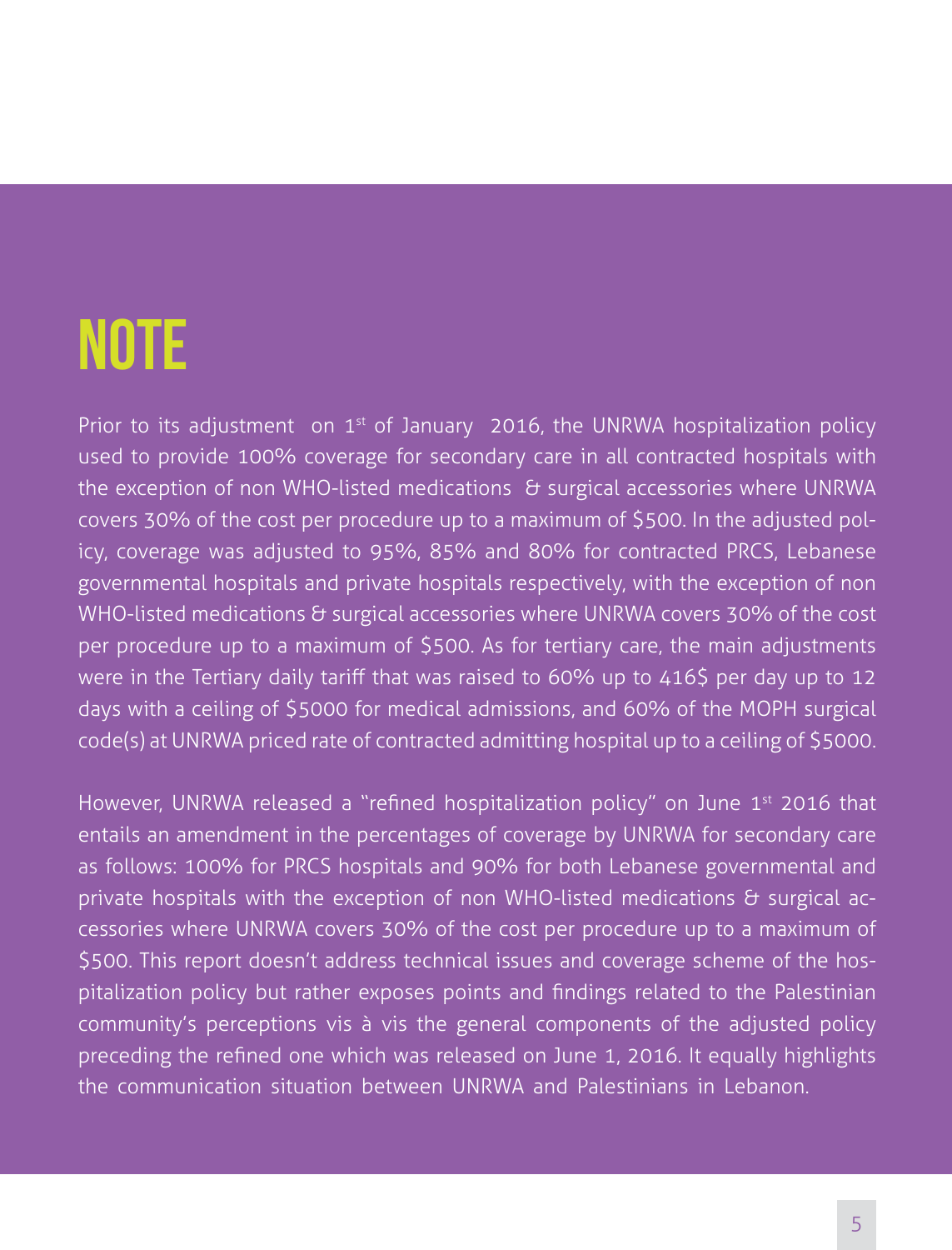"Gauging **Perceptions** of Palestinian Youth on Key Issues" Project

# **I. Introduction**

According to UNRWA, "its overall health policy entails provision of essential health services to the registered Palestine refugee population in line with the basic principles and concepts of the World Health Organization (WHO). UNRWA's health program centers on providing primary health care services with the prime objective of protecting and promoting the health status of the refugee population and meeting their basic health needs. In addition, UNRWA aims at providing essential and affordable in-patient medical care services to the refugee population. These services are available at locally contracted hospitals"1.

As of January 2016, UNRWA introduced some adjustments to its hospitalization policy as per the elements of eligibility, coverage and contracted hospitals among other changes. As a result of these and other changes pertaining to other policies, such as education, reactions of anger and frustration were triggered within a part of the Palestinian community in Lebanon. Accordingly, Masar association was commissioned to design and implement the project "Gauging Perceptions of Palestinian Youth on Key Issues" during the period of April- June 2016. The emphasis of the project is to capture the perceptions of youth of the adjusted hospitalization policy and overall communication situation with UNRWA and other key stakeholders. To this effect, FGDs were conducted with Palestinian youth groups (with health and non-health backgrounds) in Beirut, Tyre, Tripoli, Bekaa and Saida where UNRWA has operational offices. The aim of the FGDs is to assess the perceptions of Palestinian youth regarding UNRWA's adjusted hospitalization policy and communication strategies, analyze the findings, and formulate recommendations for UNRWA to consider.

<sup>1</sup> Unrwa LFO Hospitalization Program Policy Document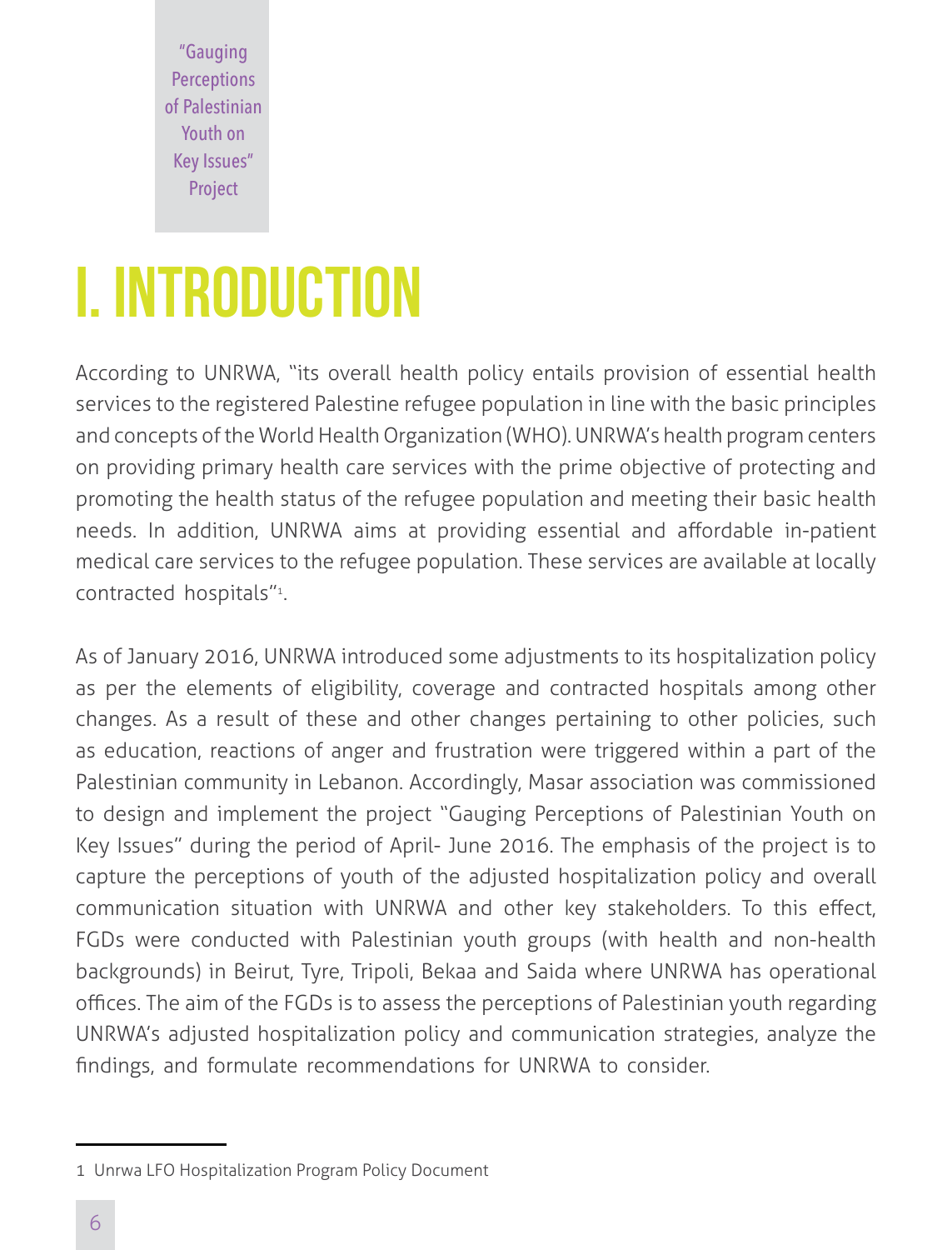# **II. Background**

## The problem

Tensions between UNRWA and parts of the Palestinian community in Lebanon have sparked off in recent months an open political conflict as a result of UNRWA's announcement of applying an "adjusted hospitalization policy" requiring a financial contribution by Palestinians in Lebanon to their hospitalization costs as mentioned in the "note" above. In addition to the cost sharing element, the discontent of the Palestinians was exacerbated yet by the fact that the development of the adjusted policy was not consultative: Key Palestinian beneficiaries of UNRWA's health services were engaged neither in the development process nor in the validation of the policy document prior to its announcement. At the peak of the crisis, UNRWA approached Masar association and the Human Security Division at the Embassy of Switzerland in Lebanon with a request to assist in improving its communication/consultation mechanisms with the Palestinian community.

## Masar's response

Masar has field and research expertise in empowering youth and promoting integration in the aftermath of conflicts. Based on this experience, Masar showed readiness to gauge the perceptions of the Palestinian community, namely the perceptions of young Palestinian technical experts in the health sector and other youth with different backgrounds of UNRWA, its service provision mechanisms, its communication strategy taking the example of current events surrounding the tensions arising on the UNRWA's adjusted health care policy.

During the discussion of the short term intervention by Masar, UNRWA has expressed an interest in addressing the tensions arising around its adjusted health care/ hospitalization policy in Lebanon and the will to access Masar's product and incorporate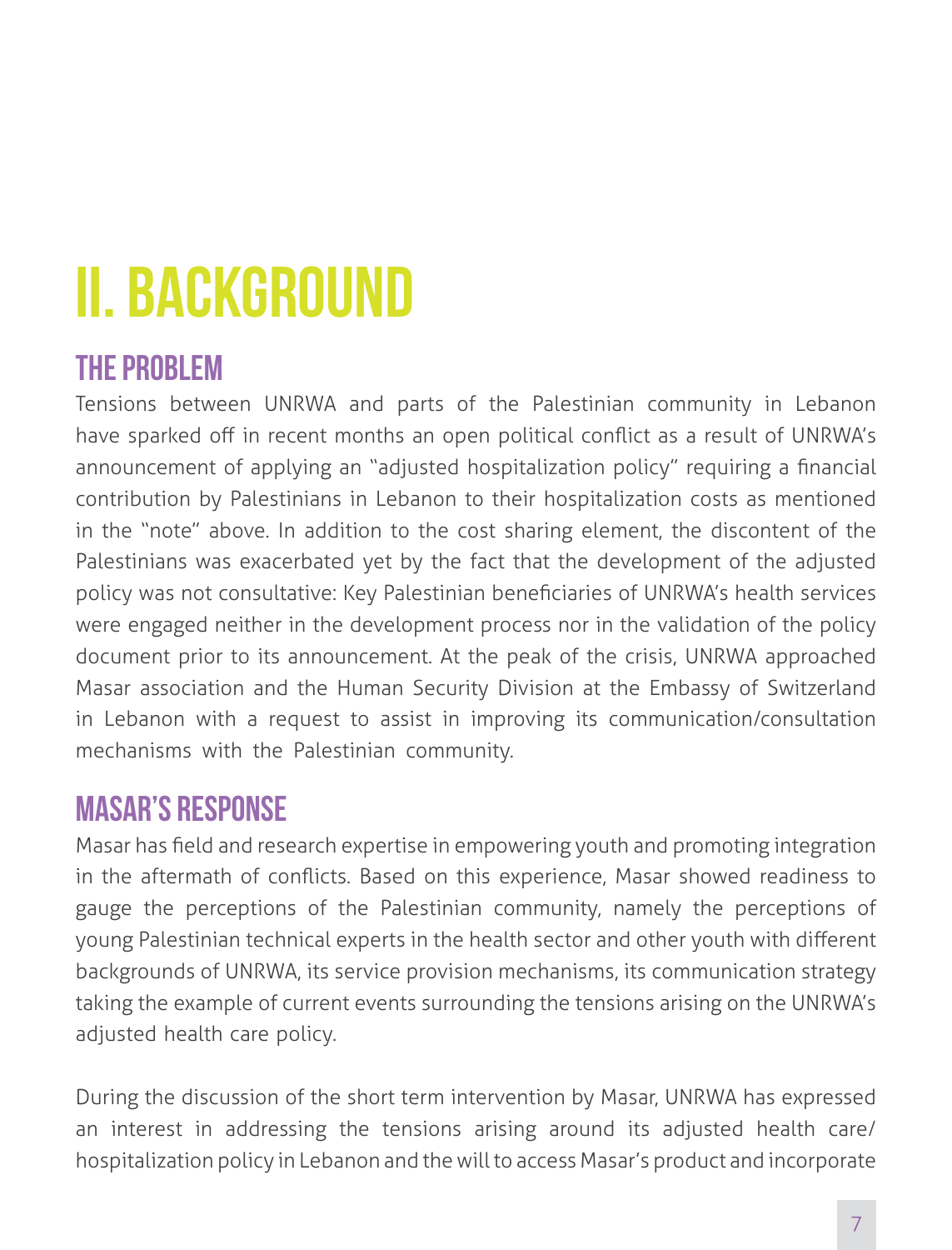"Gauging Perceptions of Palestinian Youth on Key Issues" Project

it in its work should it see it convenient. UNRWA has also expressed interest in improving its communication strategy through making it more contextualized and open to the Palestinian community by means of better empowering and capacitating its communication field officers.

On the long term, the outcome of this intervention may orient UNRWA and other potential service providers in introducing better strategic and participatory approaches to their work/ service provision addressed to the Palestinian community in Lebanon. This intervention by Masar might also help the Palestinian community in Lebanon in better conveying and presenting its needs and expectations from UNRWA and other potential service providers. In the concrete case of UNRWA, the intervention may lead to the establishment and institutionalization of consultation mechanisms between UNRWA as the service provider and the Palestinian community as beneficiaries from these services.

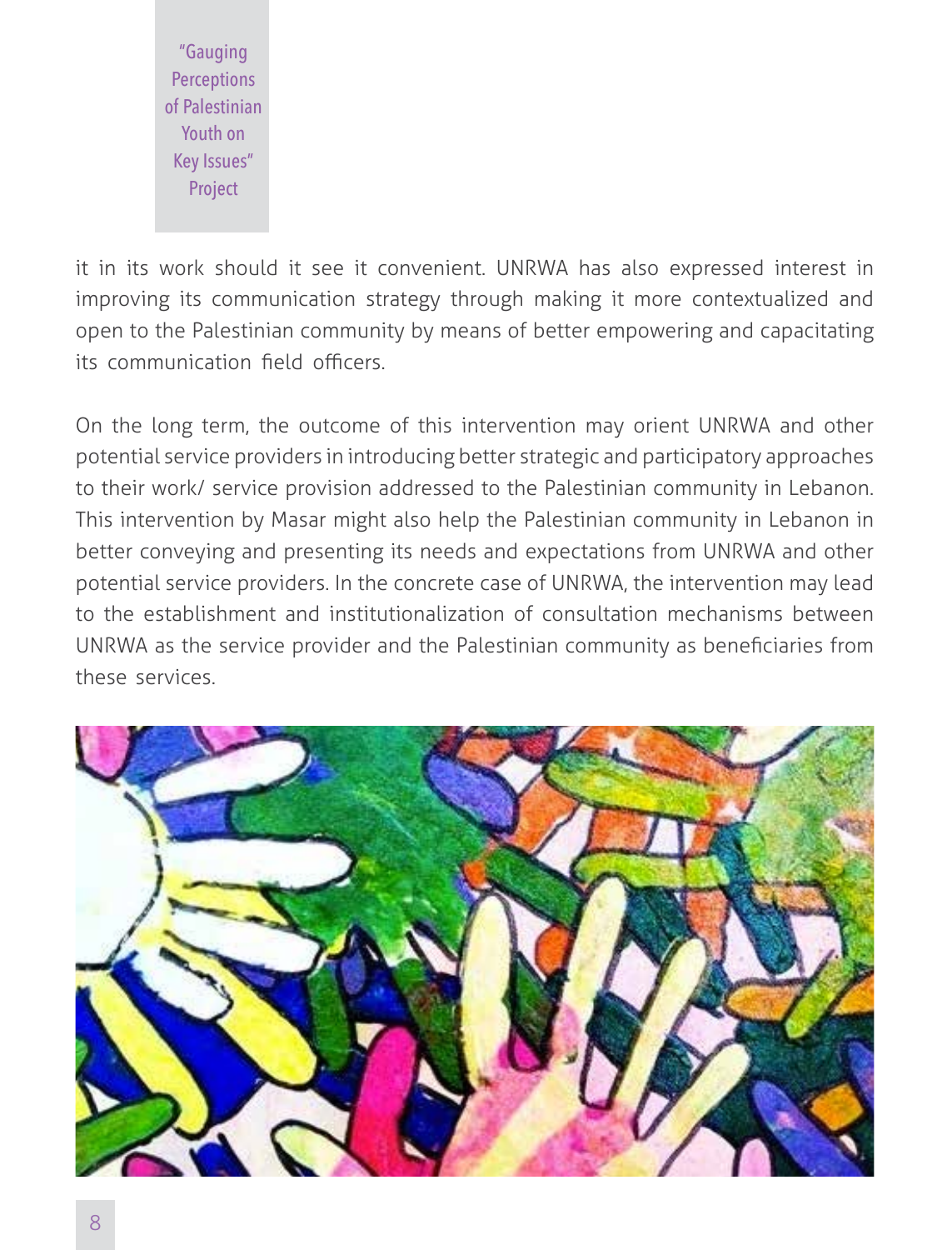# **III. Methodology**

Masar recruited two consultants (Sarah Armoush, MPH, Licensed Dietitian and Nutritionist and Mia Chartouni, MS in International Health Management, Licensed Dietitian and Nutritionist) with the required expertise in public health and qualitative research to conduct the FGDs. A qualitative methodology was adopted because it describes, explains, and characterizes the subject of investigation by focusing on words rather than on numbers. Through it, one can explore a wide array of dimensions of the social world, including its complexities, the understandings, experiences of participants, the ways that social processes, institutions, discourses or relationships work, and the significance of the meanings that they generate<sup>1</sup>. Focus groups specifically enrich the research issue by allowing explicit differences and divergent ideas to emerge, thus to have a viewpoint on the preponderant social norms related to the subject of discussion2.

In the initial phase, two pilot FGDs were conducted with Palestinian youth in Beirut; one with youth from diverse backgrounds and one with young technical experts in the health sector, with the aim to validate the questions of the focus group guide and ensure that all the important points pertaining to the project objective are being tackled through the guide. Based on the pilot FGDs, the guide (see Annex 1) was revised and questions were rephrased to capture in a more focused and objective way the feedback and recommendations of young participants.

Nine FGDs were conducted; each lasted approximately 90 minutes, with an average number of 7 participants per focus group. To ensure representativeness, participants were recruited from inside and outside the camps (cities), and from the

<sup>1</sup> Mason, J. (2002) Qualitative Researching.

<sup>2</sup> Ritchie, J. & Lewis, J. (2003). Qualitative research practice: A guide for social science students and researchers.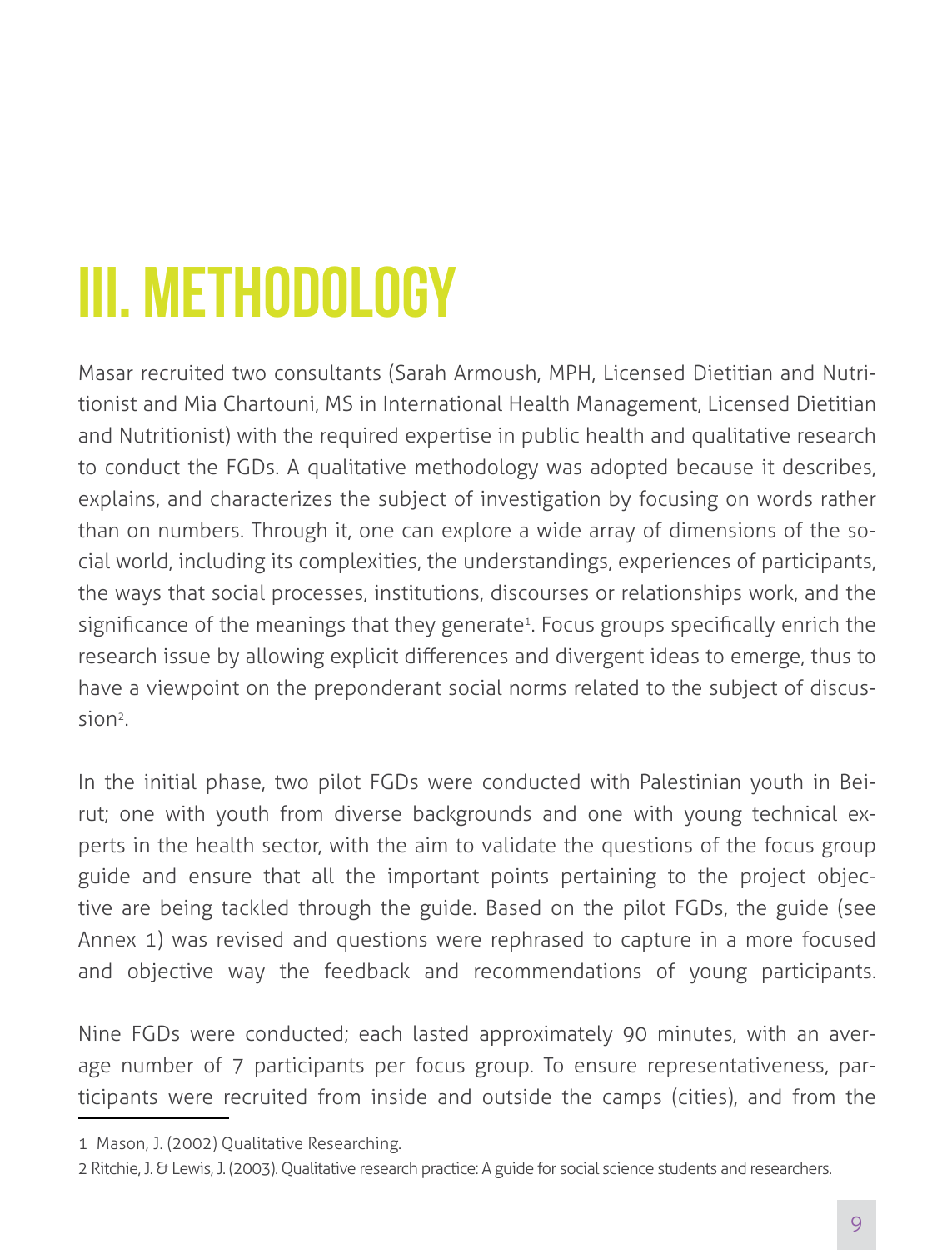"Gauging Perceptions of Palestinian Youth on Key Issues" Project

different areas where Palestinians reside i.e. Beirut, Bekaa, Tyre, Saida and Tripoli. However, FGDs were held outside camps, to avoid potential external interruption or interference by community members who do not match participants' selection criteria. To recruit participants, Masar collaborated with 5 community mobilizers who possess the relevant knowledge of camps and of the social and political fabric of the Palestinian community, and who recruited participants through headhunting, not open announcement in camps, based on a set of criteria presented below:

- Youth aged 18- 30 or 35 as an upper limit;
- Youth are either students or fresh graduates with up to 7 years of experience;
- Youth studying or working in a health related sector (e.g. medicine, nursing, medical lab, hospital management…) but not limited to it; also youth with diverse backgrounds;
- Youth living inside and outside camps;
- Ensuring gender balance and diversity in terms of political affiliation.

Youth participants in the FGDs come from diverse backgrounds, namely: engineering, media, education, medicine, pharmacy, nursing, vocational training, physiotherapy, paramedics, social development, health management and quality control; and many have civic engagement experience. Two FGDs were conducted per area; one with youth from diverse backgrounds and one with youth from the health sector. Only in Tripoli, both FGDs were merged since youth were from health and non-health backgrounds. Overall, 71 participants (49 men and 22 women) attended. Although, there were more men than women, gender representation did not have implications on the findings. The distribution of participants by gender by area is summarized in the table below.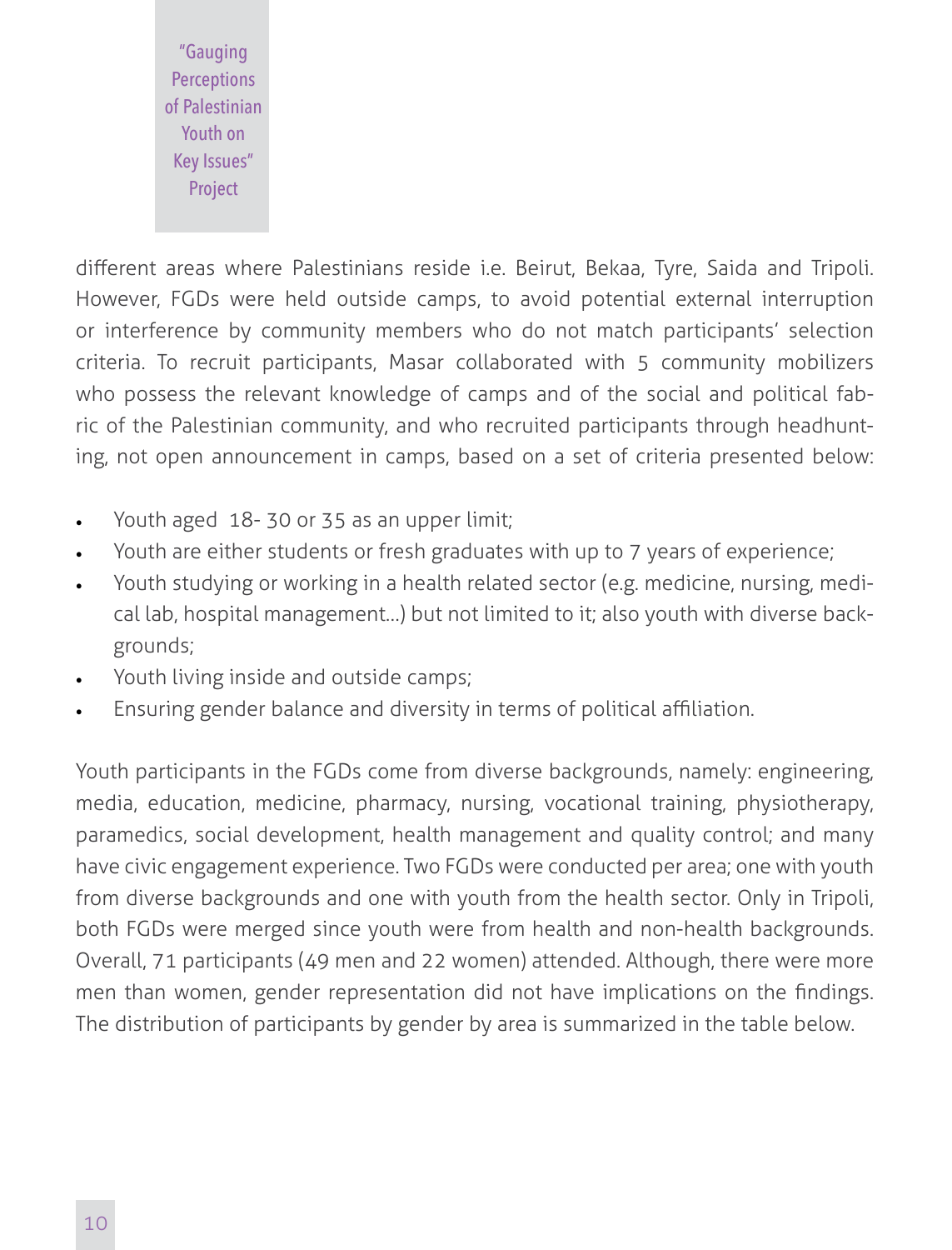| <b>Area</b>               | <b>Males</b> | <b>Females</b> |
|---------------------------|--------------|----------------|
| <b>Beirut</b>             |              |                |
| From Health Background    | 80%          | 20%            |
| From Different Background | 100%         | $0\%$          |
| <b>Tyr</b>                |              |                |
| From Health Background    | 71%          | 29%            |
| From Different Background | 60%          | 40%            |
| <b>Saida</b>              |              |                |
| From Health Background    | 55%          | 45%            |
| From Different Background | 100%         | $0\%$          |
| <b>Bekaa</b>              |              |                |
| From Health Background    | 53%          | 47%            |
| From Different Background | 75%          | 25%            |
| <b>Tripoli</b>            |              |                |
| From all Backgrounds      | 86%          | 14%            |

As an introduction to the FGDs, Masar association's representatives gave a brief presentation on their work on Palestinian youth rights in Lebanon, and on the purpose of the FGDs. Then, participants were asked to grant oral consent to participate in the focus group and for it to be recorded.

The FGD started by asking participants about the role and circumstances under which UNRWA was founded, as a baseline. Then, a power point presentation consisting of the main components of the adjusted policy including the coverage scheme was presented and discussed with participants, noting that the power point is based on the adjusted hospitalization policy shared by UNRWA (see Annex 2).

Upon completion, the FGDs were transcribed verbatim and a thematic analysis was performed to come up with concrete findings and recommendations.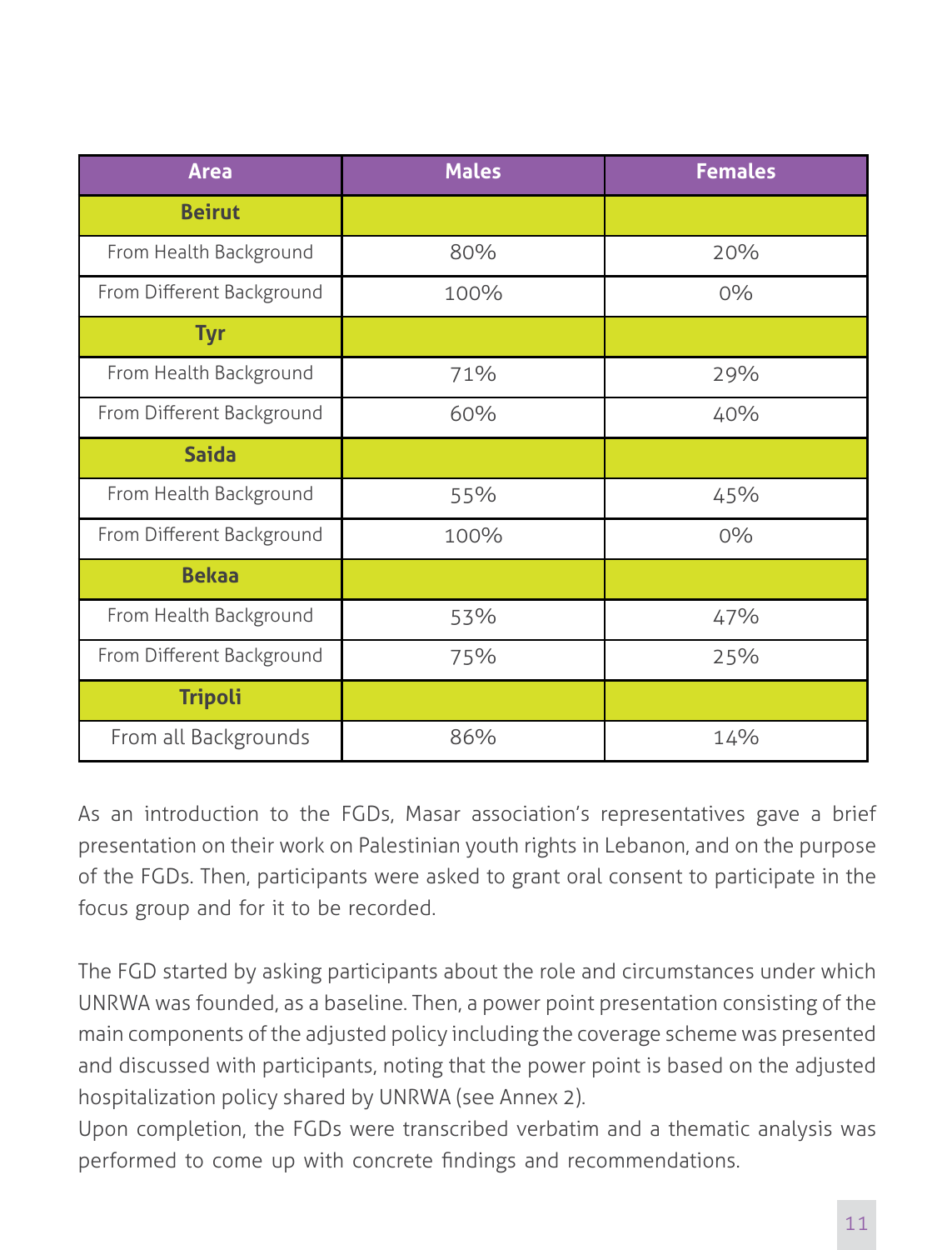"Gauging Perceptions of Palestinian Youth on Key Issues" Project

# **IV. Key challenges/Limitations**

One of the main challenges of the project is gender representation. Except for two focus groups, one in Saida and one in Bekaa, overall, the presence of women was limited. The fact that FGDs were held outside camps might have been a detriment to females' level of participation. Yet, certain points in the findings pertaining to women, in particular, were identified. In Tripoli, exceptionally, one FGD was conducted, embracing youth with both health and non-health backgrounds.

As for other emerging challenges, a leaflet was supposed to be circulated among participants during the FGDs prior to the discussion in order to introduce them to the content of the adjusted hospitalization policy and inform the dialogue. However, UNRWA requested Masar association to amend some of the information in the leaflet that was not stated in the policy text shared earlier. Due to time constraints, the leaflet with the corrections could not be reprinted. Hence, the FGDs' facilitator relied on the power point presentation solely.

Another challenge that emerged during FGDs, was the conviction of participants that budget cuts in the hospitalization policy, among other policies, is a political decision rather than a financial one. Hence, the facilitation of the FGDs required extra efforts to avoid derailing the purpose of the discussion.

In addition, some of the participants from health backgrounds were hesitant to partake in the discussions for fear that their participation might indirectly affect their tenure at their current jobs that have contracts with UNRWA.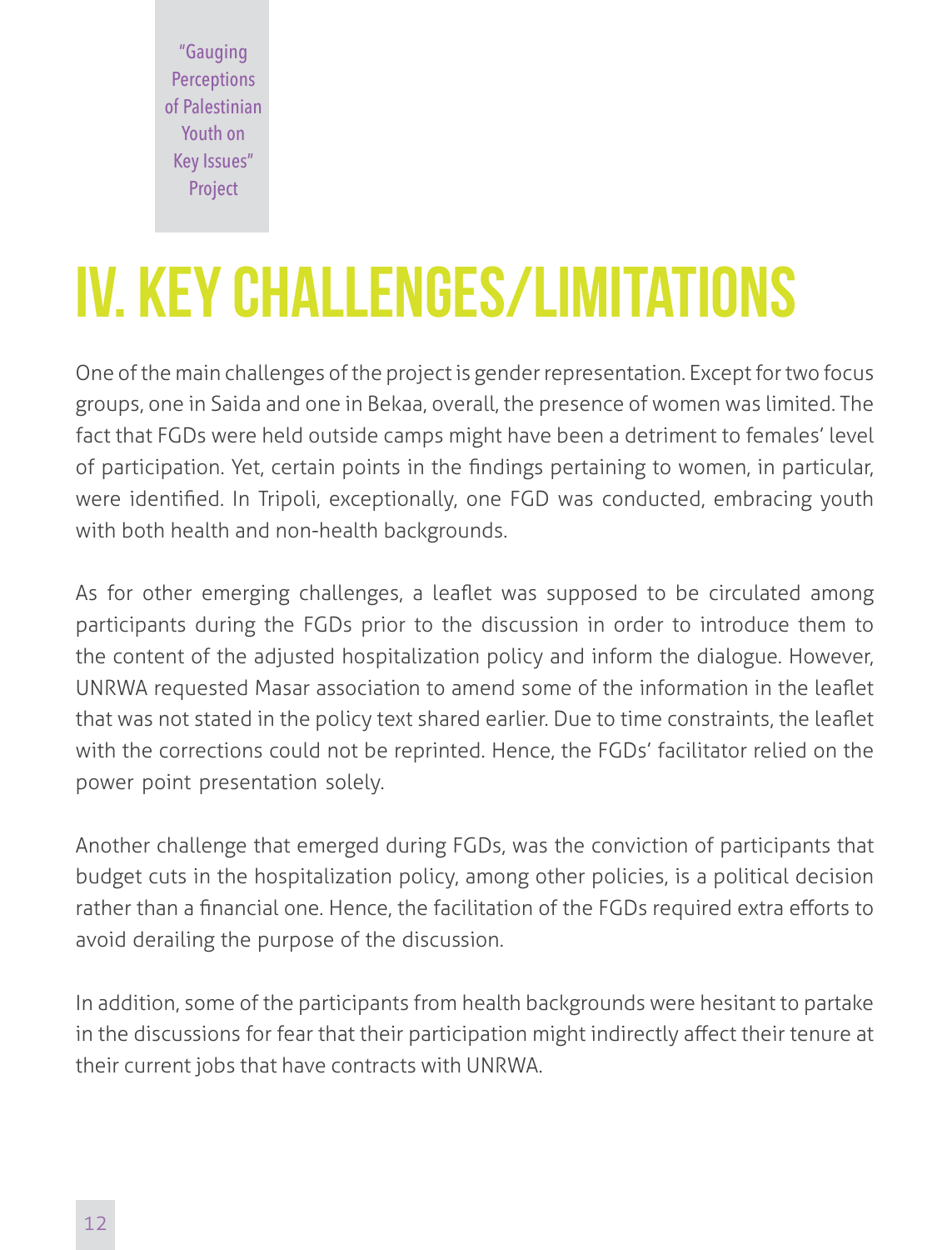# **V. Outputs/Findings**

The findings of the FGDs revolved around the following themes:

- 1. Perceptions regarding the adjusted hospitalization policy
- 2. Participants' recommendations for improvement of the policy
- 3. Perceptions regarding the communication with UNRWA
- 4. Participants' recommendations for improving communication mechanisms and channels

# 1) Perceptions regarding the adjusted hospitalization policy **Perceptions of the general trend in budget cuts**

According to participants in the FGDs, the overall impression about the adjusted hospitalization policy is that it includes cuts in the coverage. Accepting the policy as is would imply accepting further cuts, because UNRWA will continue reducing the coverage if it senses that the community is not protesting or resisting. Participants stated that the concept of having the patient pay a certain percentage of the cost is unjustifiable because the situation of Palestinians in Lebanon is different than that in other countries where UNRWA operates (namely, Gaza, West Bank, Jordan and Syria). Here, they are not entitled to work, and hence, have no secure income to pay the cost of healthcare.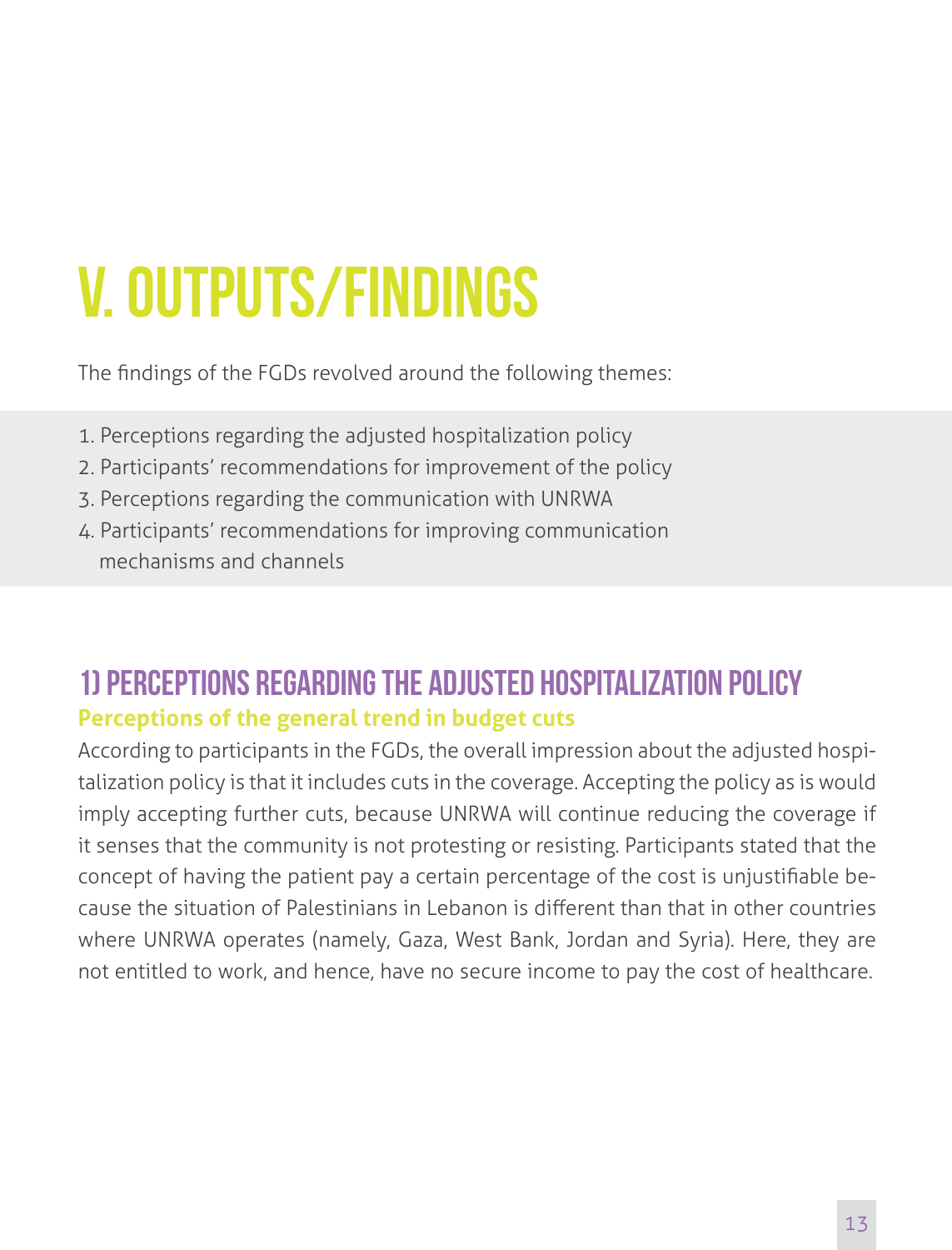"Gauging **Perceptions** of Palestinian Youth on Key Issues" Project

#### **Communication flaws**

The sources of information regarding the policy were originally leaks from UNRWA staff, messages circulated through social media (What's App and Facebook) to join the protests, notices from **"the crisis cell 1"**, word of mouth, escalated protests, and personal experiences of Palestinians with hospitals contracted by UNRWA. In one of the FGDs, participants made the assumption that UNRWA purposefully leaks some information regarding its policies to test the water before actually launching the policy, "UNRWA is smart, they know how to manipulate the street". Even the way the policy is formulated shows that UNRWA is trying to protect itself; for example, by saying "some kinds of cancer", when explaining types of illness the policy covers. This way, if a Palestinian complains about UNRWA's coverage, the latter would say "but we said some kinds of cancer". Similarly, for the phrasing of the coverage "up to 30% in the extent of coverage for some of the conditions" without stating a clear cut percentage of coverage.

#### **Opacity of UNRWA's health practices**

After getting exposed to the components of the hospitalization policy in the power point presentation, participants indicated that there are many grey areas in the policy. They noted that UNRWA did not develop tools, such as leaflets, power points, etc. to expound the policy which could have helped the people understand it better. UNRWA lacks objectivity and credibility, according to participants, who believe that a written policy is not the same as the actual implementation of that policy, especially in terms of coverage. Coverage is manipulated by favoritism/nepotism, known as "Wasta"; this "Wasta" is secured usually from UNRWA staff, doctors in clinics, political groups with authority, and sometimes through gun threat. Even in the case of hospitals that are contracted by UNRWA, participants reported that they still need to go to a PRCS hospital first in order to seek treatment and that they need to receive a referral in order to

<sup>1</sup> Consisting of Palestinian factions, the crisis cell was formed by the Palestinian Leadership in the aftermath of the announcement of the adjusted hospitalization policy by UNRWA in January 2016 with the primary aim of lobbying UNRWA to eliminate the cost sharing element in its hospitalization costs.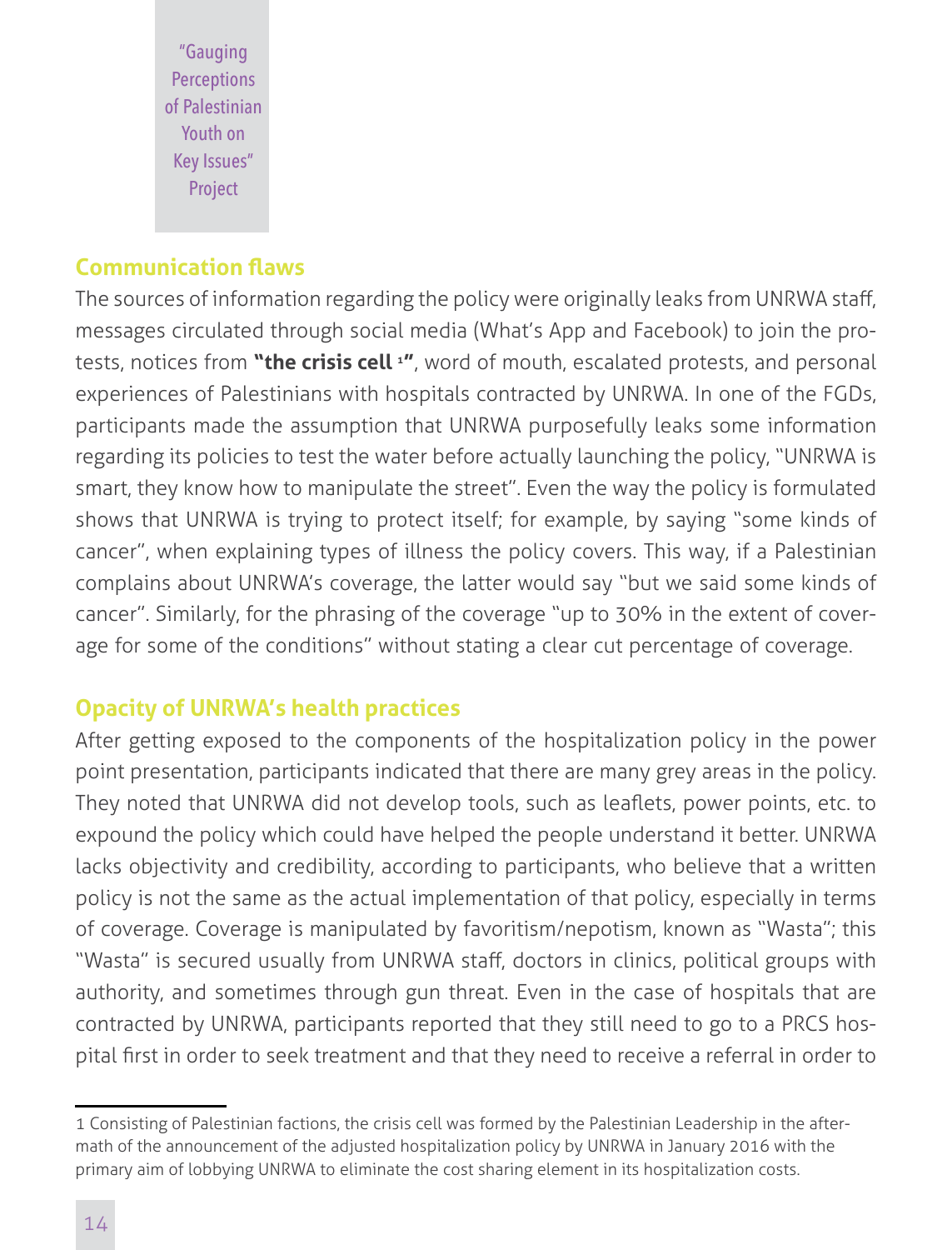access a State or private hospital, yet getting a referral is very rare and Palestinians only get treated in PRCS hospitals. Participants think that if this policy was applied equally to everyone, it would be fair and they would not protest, but inequalities are countless , which explains the lack of equitable opportunities.

A point which participants concurred on, is the lack of transparency among some of the UNRWA staff and hospitals; the contracted hospitals tamper with bills. The cost is inflated and the patient ends up paying more. One example by a participant illustrates this issue: "One of the hospitals forced me stay overnight in order to charge for the night, while the doctor has mentioned that what I have can be directly treated in the Emergency Room (ER) and does not need hospital admission". Some doctors take commissions from referrals to hospitals and from certain screening labs. Both the hospitals and UNRWA staff are profiting from these arrangements, as said the participants.

Another point raised by a female participant in one of the FGDs, pointed out that "PRCS hospitals impose specific doctors; and if a woman, for example, wants to be examined by a woman gynecologist, she cannot because there isn't one, unless she goes to another hospital and pays for it."

When it comes to choosing doctors, participants reported that Palestinians are forced to seek care from specific doctors available in UNRWA clinics and PRCS hospitals, they have no choice, and the number of doctors, in UNRWA clinics or in PRCS hospitals, is inadequate, there is understaffing, doctors see up to 100 patients per day, hence those doctors cannot respond to the needs of a growing population. For example, there are only 2 pediatricians in some hospitals. Over and above, participants in most FGDs, underlined that the relationship with the doctor determines whether a patient gets a referral and coverage or not, which is also a form of "Wasta".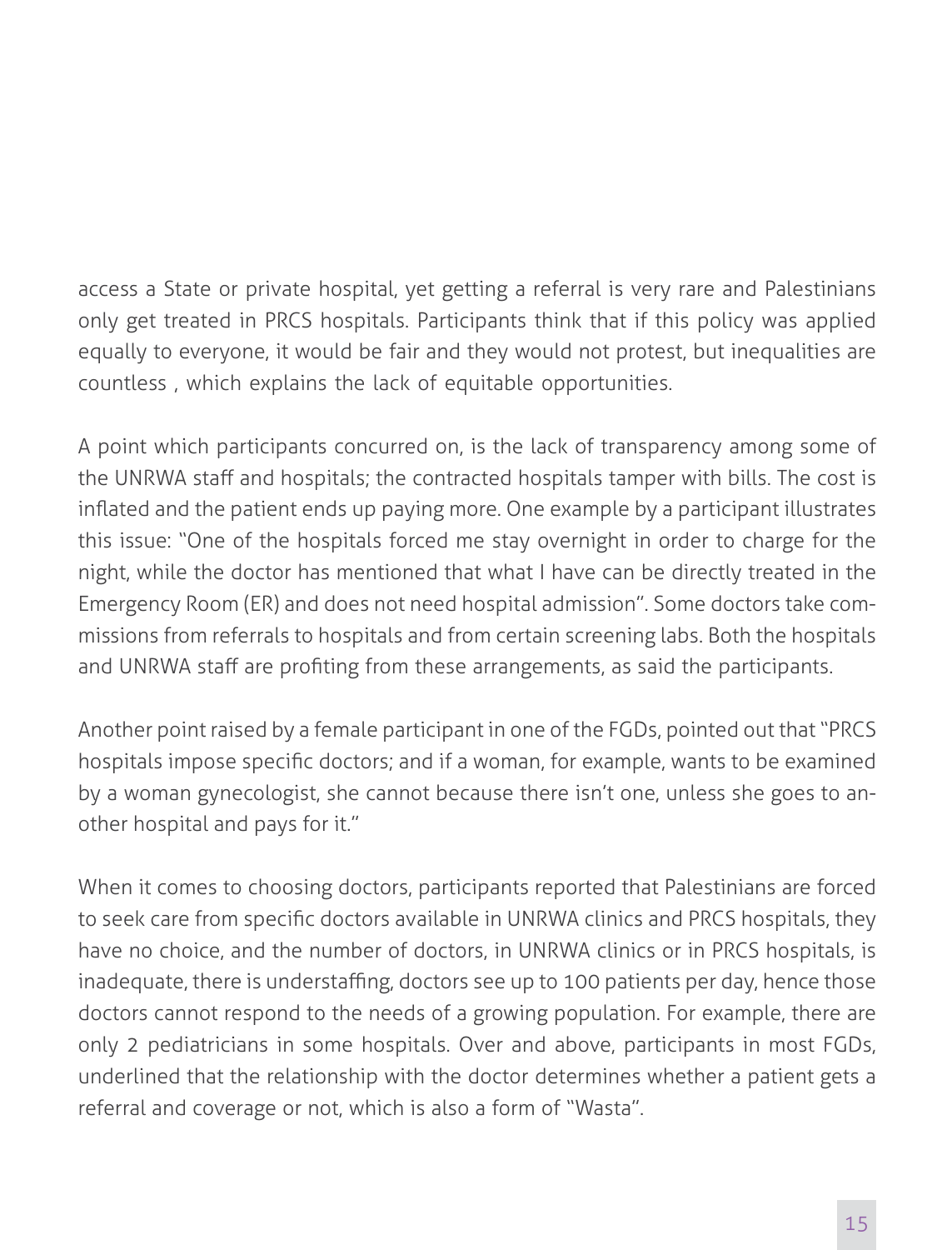"Gauging Perceptions of Palestinian Youth on Key Issues" Project

The issue of medications was common in all FGDs; participants complained that Panadol is the sole treatment for all medical cases, or amoxicillin, in some cases, when they expect to have more depth-in the examination of cases and a wider range of medications. One of the participants mentioned that he broke his arm and yet they gave him Panadol.

Moreover, UNRWA should contract hospitals known to provide good quality of healthcare and not hospitals where you "enter and die". If there is no control or monitoring from the Ministry of Public Health in Lebanon, then UNRWA is responsible for monitoring the quality of services supplied at its contracted hospitals.

#### **Situation of hospitalization by area:**

Based on the FGDs, the Bekaa and North (Tripoli) areas seem to suffer the most of poor services and the lack of contracted service providers. For instance, in all the Bekaa area, there are no diagnostic centers for MRI and the Health Diagnostic Centers have very limited coverage. In addition, Hrawi Hospital (هـراوي مستشـفى (used to be contracted, but not anymore. Participants unanimously agreed that Tatary Hospital (مستشــفى ططـري (is a death sentence "ومـوت فـوت".

In Tripoli, the Islamic Charity Hospital (الخيــري االســامي المستشــفى (was reported to have very poor quality of care; it was referred to as a slaughterhouse "ملحمــة". Based on participants' input, Palestinians in Tripoli are the most vulnerable as compared to their fellow Palestinians in Beirut and Saida.

Participants from both FGDs in Beirut mentioned that Haifa hospital (مستشــفى حيفــا) offers poor quality services and has a poor sanitation system, describing it as the hospital of the dead "األمــوات مستشــفى".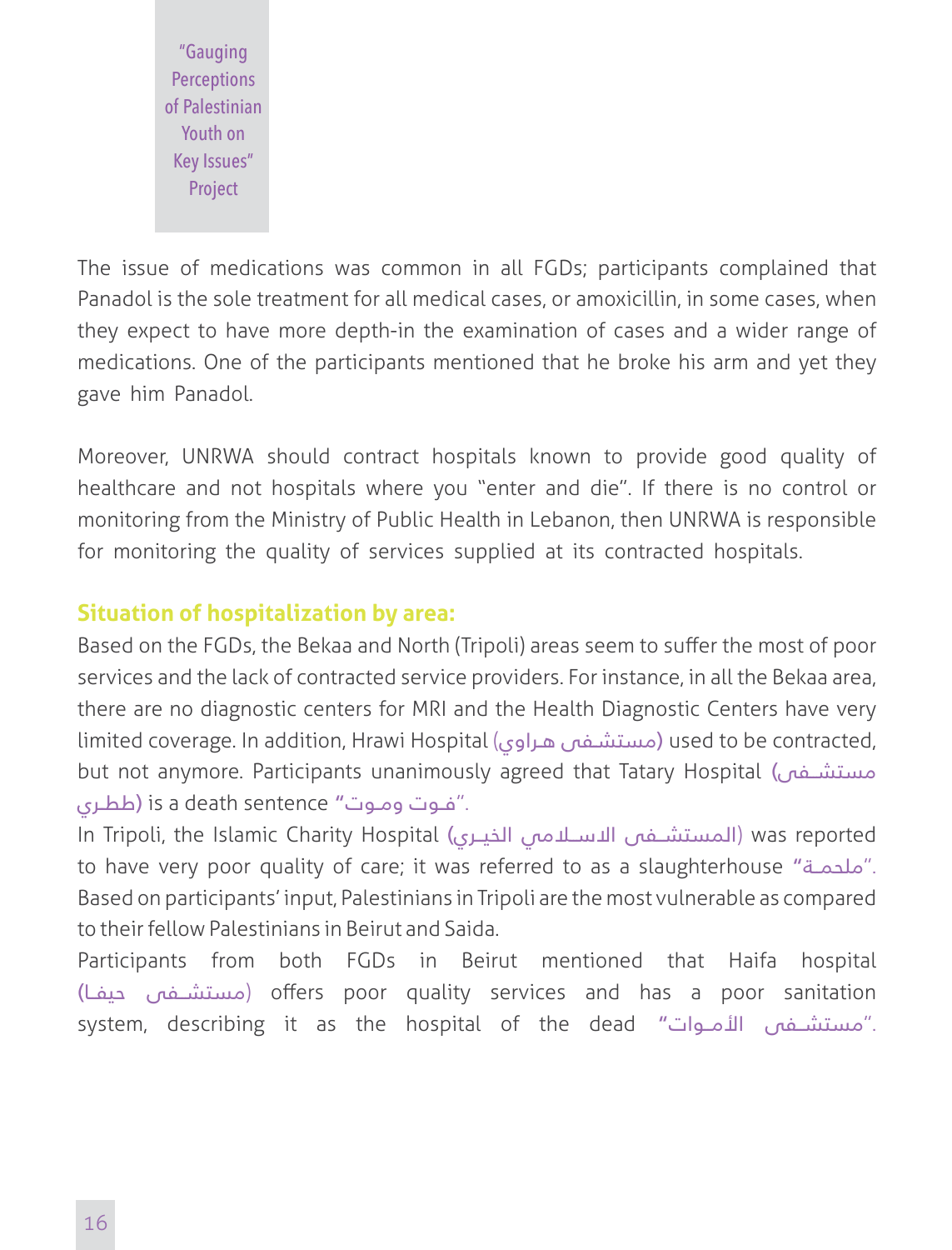#### **Political vs. financial decision**

The FGDs revealed that participants perceive the budget cuts in the hospitalization policy as not financial but politically-influenced with the aim to strip Palestinians of all their rights and push them to give up, little by little, on their Right to Return. According to participants, UNRWA might be hoarding some 100 million US dollars annually through this adjusted policy. This amount is insignificant for an agency such as UNRWA; any donor country could cover the budget deficit. Therefore, UNRWA did not need to cut down its budget, it is all about politics. The budget allocation at UNRWA, as perceived by participants, does not make sense. A big percentage is assigned for salaries of expatriates and unnecessary equipment/supplies, while a small percentage goes to finance the services provided to the Community.

## 2) Participants' recommendations for improvement of the policy

As noted by participants, while the Palestinian population is growing, UNRWA continues to disregard this fact or to take into account the corresponding services it provides nor the extent of coverage. They agreed that the policy has flaws because it was not formulated in consultation with competent members of the Community. According to participants, coverage priorities should go to:

- All children diseases, including chronic diseases, since children are among the most vulnerable groups and need protection.
- Mental health (with a focus on youth), including depression treatment and supporting addiction recovery services were perceived as the most crucial priority in almost all the FGDs. Participants mentioned that substance use is widely common in camps and youth suffer from mental health conditions, notably depression and suicidal thoughts. They mentioned that there is frequently one case of suicide in the camp.
- Home care and long term care for elderly was mentioned as a need to be observed in the policy to preserve their human dignity.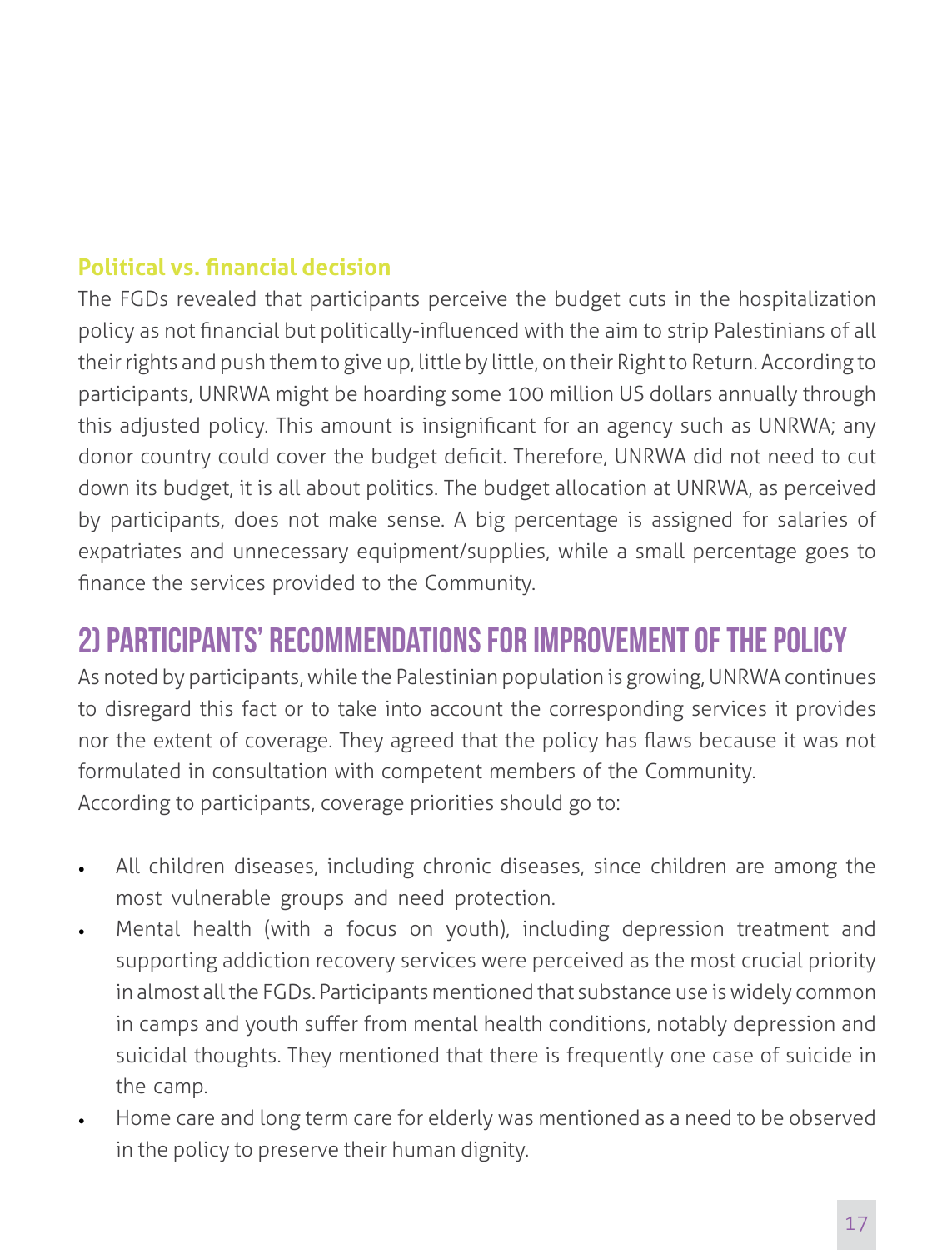"Gauging Perceptions of Palestinian Youth on Key Issues" Project

- All blood tests should be covered, not only CBC (the cheapest), since these tests are essential for diagnostic reasons.
- Long term care for people who suffer from disability including physiotherapy is deemed essential and need to be fully covered
- Cancer in all its stages, as the treatment is highly expensive.
- Since Palestinians living in camps are prone to be injured due to acts of violence (e.g. frequent shooting), participants stated that UNRWA should cover such issues, especially that the person injured might be innocent.
- Advanced orthopedic surgeries, usually very expensive, should be covered.
- MRI and accessories needed after surgery, anesthesia and tests prior to surgery should be included in the coverage, as they are highly needed.

Participants agreed that instead of relying on referrals for screening, UNRWA could better equip the hospitals of PRCS (e.g. MRI machine) and as a result, all tests could be performed at these hospitals at minimal or no cost instead of going to expensive labs. One participant mentioned that, in theory, UNRWA should cover all cases, as they are equally important and frequent. Another participant said that 30 years back, UNRWA provided services that were very good in schools; health check-ups were conducted routinely; there was a "Cantine" in every school and services were fully and freely provided.

Nowadays, UNRWA no longer cares about the Palestinian community, participants noted. Despite all the protests against the '50 students per class' policy, UNRWA ended up implementing the said education policy; some Palestinians are not hopeful that the hospitalization policy will be readdressed before its official implementation.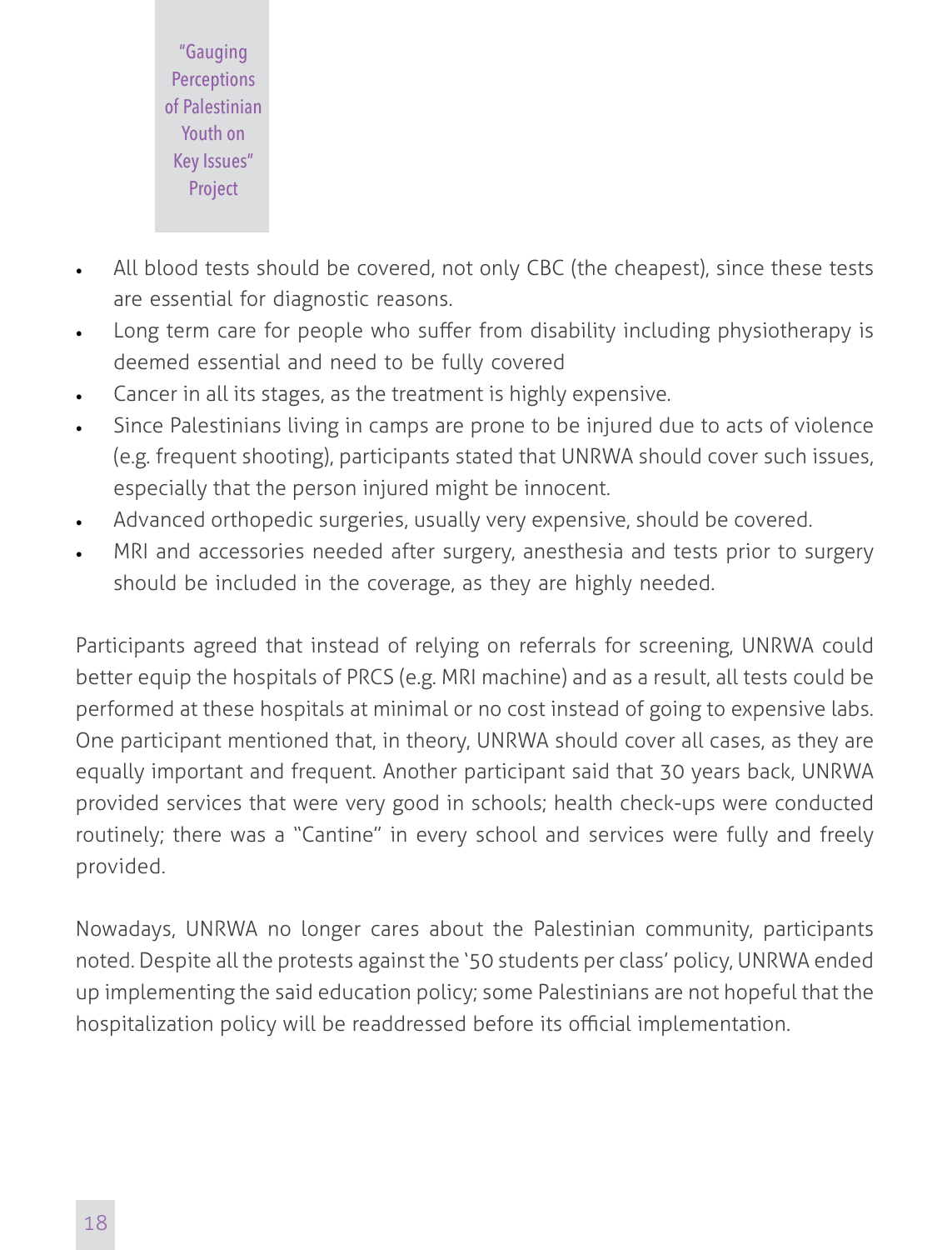# 3) Perceptions regarding the communication with UNRWA

Participants in the FGDs agreed that communication between the Palestinian community and UNRWA is lacking; the agency never consults with Palestinians before launching a policy. It's lack of respect to the Palestinian community is clearly demonstrated in the way it relays messages to them. There are no formal communication channels between the two sides, and people interpret UNRWA messages differently, which prompts reactions of desperation and frustration.

According to participants, UNRWA communicates with the popular committees only. There is a so-called "camp director" normally an UNRWA staff, but participants compared him to a "ghost", for no one really knows where he is stationed nor his role or duties. There are no official releases or memos shared by UNRWA with the Community around decisions and general key information; people know about these through personal experiences or information leaks.

Participants saw that UNRWA should show more transparency and objectivity, and that it should enhance communication channels with the Palestinian community, in order to win their trust. A quote by one participant highlights the relation with UNRWA as currently perceived by Palestinians, "فاعـل وليـس بـه مفعـول الالجـئ) "A refugee is not a player, but rather a passive target of UNRWA's policies).

Some participants complained that UNRWA had to be present during those FGDs if it really cared about the Palestinians; but the representative of Masar association clarified that such a step might affect the responses of young people, as some might feel intimidated to speak candidly in the presence of UNRWA staff. However, this point is clear sign that Palestinians need a direct encounter with UNRWA.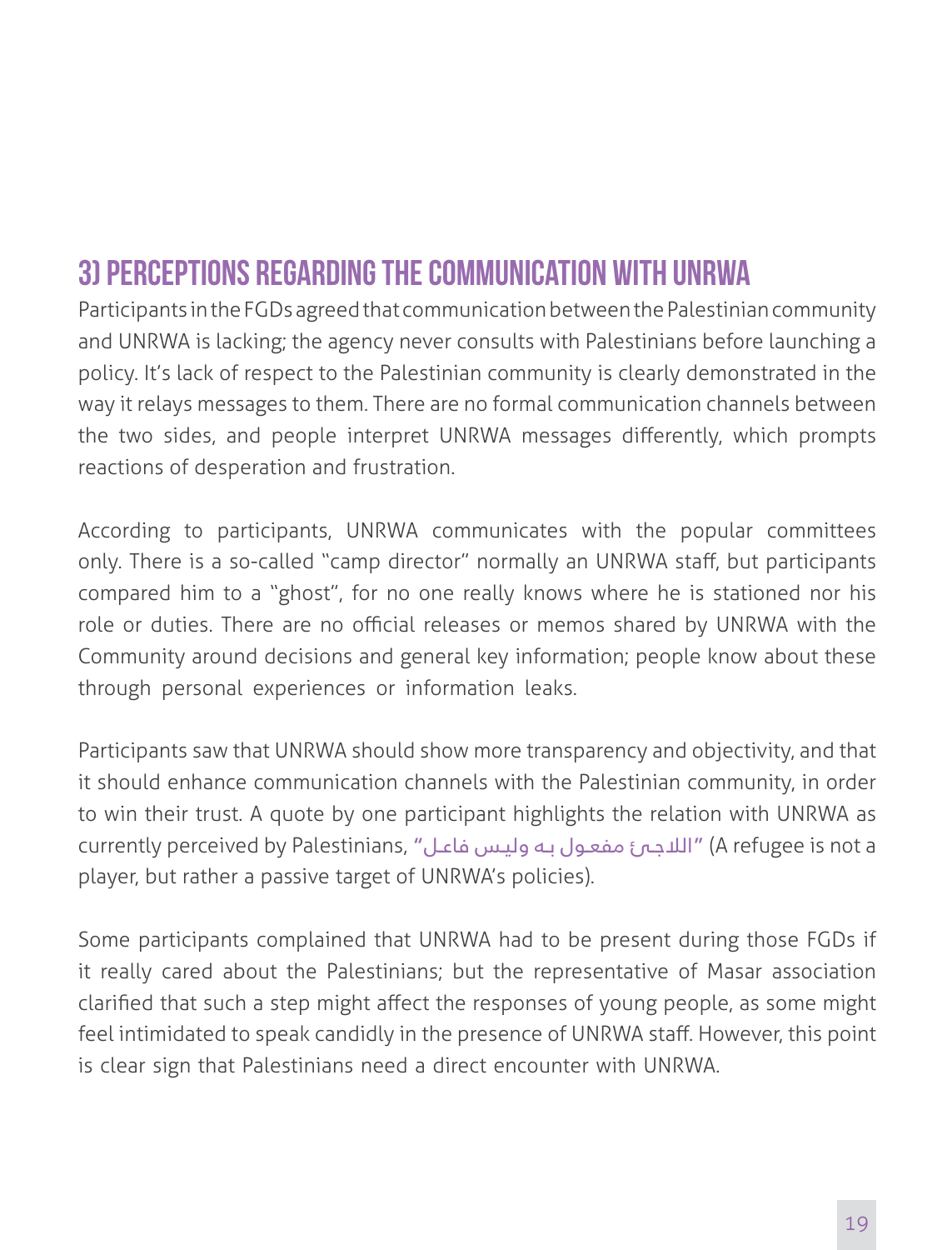"Gauging Perceptions of Palestinian Youth on Key Issues" Project

## 4) Participants' recommendations for improving communication **MECHANISMS AND CHANNELS**

Participants suggested several ways to enhance the communication between UNRWA and the Palestinians.

- UNRWA should assign focal points i.e. representatives circulating inside camps and gatherings need to be available if anyone wants to inquire about any issue or present his/her case.
- In addition, UNRWA can also conduct a needs' assessment survey with the Palestinian community to better inform its policies. However, participants in FGDs expressed their wariness that even if UNRWA sets up a box or assigns a person to receive comments or complaints, no one would look into their grievances, and eventually, nothing would change.
- Another idea devised holding monthly meetings or workshops to sustain and feed into the communication between both parties. The attendees would represent opposite poles: the independent youth (non-political, a growing trend inside camps nowadays, and a sign of losing hope in political factions as agents of change) and the politically affiliated ones.
	- In some of the FGDs, the idea of having a local committee or even a shadow committee to the current "popular committee" in each camp was thrown out. Members of the shadow committee should be specialized individuals with a role to provide technical input for existing committees that feed into their discussions and negotiations with UNRWA. For example, the 'health' file person acting on behalf of the Palestinian community should be a doctor, nurse, or pharmacist, or should be advised by someone from the health sector (not a baker, as is the case in one of the camps) in order to properly advocate the rights of Palestinians in this particular sector. Since the present demands raised by Palestinians in Lebanon are fivefold (health, education, social assistance, Nahr el Bared camp reconstruction, and residency of Palestinian refugees from neighboring Syria), qualified people should be leading the discussions and negotiations with key stakeholders around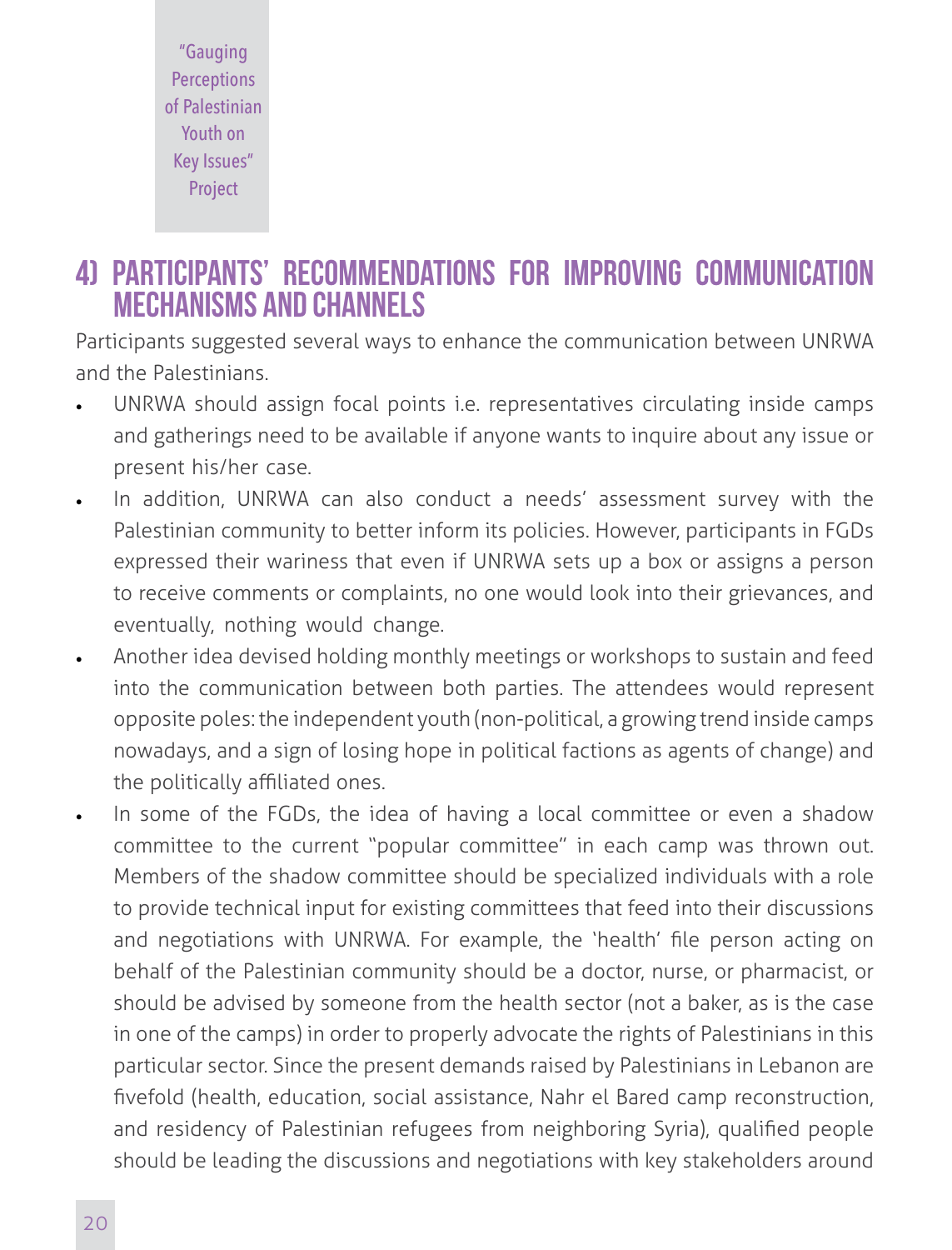these issues to be able to make some breakthroughs. Yet, participants cited the fact that UNRWA prefers incompetent mediators who can be easily manipulated or offered incentives to influence their actions and divert them from the key demands stated above. As such, this issue beefed up the mistrust towards UNRWA.

Other key recommendations that came out in the FGDs are:

- Developing an application for smart phones; participants stated that most Palestinians have similar phones and that it would be a direct way to reach out to UNRWA.
- Filming documentaries, to be promoted among donors, that objectively depicting the needs and daily hardships of the Palestinian Community in Lebanon. These documentaries can be commissioned to qualified Palestinian youth, experts in multi-media.
- Screening on TV an informative and interactive segment about UNRWA and the living conditions of Palestinians; this segment would serve as a platform for Palestinians to voice out their opinions and recommendations to UNRWA regarding provision of services and means to improve them. Also, UNRWA can collaborate with popular TV shows to disseminate information.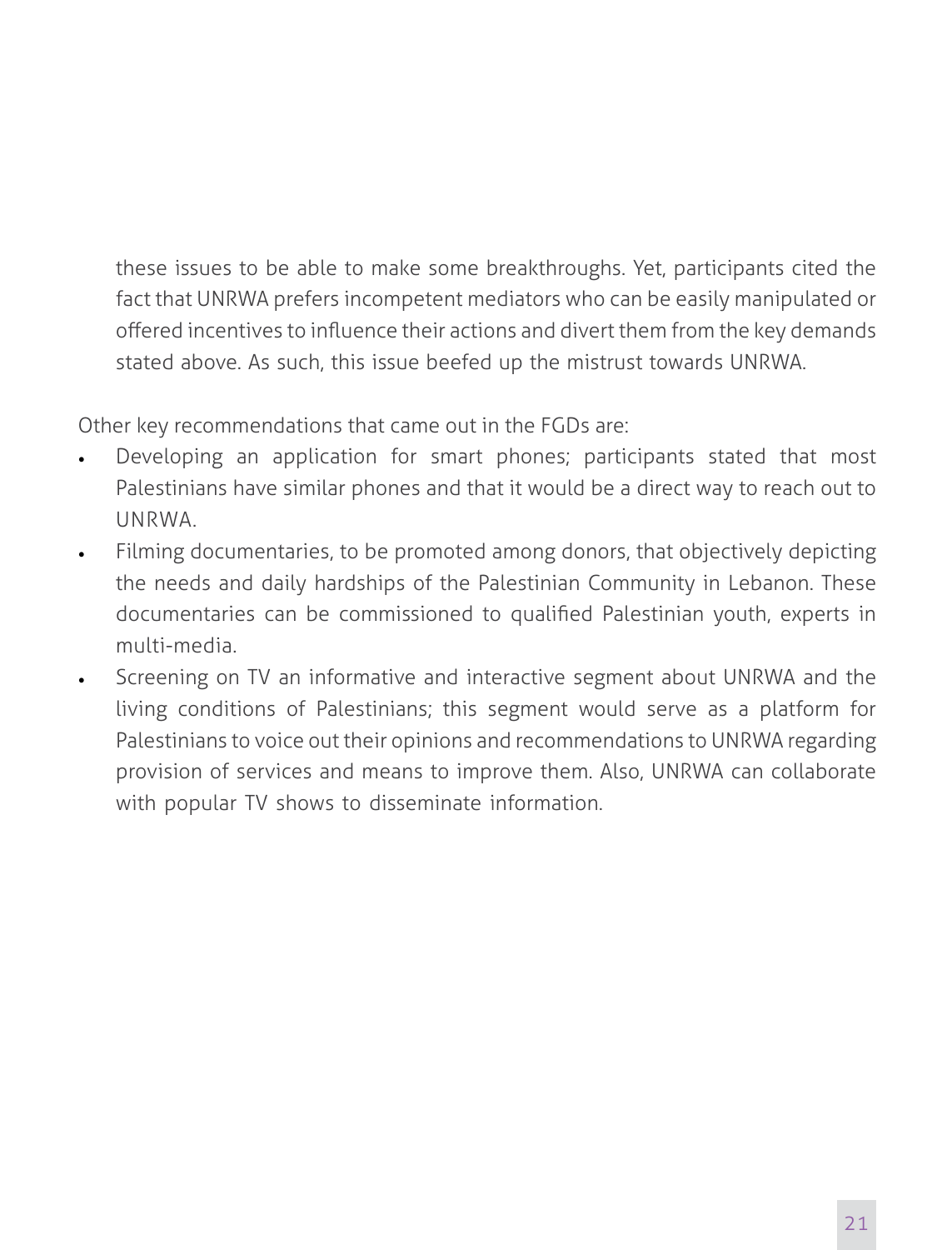"Gauging **Perceptions** of Palestinian Youth on Key Issues" Project

# **VI. Analysis**

In a context where Palestinians lack the basic rights (as was phrased in one of the FGDs, "بلبنـان الفلسـطيني مـن أحسـن عيشـتو الكلـب) "A dog has a more dignified life than a Palestinian in Lebanon), UNRWA is a key service provider, yet it is perceived as being detached from Palestinians' daily anguish. The relationship between Palestinians and UNRWA clearly seems to be a love/ hate relationship. On the one hand, Palestinians perceive it as the witness to the Catastrophe that befell them in 1948 and enacted their forced displacement from their country, and acts as their key service provider. On the other hand, the Palestinian disappointment with UNRWA's budget cuts over the years is growing, and many of the youth who are fortunate enough to get a job after graduation, no longer seek the agency's services or prevent their parents from seeking UNRWA services, opting to pay for similar services elsewhere to spare them the "humiliation" at UNRWA's door.

The discussions with UNRWA should not be fragmented over the different issues; instead, a comprehensive solution should be devised to tackle the five current priority issues: health, education, social assistance, Nahr el Bared reconstruction and residency of Palestinian refugees from neighboring Syria. These priorities are interlinked since they affect all aspects of livelihood of Palestinians in Lebanon. Qualified experts from the Palestinian community should do the negotiations with UNRWA and formulate an integrative solution while not overriding but offering suggestions to the current representatives of the community. The current power dynamics between UNRWA and the Palestinian community is a relation of superiority and follows a top down approach. Instead, the relation should be a partnership between both parties; the community should be actively engaged in discussions with UNRWA leading the way for participatory decision-making over policies and programs. The present state of affairs with UNRWA is similar to the 'Berlin wall', physically and metaphorically. Physically, UNRWA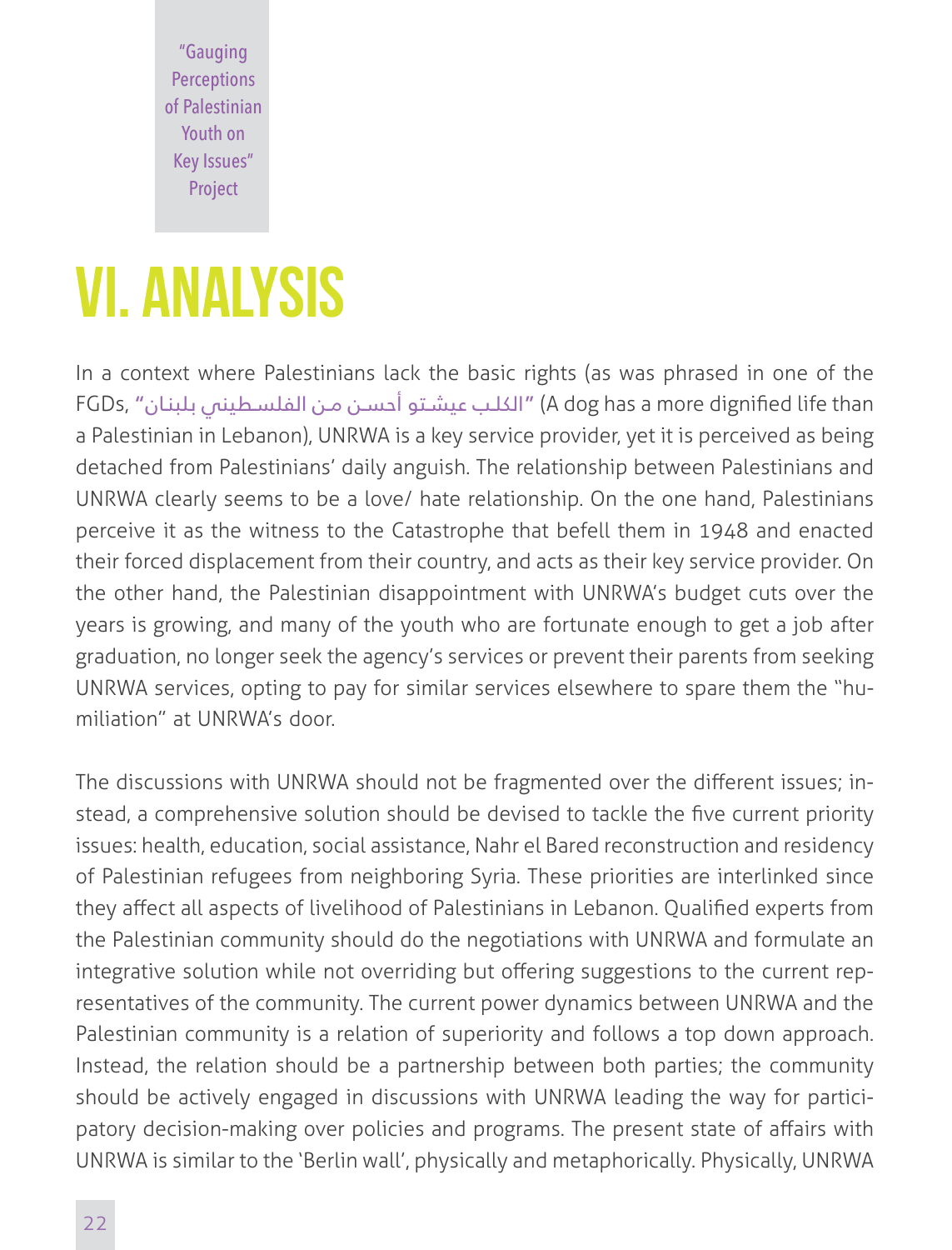field office in Lebanon is hard to access as it requires advance permission to enter the building, and metaphorically, in allusion to the communication with the Palestinian community which seems non-existent or very restricted.

UNRWA is funded by donor countries, and this funding is subject to misallocation since services do not properly correspond to the needs of Palestinians. While, the case of the "adjusted hospitalization policy", along with other policies, is being framed by UNRWA as a "financial issue", the Palestinian community strongly believes that a political agenda is underway with the aim to slowly wipe out the Palestinian cause. Palestinians think that by shrinking its services, UNRWA is pushing them to look out for new countries to settle in and give up on their Palestinian identity and belonging. For this reason, UNRWA is asked to clarify this matter and provide evidence for budget reduction. Financial transparency on funds allocation is important here, and perhaps UNRWA should reallocate its funds for priority services, in consultation and coordination with the Palestinian community, in order to provide quality services that fulfill the needs of Palestinians, in the best way possible. This would allow UNRWA to restore the trust of the Palestinian community.

Another element highlighted in the findings, is the need to address the lack of a multi-layered transparency at UNRWA. Favoritism, for example, one aspect of lack of transparency, is not only limited to patients' referrals, but extends to percentages of coverage, nepotism in job vacancies, bribery (e.g. sometimes paying a certain amount of money is a ticket to getting a referral), etc... . There is a pressing need for a multi-layered reform in this direction. A clear monitoring system needs to be installed, or the current one activated and reformed. External experts could perhaps be solicited for this job. This system would allow the detection of breach of ethics, funds misappropriation, and would enhance transparency and services' effectiveness.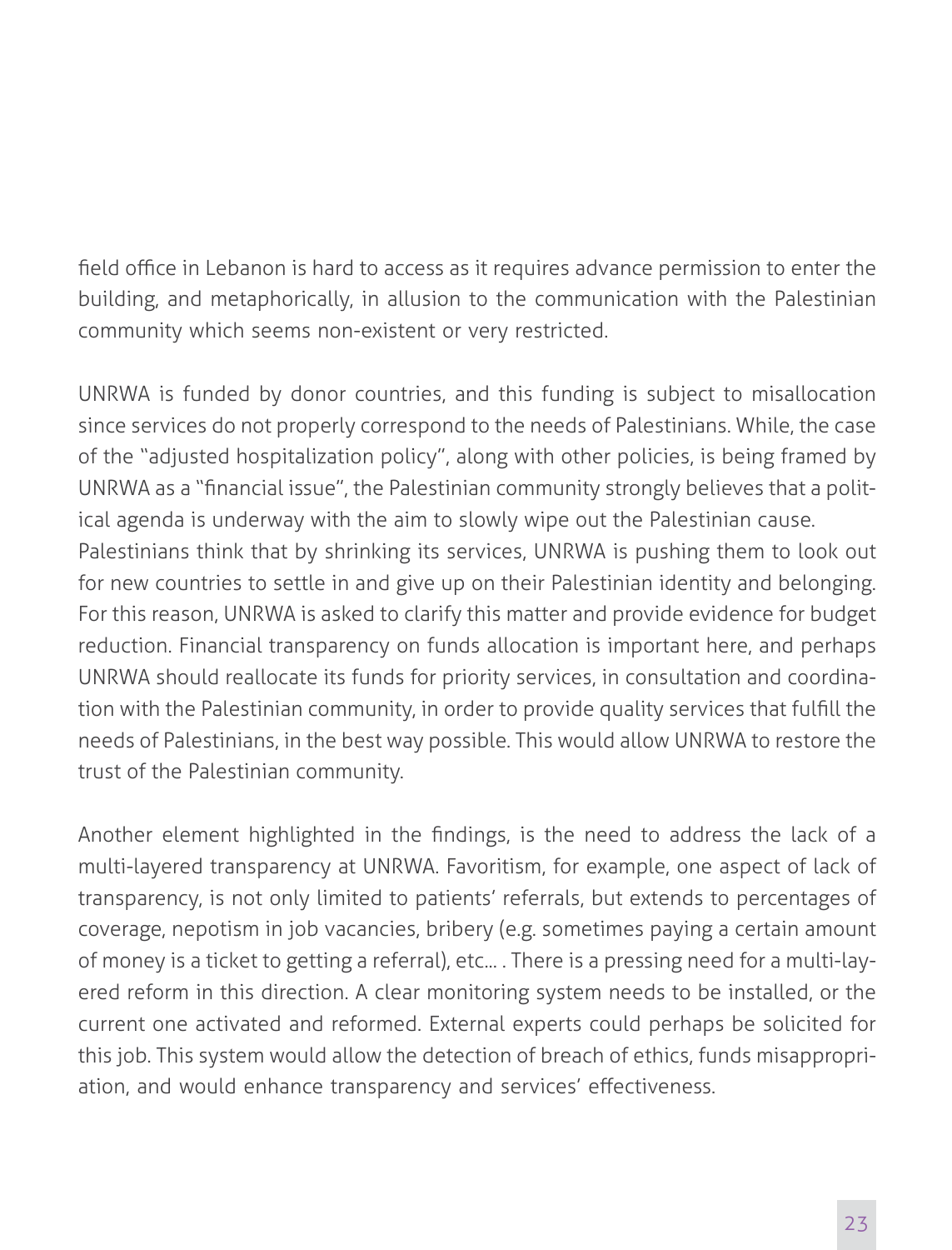"Gauging **Perceptions** of Palestinian Youth on Key Issues" Project

Another issue worth underlining is that the Palestinian community, including the young generation, is often being mobilized to protest against UNRWA in response to messages reaching them via WhatsApp. While acknowledging the effectiveness of such tool in getting people organized, it should be noted that mobilizing the masses without adequately informing on the causes of disagreement that led to the protests is risky and could potentially lead to unplanned consequences.

UNRWA should invest in fostering the right to access information on issues that affect people's lives which is declared as a key human right. Nevertheless, UNRWA is currently disabling this right by not disseminating clear and essential information about its policies. Hence, the responsibility of UNRWA lies in releasing official and public statements through channels that are recognized by and accessible to Palestinians whenever the agency has pertinent news or decisions to this effect.

Moreover, UNRWA should capitalize on Palestinian youth since many of them possess the required skills and knowledge to come out with innovative solutions to current problems that are pressuring the community. This could also spare UNRWA a considerable budget. Instead of seeking the expertise of expatriates solely; it could invest in Palestinian youth who could deliver desired outputs at a much lower cost. As such, UNRWA would be setting a participatory approach that fosters the sense of ownership of the community towards the services it provides. Additionally, by engaging youth with the needed expertise, UNRWA would be fulfilling its mandate of securing employment for Palestinians, particularly in the intricate context of Lebanon.

Based on the findings, recommendations of participants, and the analysis, we present below several concrete and action-oriented recommendations, which, if taken into consideration by UNRWA, would contribute to creating effective communication with the Palestinian community.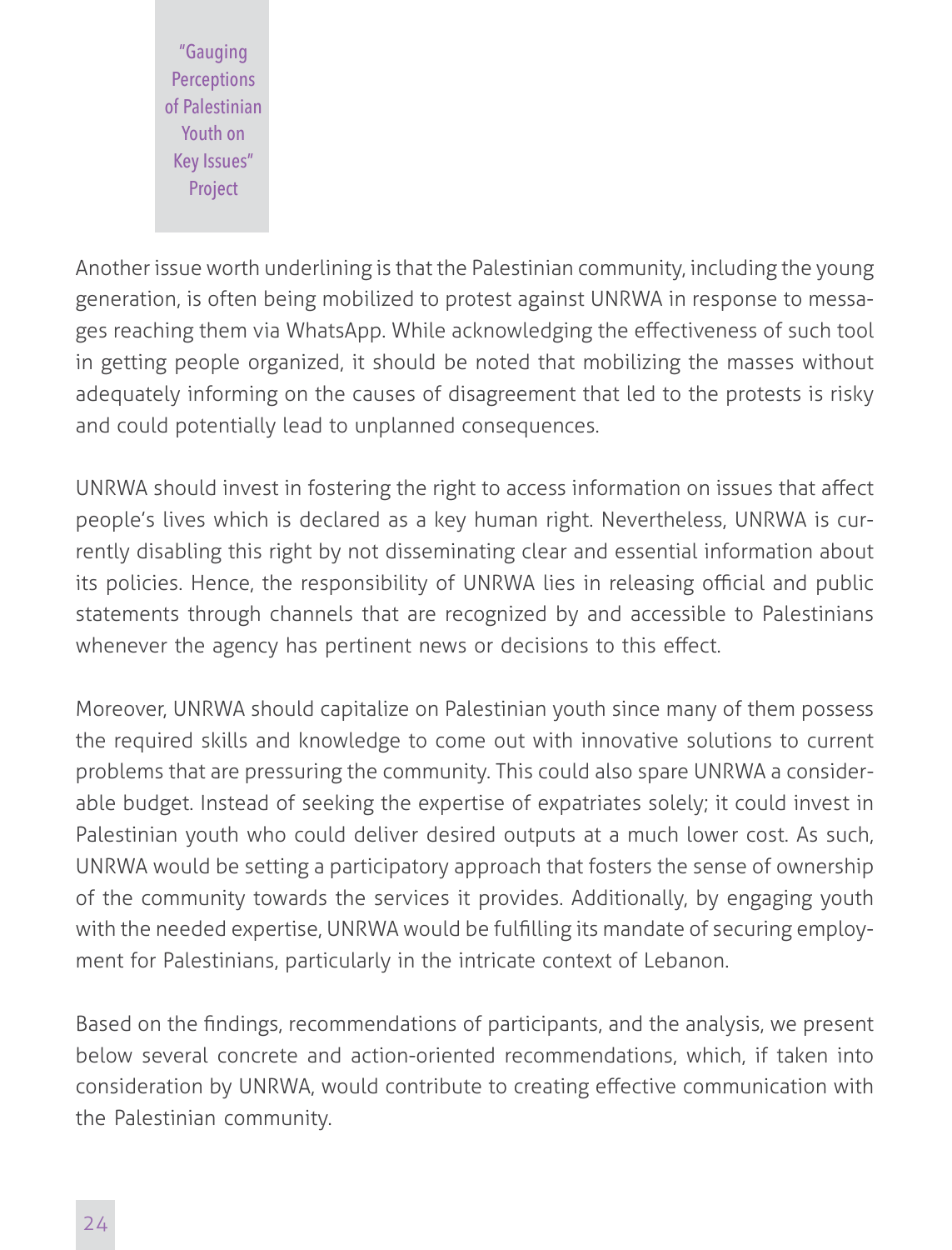# **VII. Recommendations**

## A. Improving communication with UNRWA through a series of channels and platforms

- Creating social media platforms: an official Facebook page and twitter account for the dissemination of correct and official information;
- Updating the Arabic website, and making it interactive i.e. a platform for opinion exchange with the Community over UNRWA's various services;
- Creating an application on smart phones to disseminate policies and decisions by UNRWA. This application would also enable Palestinians to submit their complaints and inquiries;
- Planning a TV program with the aim to raise awareness on UNRWA's programs and policies, and to discuss live with the community their needs, impact of services...
- Organizing conferences and round tables with the community to validate their policies;
- Using dashboard and databases to transfer all the information received from the surveys conducted with Palestinians;
- Setting or activating Communication offices in Palestinian camps and gatherings and ensuring their effective operations and competencies of their staff;
- Activating the role of ambulant representatives of UNRWA to conduct needs' assessments and monitor the performance of the operations' staff.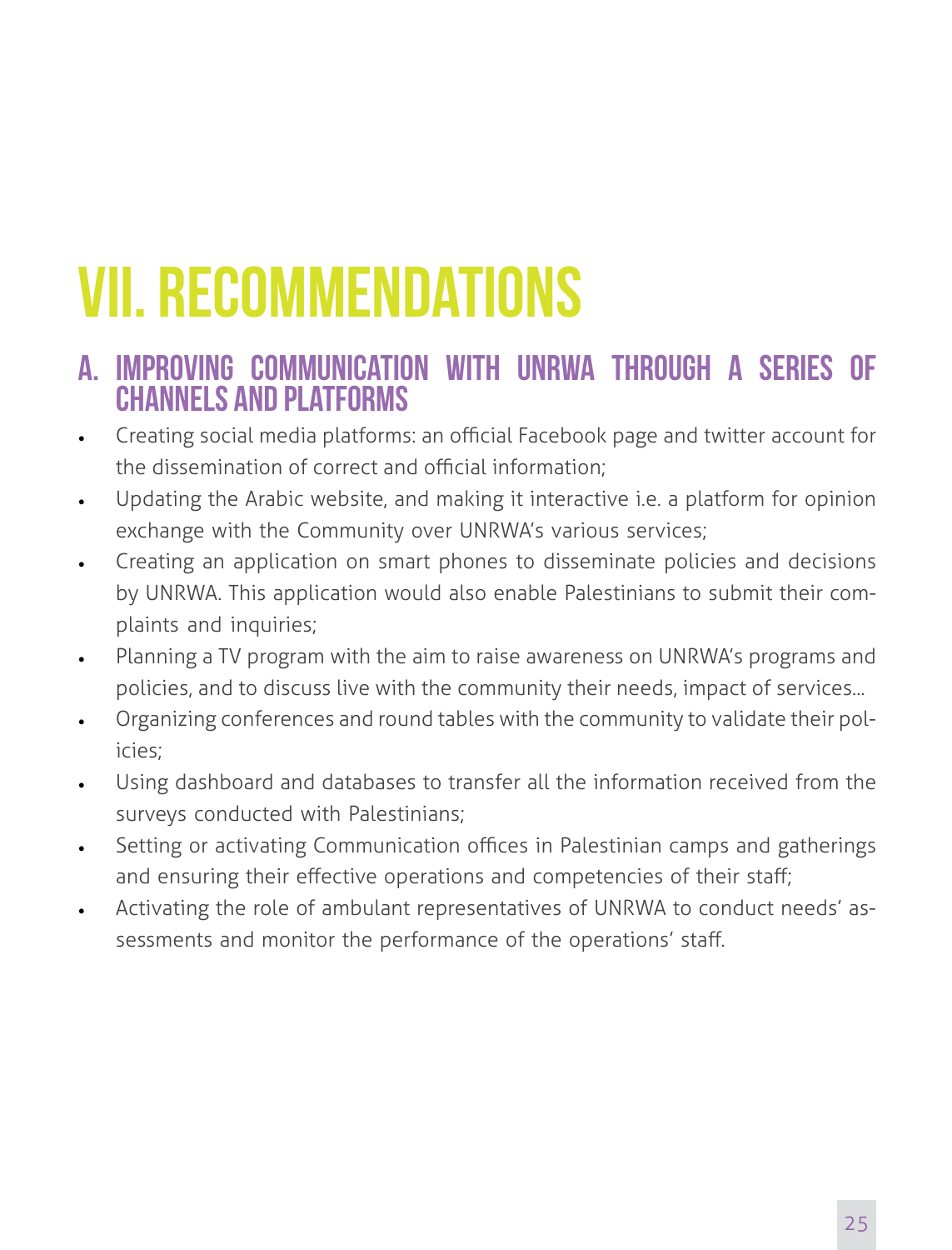"Gauging Perceptions of Palestinian Youth on Key Issues" Project

## B. Revising the "adjusted hospitalization policy"

In order to have a policy that is up to the hopes and expectations of the Palestinians, UNRWA should involve qualified and specialized community members in discussing the components of the policy.

Several priorities should be incorporated in the coverage scheme of UNRWA's hospitalization policy, as shown below:

- Children diseases
- Mental health services
- Drug addiction/ rehabilitation
- Long term care for people with cancer even in terminal stage
- Home care and long term treatment for elderly
- Long term care for persons with disabilities
- Orthopedic procedures
- Post- surgery accessories

The most significant priority for UNRWA should focus on the mental health of young people particularly that in all conducted FGDs, there was an affirmation that youth in camps suffer mental health problems, like depression and substance abuse, and therefore need care. These issues are the result of the hard living conditions in camps, notably overcrowding, poverty, violence, unemployment, instability in the security situation, etc… These are structural factors that might be challenging to overcome, yet UNRWA can have a pivotal role in relieving the weight of such factors by responding to some of the gaps through provision of proper care to youth in camps and creation of processes to engage them in a positive way.

In terms of service providers within the hospitalization policy, the main recommendations are: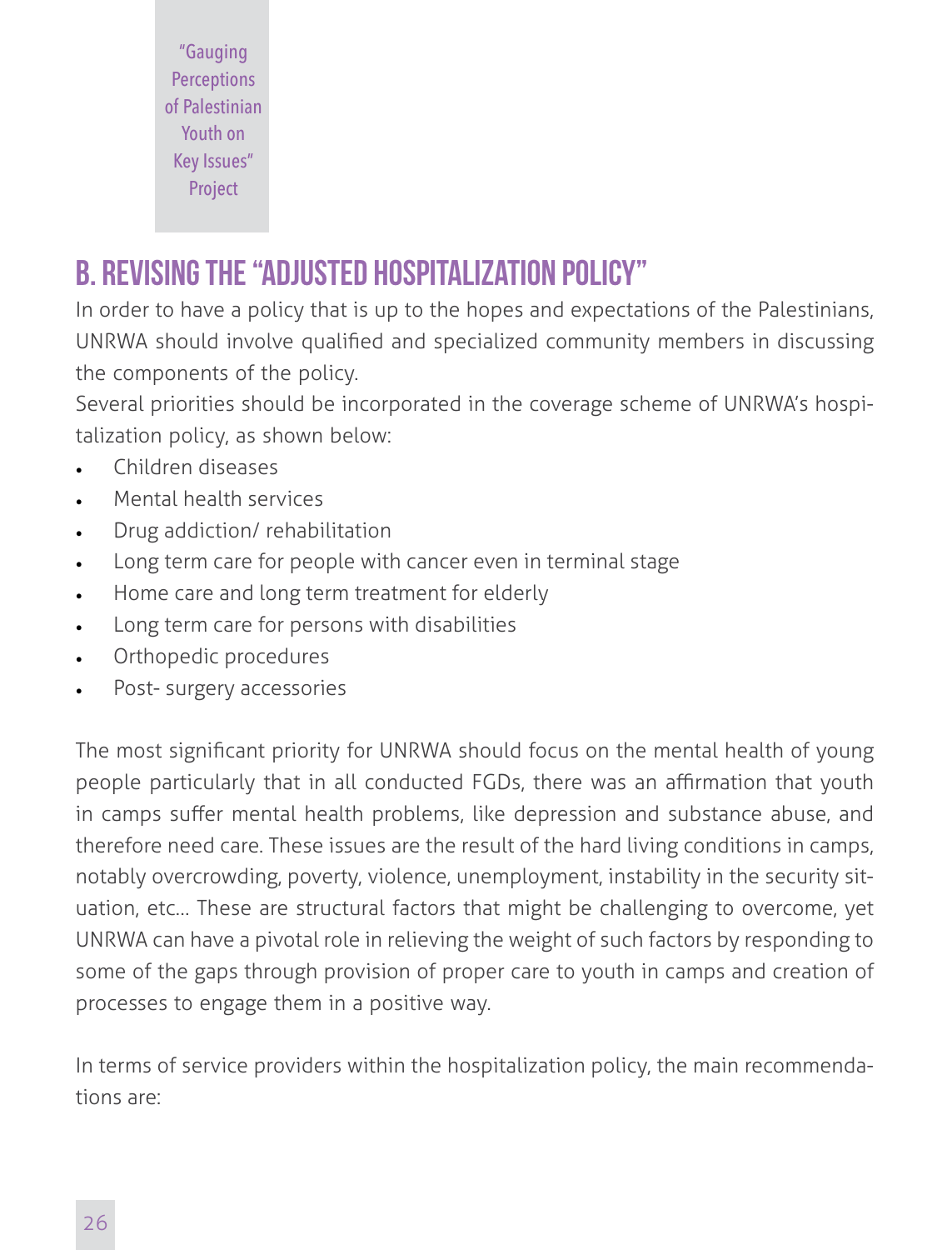- 1) To improve the quality of care in the hospitals contracted by UNRWA;
- 2) To equip the hospitals of PCRS in order to save cost and meet the needs of the community in terms of screening and testing
- 3) To monitor hospital billing.

The contracted hospitals, especially the state-run ones, suffer from poor quality of services and are a death sentence rather than a place for cure. Consequently, UNRWA is asked to monitor the quality of services provided in contracted hospitals through conducting periodical assessments and audit of bills. If the quality of services does not improve, UNRWA should contract alternative hospitals that are accredited and well equipped to replace some of the current hospitals that do not even have proper anesthesia for surgeries. A periodical mapping of contracted hospitals needs to be conducted for this purpose. If UNRWA does not have the power to influence hospitals in terms of quality of care, it needs to report violations to the Ministry of Public Health to take corrective measures.

# C. For other stakeholders

#### **Political leadership, factions, popular committees:**

The findings show that although many young people feel that the majority of the problems facing their community are the outcomes of UNRWA's under performance, yet, they believe that these are aggravated as a result of the lack of competence of the popular committees' members in the camps who are appointed by the political authorities. The ideal situation would be that popular committees be elected not appointed in order to ensure fair representation of the Palestinian political and ideological spectrum. Youth with relevant competences need to be represented in popular committees since they constitute a large proportion of the Palestinian community, and need to be given a role in decision making. Also, in case it is hard for independent youth (not affiliated with political factions) to be represented in popular committees at present, they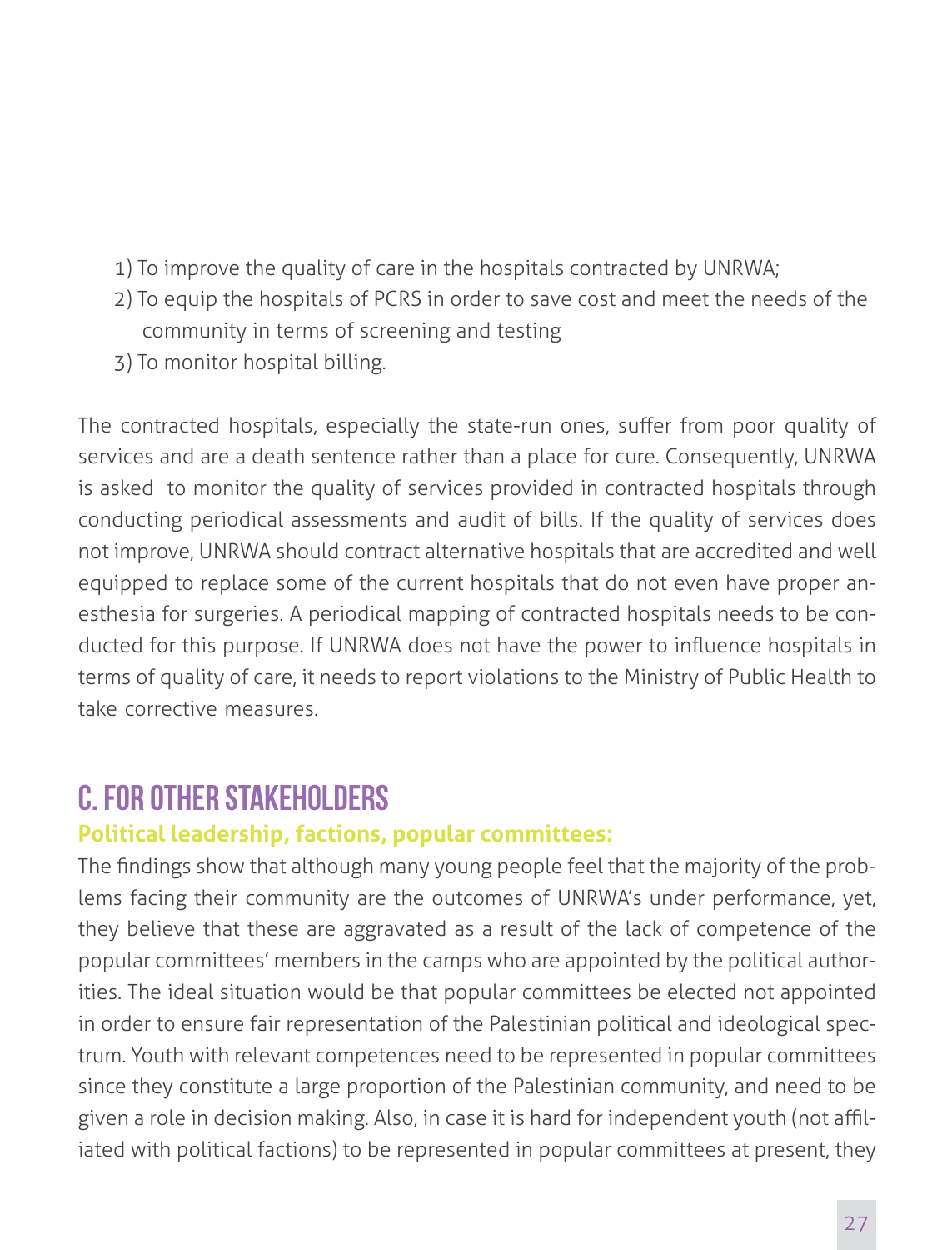"Gauging Perceptions of Palestinian Youth on Key Issues" Project

should be encouraged and allowed to form shadow committees that provide technical advice to existing popular committees over the set of Palestinian demands. This way, the Palestinian community will be stronger, raising evidence based arguments, and more professional in negotiating its demands with UNRWA and other service providers.

#### **The Lebanese Government:**

Although UNRWA is the service provider for the Palestinians and the primary agency that can ensure their wellbeing, the Lebanese government remains the host country and is responsible for ensuring their wellbeing on its territories.

The Lebanese government is requested to monitor the quality of services offered to Palestinians in the hospitals contracted by UNRWA, and which fall under the jurisdiction of MoPH. Also, MoPH should request from UNRWA to have financial transparency and to audit billing in hospitals in order to report to the Ministry any cases of fraud or tampering in bills.

Dialogue between all duty bearers, including relevant Lebanese decision makers, should be fostered and ongoing, and should lead to the endorsement of human rights for Palestinians in Lebanon, which would have positive impact on their lives.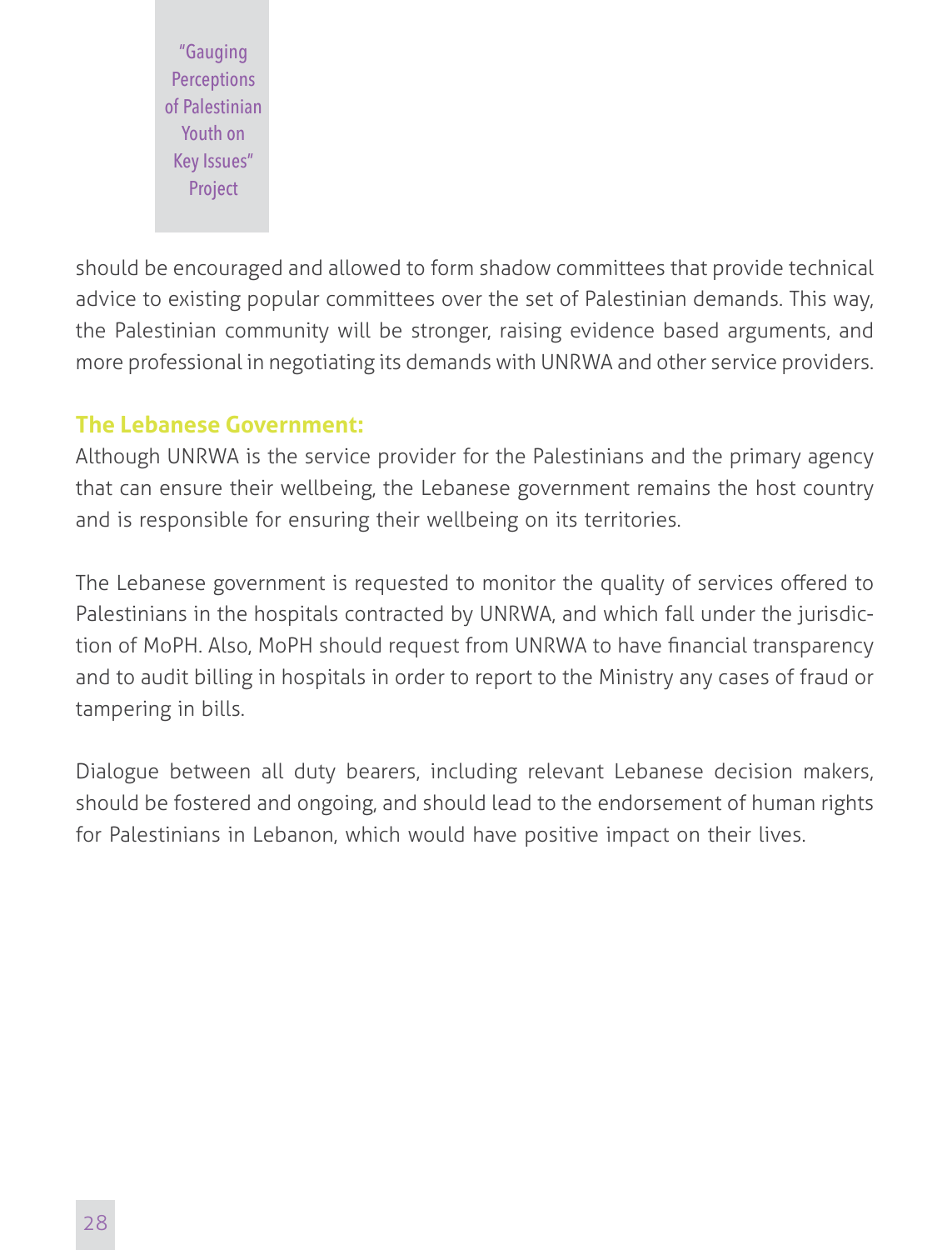# **VIII. Conclusion**

In conclusion, this report puts forward the perceptions of Palestinian youth regarding the adjusted hospitalization policy suggested by UNRWA, and the extent of communication between the Palestinian community and UNRWA, along with their recommendations for improvement.

Yet, the key findings and recommendations of this report are related to the communication component, which currently seems to have a jeopardized image in the eyes of Palestinians. Unfortunately, Palestinians, excluding those directly benefiting from UNRWA through favoritism, seem to be disappointed with UNRWA's shrinking services and top down approach. The gaps in communication are significant and they are exacerbating anger and frustration which could potentially explode into acts of violence at any point.

In an already unjust and discriminatory context, Palestinians need UNRWA's services for survival and expect UNRWA to be more transparent and accountable to them. Thus, several mechanisms and tools have been proposed to enhance communication between UNRWA and the Palestinian community, and ensure better coordinated service provision and collaboration among relevant stakeholders.

Despite the current distrust expressed towards UNRWA, Palestinian youth will not give up on UNRWA and still have hope that it will be able to improve its services' provision and take their voices into account. Youth are vital players in this situation and could be agents of change, if allowed, and therefore UNRWA should capitalize on them and engage them actively in the proposed mechanisms and tools.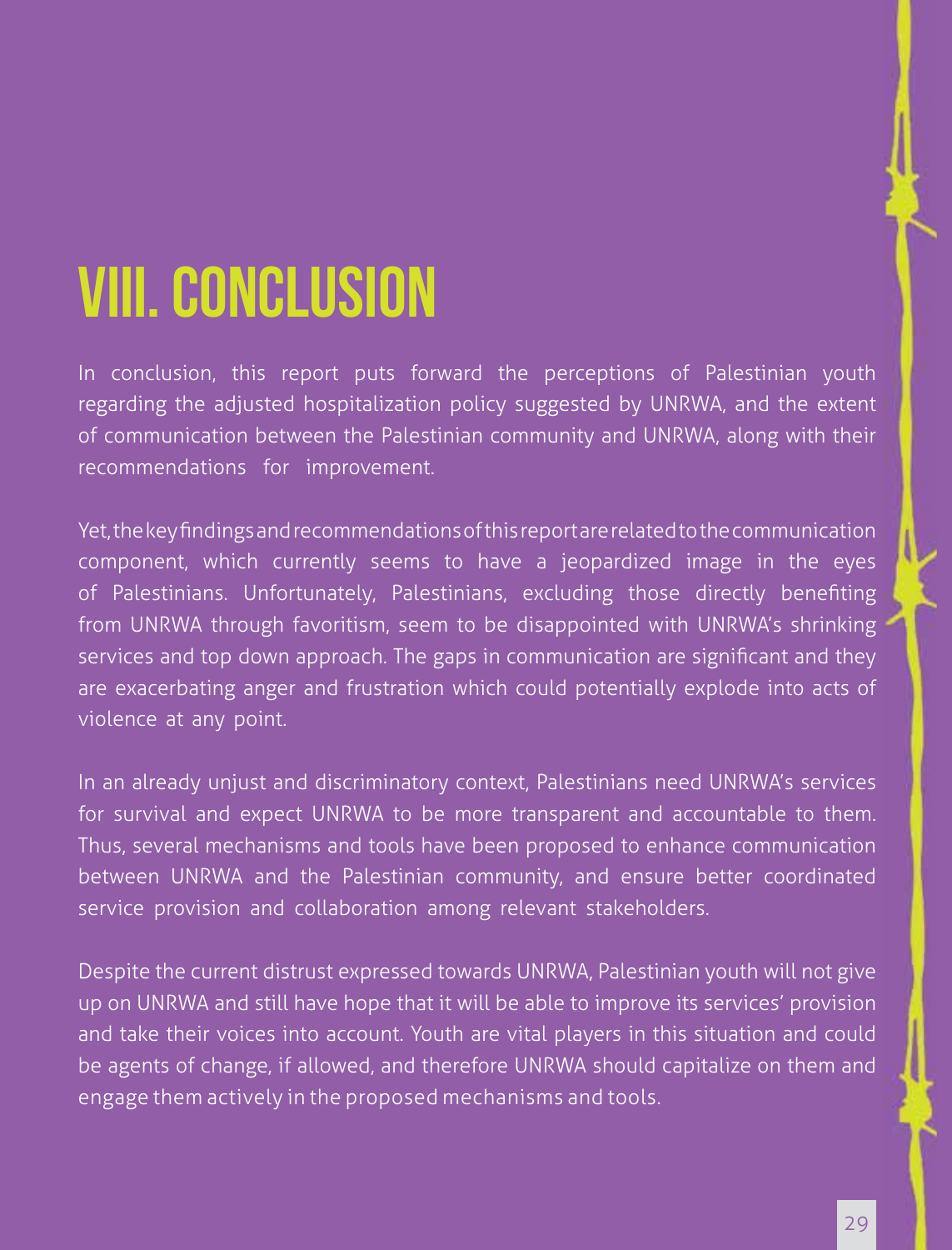"Gauging **Perceptions** of Palestinian Youth on Key Issues" Project

# **Annexes**

### Annex 1: Focus Group guide

Thank you all for your participation in this discussion.

My name is (Mia Chartouni, Sarah Armoush) and this is my colleague (…). We have been commissioned by Masar Association to carry out and facilitate this discussion. (Sarah or Mia) will take notes during today's discussions.

The purpose of the focus group is to present and deliberate UNRWA's adjusted hospitalization policy, and take note of your suggestions for improving means and mechanisms of communication between service providers, led by UNRWA and the Palestinian community. The results of this discussion, and other discussions with other parties, will be expended in a written a report conveying your views and propositions for improvement to involved authorities.

To guide our discussion today, we will bring you a series of questions, while valuing all the presented viewpoints. We encourage you all to open up and exchange ideas and opinions, without necessarily reaching a consensus on any retort.

Before we start, you have to understand that all what is said will remain extremely confidential. The findings will be submitted in a report, without mentioning any names or allusions to any of the participants. Your contribution is voluntary, and you have the right to decline to answer any question or leave the discussion at any moment. We would like to point out that the discussions will be tape recorded, ensuring that the tapes will be damaged upon delivery of the report.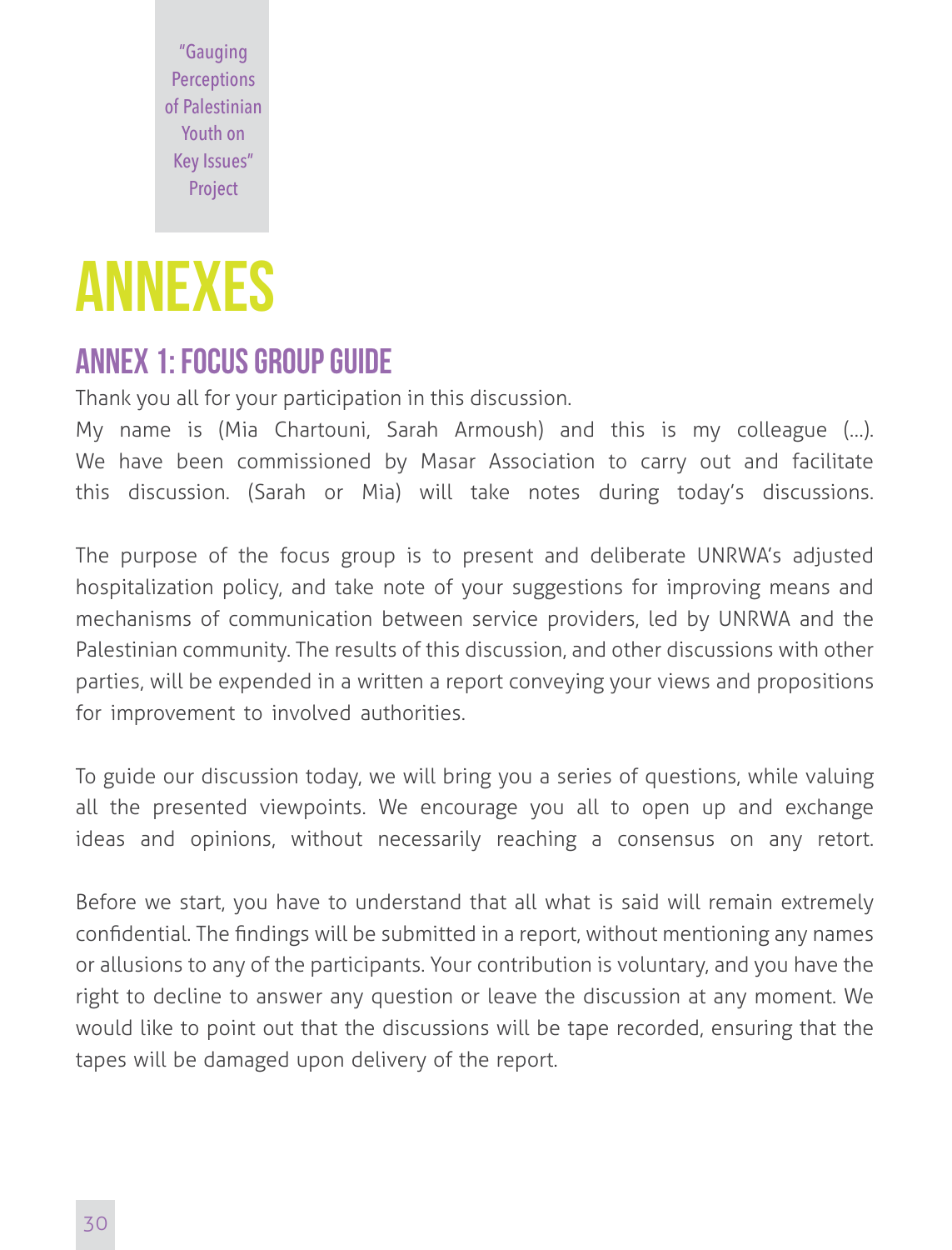## Questions:

- 1. What do you know about UNRWA's adjusted hospitalization policy?
- 2. How did you hear about it?
- 3. After you knew about the said policy, what do you think of it?
- 4. What is the impact of this policy, in your opinion, on the Palestinian commun ity? What triggered the wave of anger among Palestinians at the launch of this adjusted policy?
- 5. What are your suggestions to modify or improve this policy? Please identify the priorities that should be covered to this effect.
- 6. Do you think the Palestinian community has been consulted over the planning and development of the said hospitalization policy?
- 7. Do you think the Palestinian community is consulted over the planning and development of any of the policies and programs set by UNRWA?
- 8. How do you evaluate the level of communication between local active players and members of the Palestinian community?
- 9. Please suggest tools/mechanisms to improve communication with UNRWA.
- 10. What in your view are the obstacles that impede inter-communication between the various Palestinian parties concerned? (an implicit, rather than a direct, question: How can you be represented in these committees?)
- 11. How do you anticipate the nature of communication between the different effective and influential players (UNRWA, Palestinian factions, associations ...) and the rest of the Palestinian community?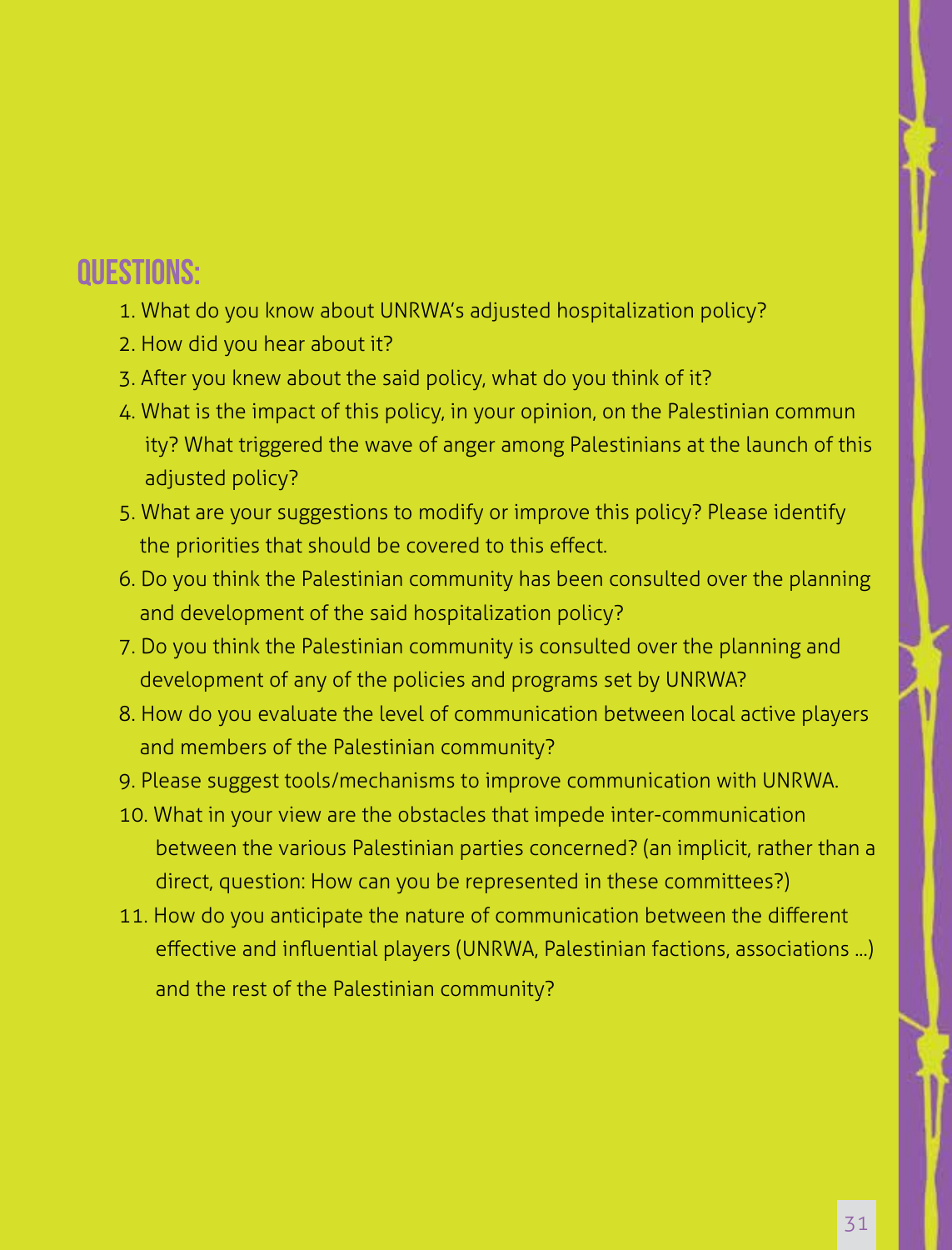|                                              | رعاية المستوى الثالث                                                                                                                           | تغطية (300\$ )14 يوم<br>( سابقاً، اي ما يعادل |
|----------------------------------------------|------------------------------------------------------------------------------------------------------------------------------------------------|-----------------------------------------------|
| نوع مزود خدمات الممتشفي                      | الخدمات المغطاة وحدود التسديد                                                                                                                  | 4200\$                                        |
| سابقاً 50%                                   | الإجراءت غير الجراحية : 416 \$ لليلة الواحدة،لحد اقصى 12 يوما وتصل القيمة                                                                      | إلى سقف 5000 \$ /قبول                         |
|                                              | في حالة العمليات الجراحية: حوالي 60٪ من التكاليف وفقاً لرموز ( codes )                                                                         | وزارة الصحة العامة                            |
|                                              | جراحات القلب الفتوح: 3000 \$ للجراحة بغض النظر عن العمر. 1200\$<br>لعمليات البالون لشرايين القلب وتركيب الروسور ، بالإضافة إلى 600\$ لكل روسور | يغض النظر عن العمر.                           |
| المتاحة في مستشفيات محددة                    | جلسات العلاج الكيميائي للمرضى الخارجيين: 50000 ل. ل. في كل جلسة                                                                                |                                               |
|                                              | ادوية العلاج الكيميائي:حوالي 50٪ من فاتورة الادوية، سقف 8000\$ سنويا<br>تَمَّ إلغاء التغطية للعلاج بالأشعة ( radiotherapy ) المقدمة من         |                                               |
| سابقا تغطية العلاج<br>بالأشعة (radiotherapy) | المستشفيات التعاقدة واصبحت تغطي بشكل إستثنائي بإبراز رسالة من قسم                                                                              | الصحة                                         |
| بقيمة تصل الى 750\$                          |                                                                                                                                                |                                               |

# خدمات أخرى تغطيها الأونروا

| حجم التغطية التي تقدمها الأونروا                                                                                                                                                                                               | الخدمات                                |
|--------------------------------------------------------------------------------------------------------------------------------------------------------------------------------------------------------------------------------|----------------------------------------|
| 50٪ من كلفة الفاتورة (شرط أن يتم الموافقة المسبقة من قبل الطبيب<br>المراقب في المنطقة)                                                                                                                                         | خدمات تشخيصية                          |
| لا يوجد مساهمة مالية من الاونروا إلا بحالات إستثنائية<br>( <i>الاونروا قد تساهم بقيمة "تصل إلى 30٪ وسقفها 5000\$</i> بعد<br>موافقة قسم الصحة في مكتب لبنان الاقليمي )                                                          | دخول إلى مستشفى غير متعاقد مع الأونروا |
| تغطية كاملة لخدمات الطوارئ في مستشفيات جمعية الهلال الاحمر<br>الفلسطيني ومستشفى الططري في بعليك<br>خدمات طوارئ مغطاة تصل إلى سقف 40000 ل. ل. في<br>المستشفيات الحكومية المتعاقدة وغيرها من مستشفيات الرعاية الثانوية<br>الخاصة | خدمات غرف الطوارئ                      |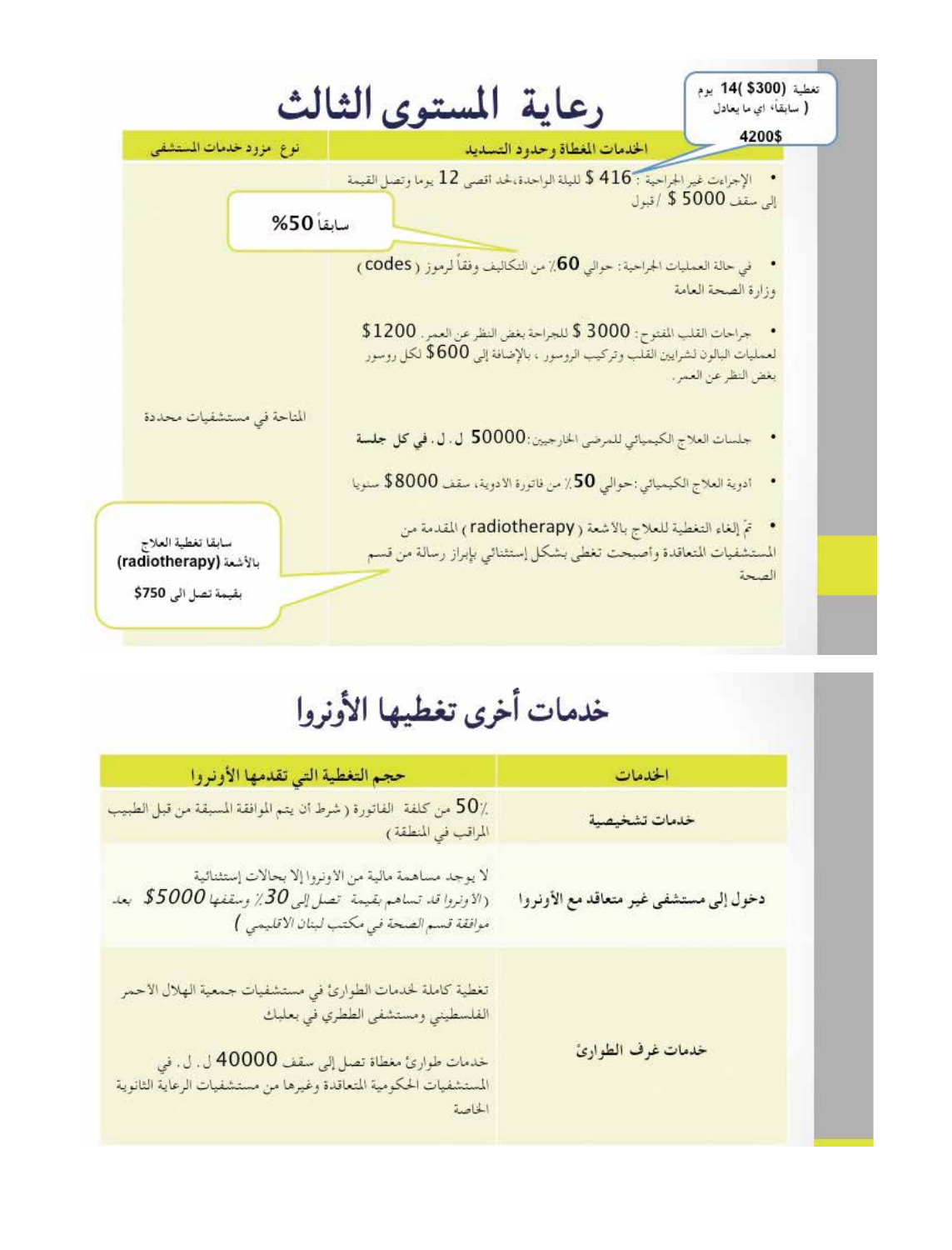# هل تعلمون ما هو نظام التغطية في الأونروا؟

| سابقاً 100%                       |                                         | الرعاية الثانوية                                                                                                                         |  |  |
|-----------------------------------|-----------------------------------------|------------------------------------------------------------------------------------------------------------------------------------------|--|--|
| الجهة المزودة لخدمات<br>الإستشفاء | % التغطية من<br>- قبل -<br><b>UNRWA</b> | حجم التغطية التي تقدمها الأونروا                                                                                                         |  |  |
| جمعية الهلال الاحمر<br>الفلسطينى  | 95%                                     | • الاكسسورات والمستلزمات الطبية غير الروتينية ( 30٪، وتصل القيمة<br>إلى 500 \$ كحد أقصى)                                                 |  |  |
| المستشفيات الحكومية               | 85%                                     | • الادوية غير العامة بناءً على معايير منظمة الصحة العالمية القدمة في<br>الرعاية الصحية الثانوية تغطي جزئيا ( 30٪، وتصل القيمة إلى 500 \$ |  |  |
| المستشفيات الخاصة                 | 80%                                     | كحد أقصى)<br>• الاختبارات المتطورة التي تطلب من المريض أثناء العلاج في مستشفيات<br>الرعاية الثانوية تغطى كاملا                           |  |  |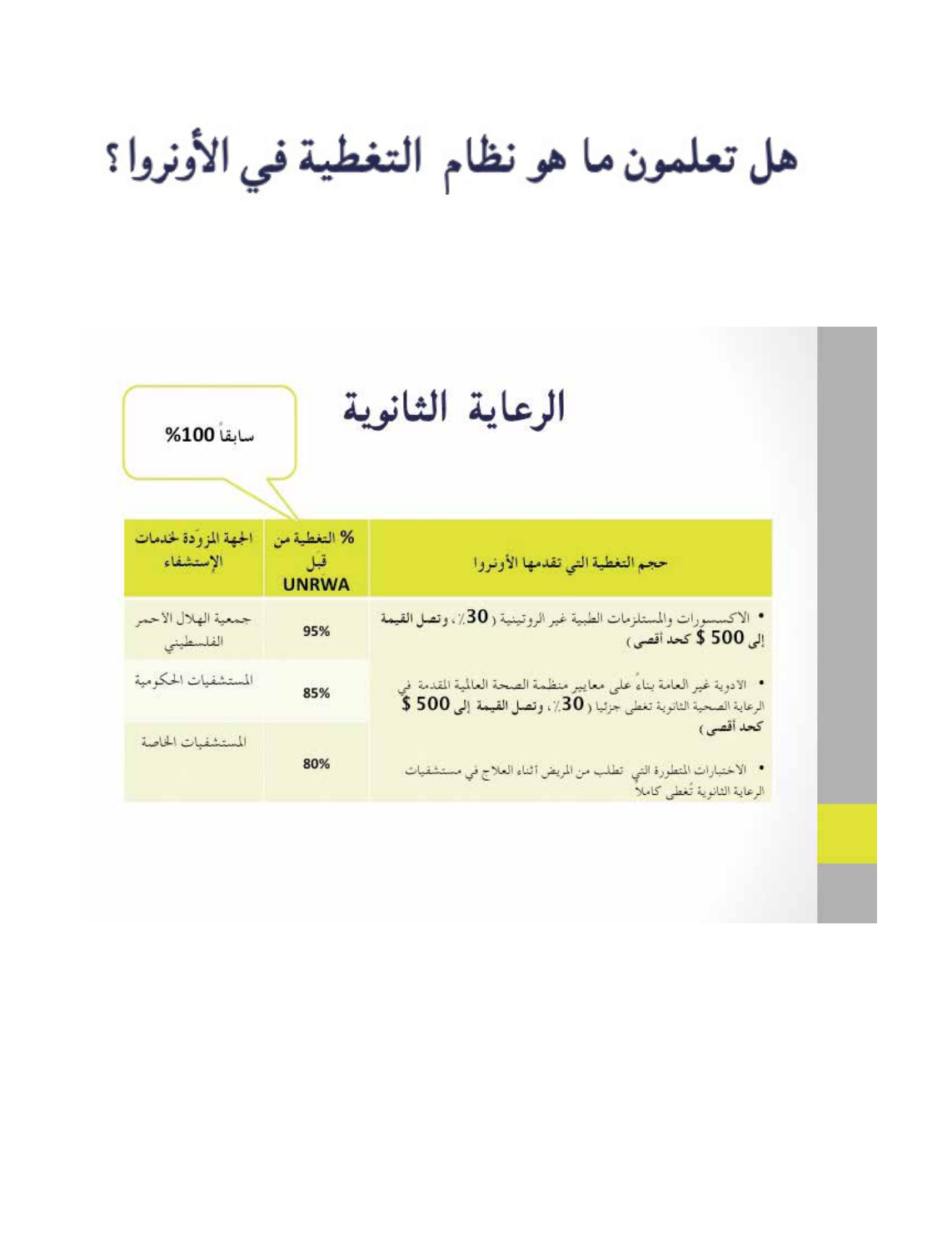مزوَّدي الخدمات الصحية

| المنظقة   | النوع                            | الثانوية                                                              | المستوى الثالث | النفسية | التشخيصية                  |
|-----------|----------------------------------|-----------------------------------------------------------------------|----------------|---------|----------------------------|
|           | جمعية الهلال الاحمر<br>القاسطيني | مستشفى صفد                                                            |                |         | Modern radiology<br>center |
|           | حكومي                            | - مستشفى طرابلس ا<br>- المششفي الاسلامي                               |                |         |                            |
| $\preceq$ | خاصر                             | مستشفى الخير<br>- مستشفى سيدة زغرتا<br>- مستشفى القلب لبنان<br>- معوض |                |         |                            |

| المنطقة            | النوع                                        | الثانوية                                                    | المستوى الثالث                                                | النفسية                                                | التشخيصية                                                    |
|--------------------|----------------------------------------------|-------------------------------------------------------------|---------------------------------------------------------------|--------------------------------------------------------|--------------------------------------------------------------|
|                    | جمعية الهلال الاحمر<br>القلسطينى             | مستشفى حيفا                                                 |                                                               |                                                        | - مؤسسة رفيق الحريري<br>- Saint Marc                         |
|                    |                                              | مستشفى رفيق الحريري الحكومي                                 |                                                               |                                                        |                                                              |
| منطقة لبنان الوسطو | حكومي                                        | مستشفى الكرنتينا الحكومي                                    |                                                               |                                                        |                                                              |
|                    | خاص                                          | البرج                                                       | سمعتقى الساحل<br>حسنشفى الرسول الاعظم<br>بيروت التخصصي للغيون | -دار العجزة<br>-الصارب:<br>للامراض العقلية<br>والنفسية |                                                              |
| المنطقة            | النوع                                        | الثانوية                                                    | المستوى<br>الثالث                                             | النفسية                                                | التشخيصية                                                    |
|                    | جمعية الهلال الاحمر<br>الفلسطيني             | مستشفى الهمشري                                              |                                                               |                                                        | - مختبر الامان<br>- مستشفى الاقصى<br>- مؤسسة النداء الإنساني |
| $\rightarrow$      | حكومي                                        |                                                             | - مستشفى صيدا الحكومي                                         |                                                        |                                                              |
|                    |                                              | مستشفى الراعي                                               |                                                               |                                                        |                                                              |
|                    | خاص                                          | - مركز ليب الطبي<br>- مستشفى دلاعة<br>- حمود مرکز طبی جامعی |                                                               |                                                        |                                                              |
| المنطقة            | النوع                                        | الثانوية                                                    | المستوى الثالث                                                | النفسية                                                | التشخيصية                                                    |
|                    | جمعية الهلال الاحمر<br>الفلسطيني             | مستشفى بلسم                                                 |                                                               |                                                        | مركز المشرق الطبي                                            |
| صور                | - مستشفى اللبناني الأيطالي<br>- استشفى جيرام |                                                             |                                                               |                                                        |                                                              |
| خاص                |                                              | جبل عامل                                                    |                                                               |                                                        |                                                              |
| المطقة             | النوع                                        | الثانوية                                                    | المستوى الثالث                                                | النفسية                                                | التشخيصية                                                    |
|                    | جمعية الهلال الاحمر<br>القلسطيني             | مستشفى الناصرة                                              |                                                               |                                                        | <b>Health diagnostic</b><br>Center                           |
| اليقاع             | خاص                                          | - استثقى الططري<br>* . استشفى مرتضى<br>- مستشفى تعنايل      | - دار الأمل الجامعي<br>- البقاع                               |                                                        |                                                              |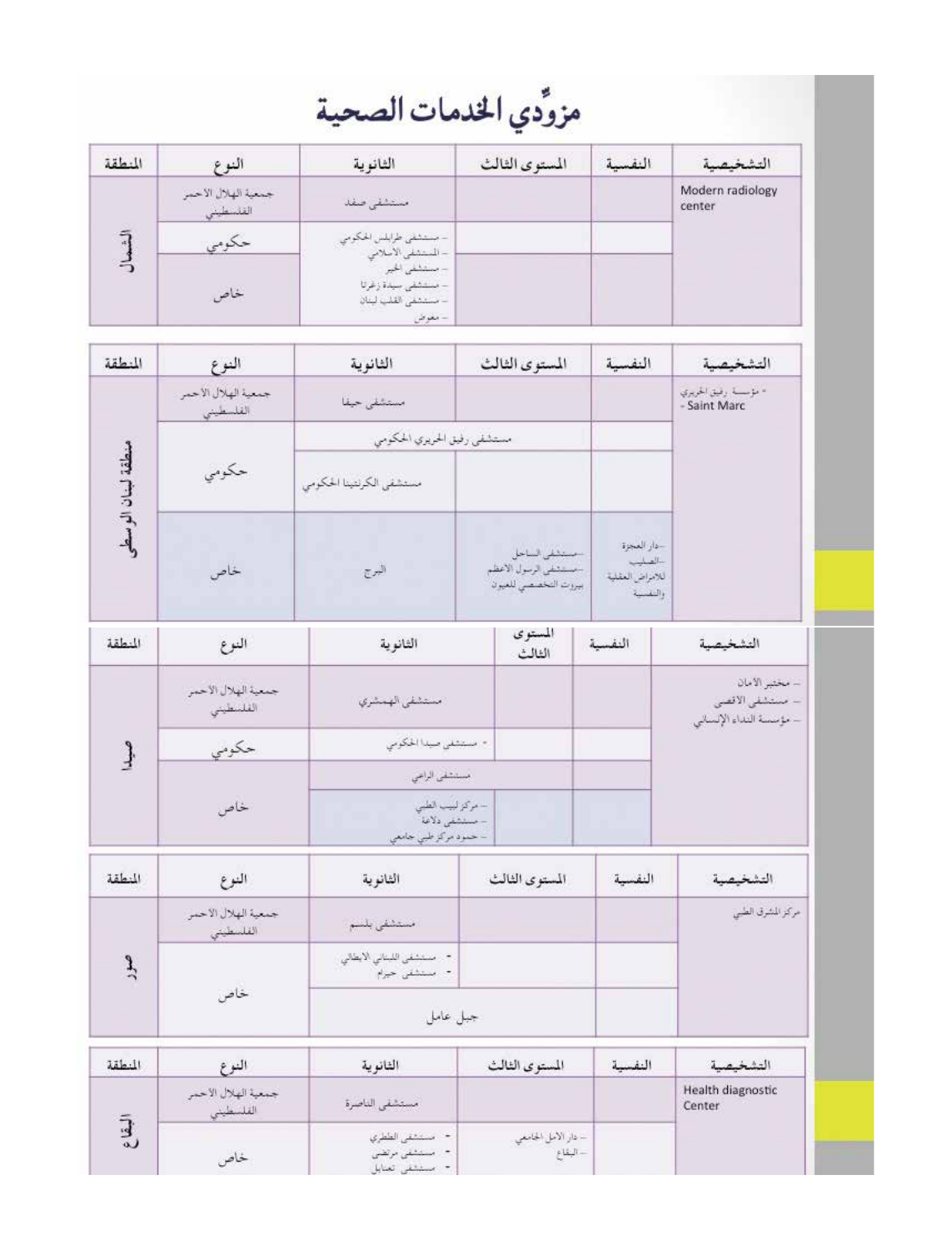## **هل تعلمون ما هي الخدمات الصحية التي ال تغطيها األونروا؟**

- الحالات التى يمكن علاجها فى المراكز الصحية التابعة للأونروا
- علاج الأمراض المزمنة التى لا تحتاج إلى دخول المستشفى
	- الدخول إلى المستشفى إلجراء فحوص روتينية
- الجراحـات التجميليـة والترميـم التـي ال تؤثـر علـى حيـاة المريـض أو ال تحسـن القـدرة العمليـة للمريض,إجـراءات داعمـة للحمــل, الـوالدات الطبيعيــة, العقــم
	- العالج الطويل األمد الذي يحتاج رعاية مستمرة
	- علاج الأمراض السرطانية في المرحلة النهايئة والتي تتطلب المسكنات الثقيلة
		- األمراض الناتجة عن طرف ثالث )حوادث السير، الرصاص...(
			- قسطرة القلب
			- العالج على المدى الطويل مع عناية ممرضة أو ممرض
				- التهابات الجهاز التنفسي العلوي
			- التهاب األذن الوسطى، التهاب اللثة، التهاب باطن الجفن
				- التهاب المعدة واألمعاء من دون عوارض خطرة
		- الحالات المزمنة من دون تعقيدات (السكري، الضغط، متعلقة بالمَنَاعَة الذَّاتيَّة)
			- الحيض، الدورة الشهرية، انقطاع الطمث
		- ألم عضلي، األلم العصبي، ألم مفصلي، األم الصداع واأللم بسبب فتق
- األمـراض النفسـية التـي اليمكـن عالجهـا فـي مراكـز األونـروا )الكآبـة، األذى الذاتـي، التعافـي مـن االدمـان (
	- الحاالت االستشارية في غرف الطوارئ
	- آالم المفاصل والتواء، ألم الحلق، انفلونزا، ألم األذن، وغسل األذن،
		- إسهال، آالم البطن
	- إحالة اختبارات موجودة في مراكز األونروا أو االختبارات التشخيصية التالية:
		- عقم، للتجميل ، تَنْظيرٌ شُعاعِيّ (تحرياً عن المرض)،MRCP، URO-scan،
			- القسطرة CT،
			- كثافة العظم،
			- فحص العيون لحدة البصر (إن لم يكن هناك قصور أو تدهور)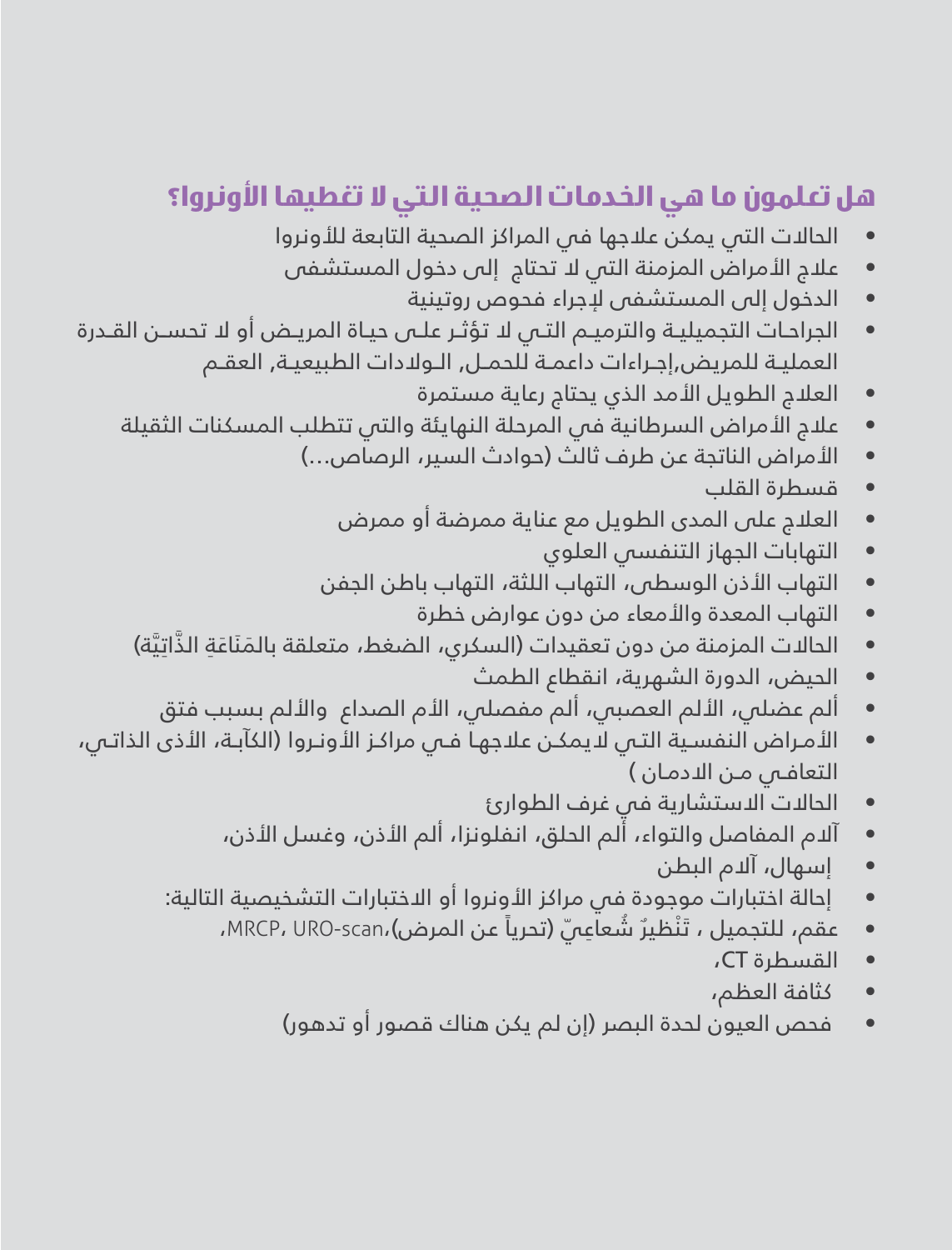### **خدمات غرف الطوارئ**

- تتطلــب المعالجــة الســريعة فــي غرفــة الطــوارئ دون الحاجــة إلــى الدخــول إلــى المستشــفى لتلقــى العــلاج.
	- الحاالت الطبية التي تستدعي العالج لفترة وجيزة وتتطلب مراقبة.
		- العمليات الجراحية البسيطة.
			- **Febrile infant**

### **اختبارات التشخيص**

- األشعة
- الفحوصات المخبرية
- اختبارات تشخيصية أخرى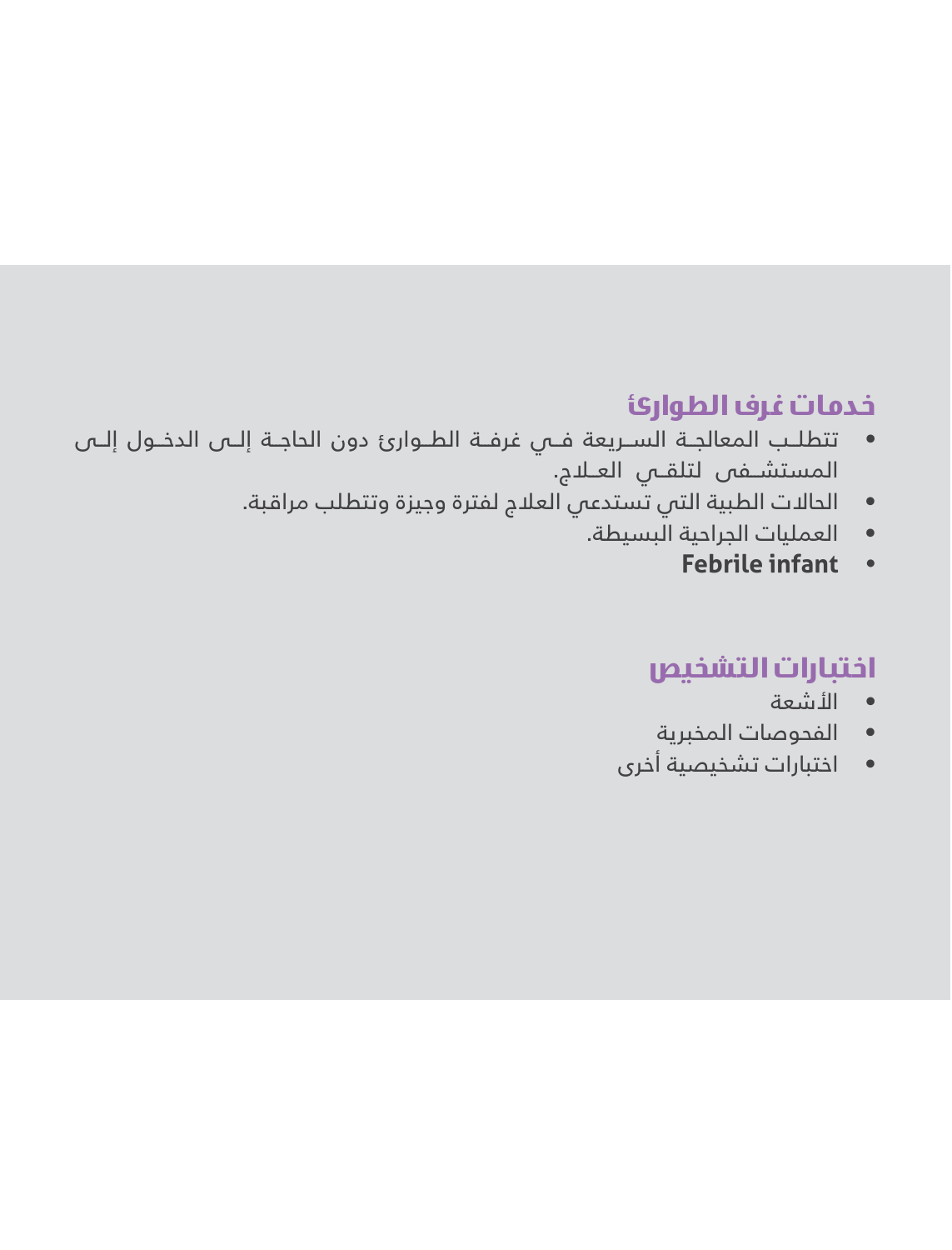#### **رزمة الخدمات: خدمات المستشفى - رعاية المستوى الثالث**

- جراحات القلب واألوعية الدموية والصدر
	- عمليات جراحة األعصاب
	- عمليات جراحية للمفاصل
	- جراحات معقدة للجهاز الهضمي
	- العمليات الجراحية المتخصصة لألطفال
		- عمليات جراحية بالمنظار
		- جراحات العيون المتخصصة
- جراحات األنف واالذن والحنجرة المتخصصة
	- عالج الحروق من الدرجة الثالثة
		- عالج األورام والسرطان
- العالج الطبي للحاالت المعقدة التي تتطلب العالج المتخصص
	- جراحات استبدال المفاصل
	- جراحة ماء العين )cataract)
		- جراحات العمود الفقري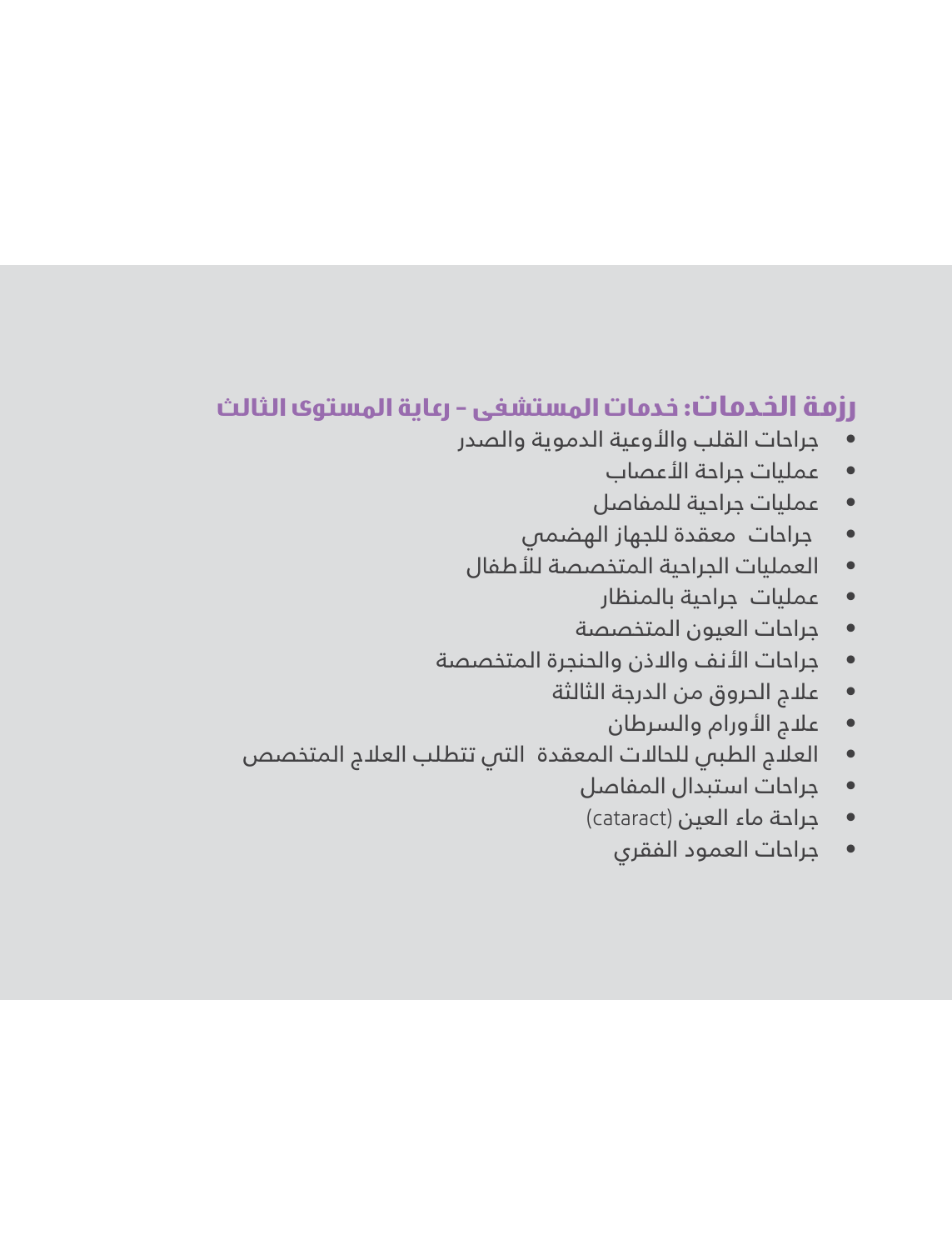#### **استثناءات**

- اللاجئــون الفلســطينيون المســجلون لــدى الأونــروا ولكــن يحملــون الجنســية اللبنانيــة وأســرهم الذيــن تغطيهــم وزارة الصحــة العامــة فــي لبنــان.
- زوجــات واوالد الالجئيــن الفلســطينيين القادمين مــن ســوريا ولديهــم الجنســية السـورية ومسـجلين لدى المفوضيـة السـامية للأمـم المتحـدة لشـؤون اللاجئيـن .(UNHCR)

#### **رزمة الخدمات: خدمات المستشفى - الرعاية الثانوية**

- علام الحالات الطبية الشديدة التى تُسبّب الإصابة بالأمراض المزمنة.
- العمليــات الجراحيــة التــي تســمح بتجنــب االصابــة بعجــز أو إعاقــة أو تنقــذ حياة المريض.
	- ُ الوالدة إذا كانت مصنَّ فة بالخطرة أوعالية الخطورة.
- العنايــة المركــزة التــي تضــم حاالت تحتــاج الــى مراقبــة وعــاج مركّــز وليســت ناتجــة عــن عمليــة أو اجــراءت مصنفــة كرعايــة تخصصيــة.
	- العناية المركزة لأمراض القلب.
	- العناية المركزة لحديثي الوالدة.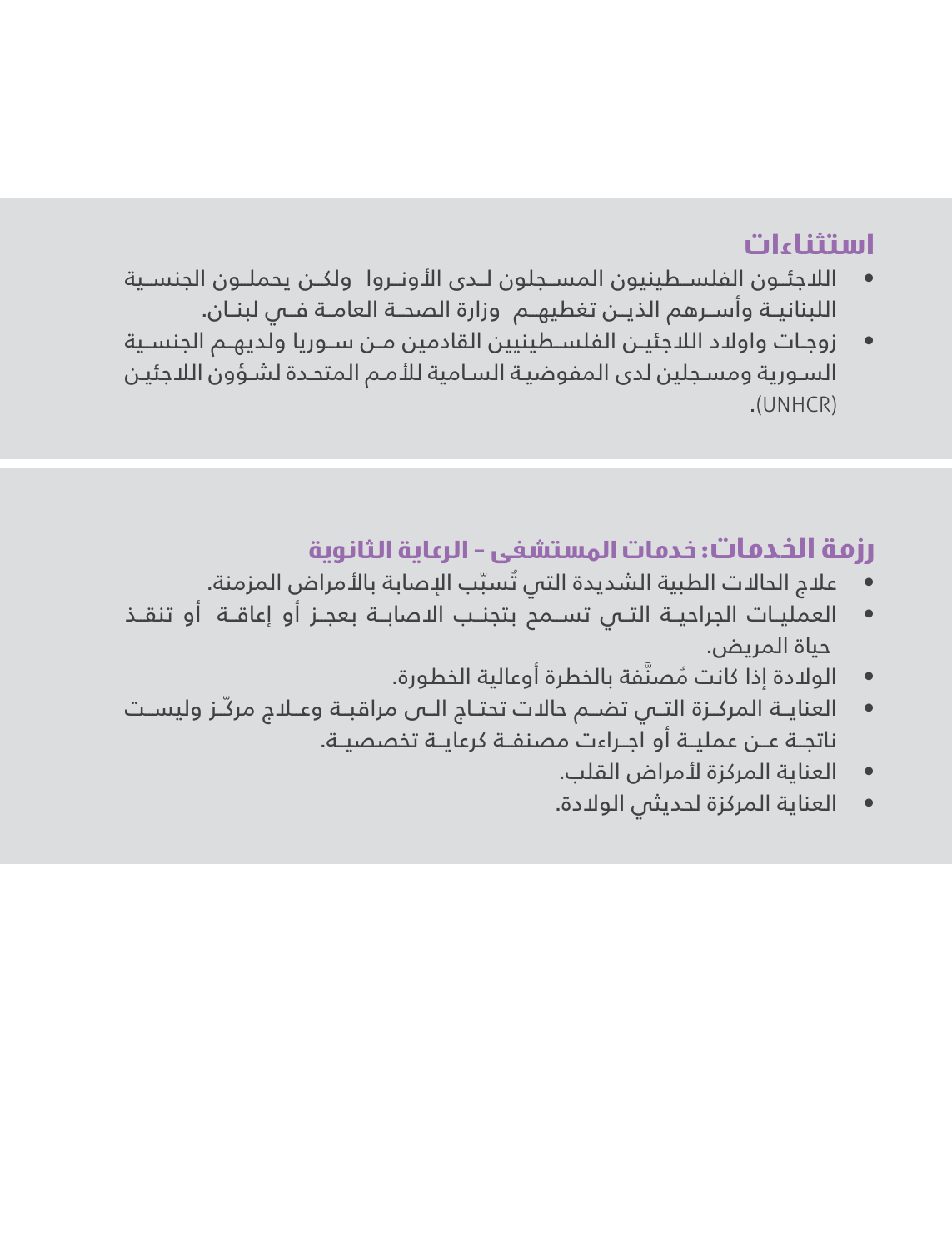## **الملحق :2 عرض باور بوينت تقديمي**

# **برنامج االستشفاء األونروا - مكتب لبنان اإلقليمي**

**إعداد ميا شرتوني وساره عرموش**

ماذا تعلمون عن سياسة الأونروا المعدّلة للاستشفاء ؟

#### **األهداف العامة**

توفير الخدمات الصحية الأساسية للاجئين الفلسطينيين المسجلين. توفيــر خدمــات الرعايــة الصحيــة األوليــة لحمايــة وتعزيــز الوضــع الصحــي لالجئيــن. تقديم خدمات الرعاية الطبية الأساسية بأسعار معقولة فس المستشفيات المتعاقدة .

# **ِّ المعايير المؤهلة**

- اللاجئون الفلسطينيون المسجلون لدى الأونروا فى لبنان.
- أسـر الالجئيـن المسـجلين والالجئـات الفلسـطينييات المتزوجـات مـن غيـر الالجئيـن )إذا كان الـزوم ليـس لبنانـى ولا يسـتفيد مـن تغطيـة صحيـة أخـرى ).
- اللاجئـون الفلسـطينيون المسـجلون لـدى مكاتـب الأونـروا خارج لبنـان (فـص حـال أنهـم مسـجلون فـي المديريـة العامـة للشـؤون السياسـية واللاجئيـن فـي لبنـان).
- اللاجئــون الفلســطينيون غيــر المســجلين لــدى الأونــروا ولكــن تــم تســجيلهم فــى المديريــة العامــة للشــؤون السياسـية واللاجئيــن فــس لبنــان (ARPD).
- فلســطينيون وثائقهــم مفقــودة ولكــن يمكــن إثبــات أنهــم مســجلون مــع مكاتــب األونــروا خــارج لبنــان، ولديهــم أي وثيقــة هويــة معتــرف بهــا مــع صــورة.
	- لاجئين فلسطينيين من سوريا مسجلون لدى الأونروا فى لبنان.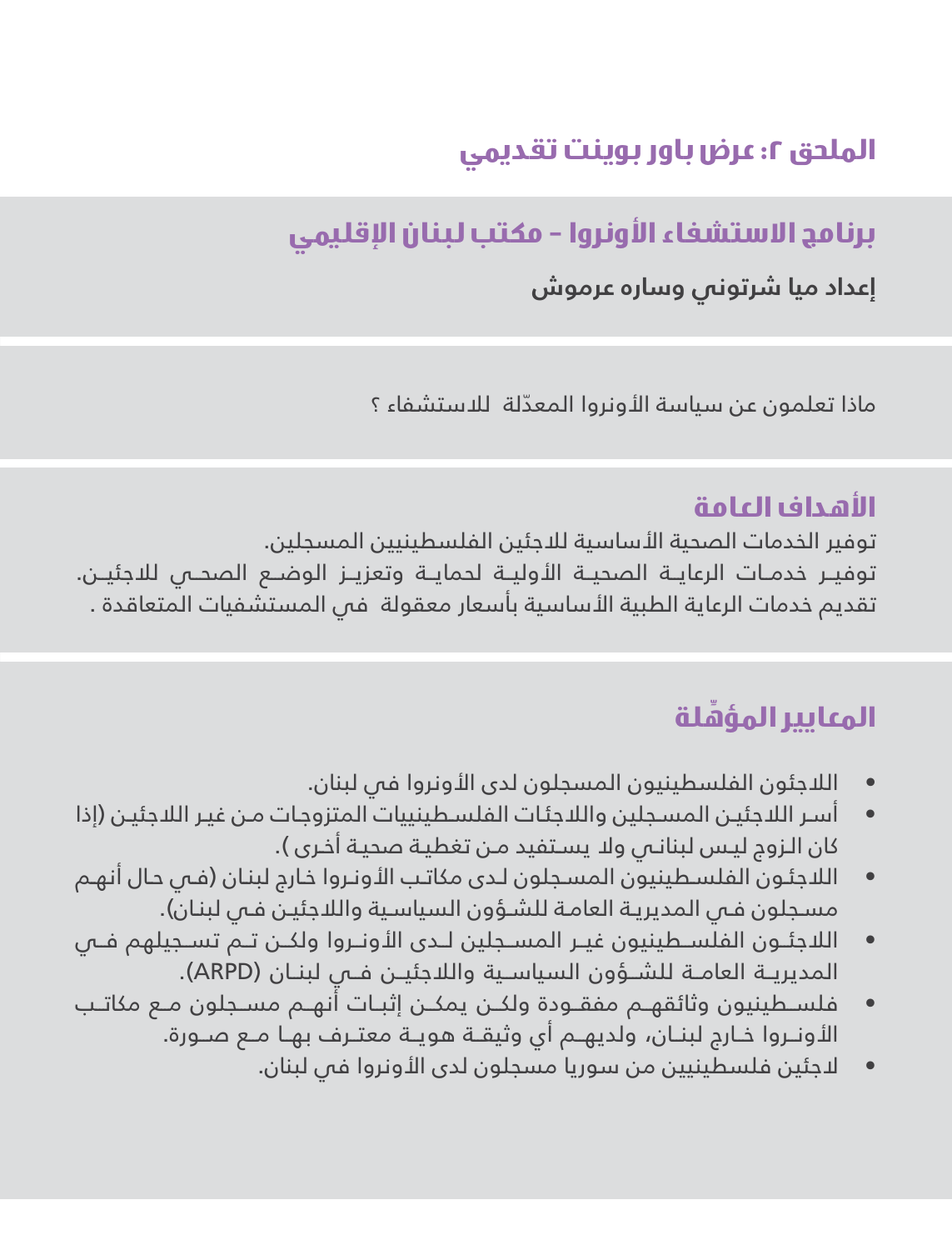### **األسئلة:**

- ماذا تعلمون عن سياسة الأونروا المعدّلة للاستشفاء؟
	- ّ كيف علمتم بهذه السياسة المعدلة؟
	- بعدما اضطلعتم على هذه السياسة، ما رأيكم فيها؟
- مــا هــو أثــر هــذه السياســة برأيكــم علــى المجتمــع الفلســطيني؟ مــا هــو ّ برأيكـم الـذي سـبب موجـة الغضـب لـدى المجتمـع الفلسـطيني عنـد طـرح ّ هــذه السياســة المعدلــة؟
- ماهــي اقتراحاتكــم لتحســين أو تعديــل هــذه السياســة ؟ الرجــاء تحديــد ّ االولويــات التــي يجــب ان تغطيهــا السياســة المعدلــة.
- هـل تـم، برأيكـم، االخـذ بـرأي المجتمـع الفلسـطيني خـال تطويـر سياسـة االستشفاء هذه؟
- هـل يتـم، برأيكـم، االخـذ بـرأي المجتمـع الفلسـطيني لـدى تطويـر اي مـن سياسـات وبرامـج األونـروا؟
- مــا رأيكــم بمســتوى التواصــل بيــن الجهــات المحليــة الفاعلــة وأفــراد المجتمع الفلسطيني؟
	- الرجاء إقتراح ادوات/ آليات لتحسين التواصل مع االونروا.
- مـا هــي برأيكــم العوائــق التــي تصعّــب تواصــل الجهـات المعنيــة فــي المجتمـع الفلسـطيني فـي مـا بينهـا؟ (سـؤال ضمنـي غيـر مباشـر: كيـف َّ يمكــن ان تكونــوا ممثليــن فــي هــذه اللجــان؟(
- ِّ كيـف تقترحـون أن يكـون التواصـل بيـن مختلـف الجهـات الفاعلـة والمؤثـرة فــي المجتمــع الفلســطيني (الأونــروا، الفصائــل، الجمعيـات...) وباقــي أفــراد المجتمــع؟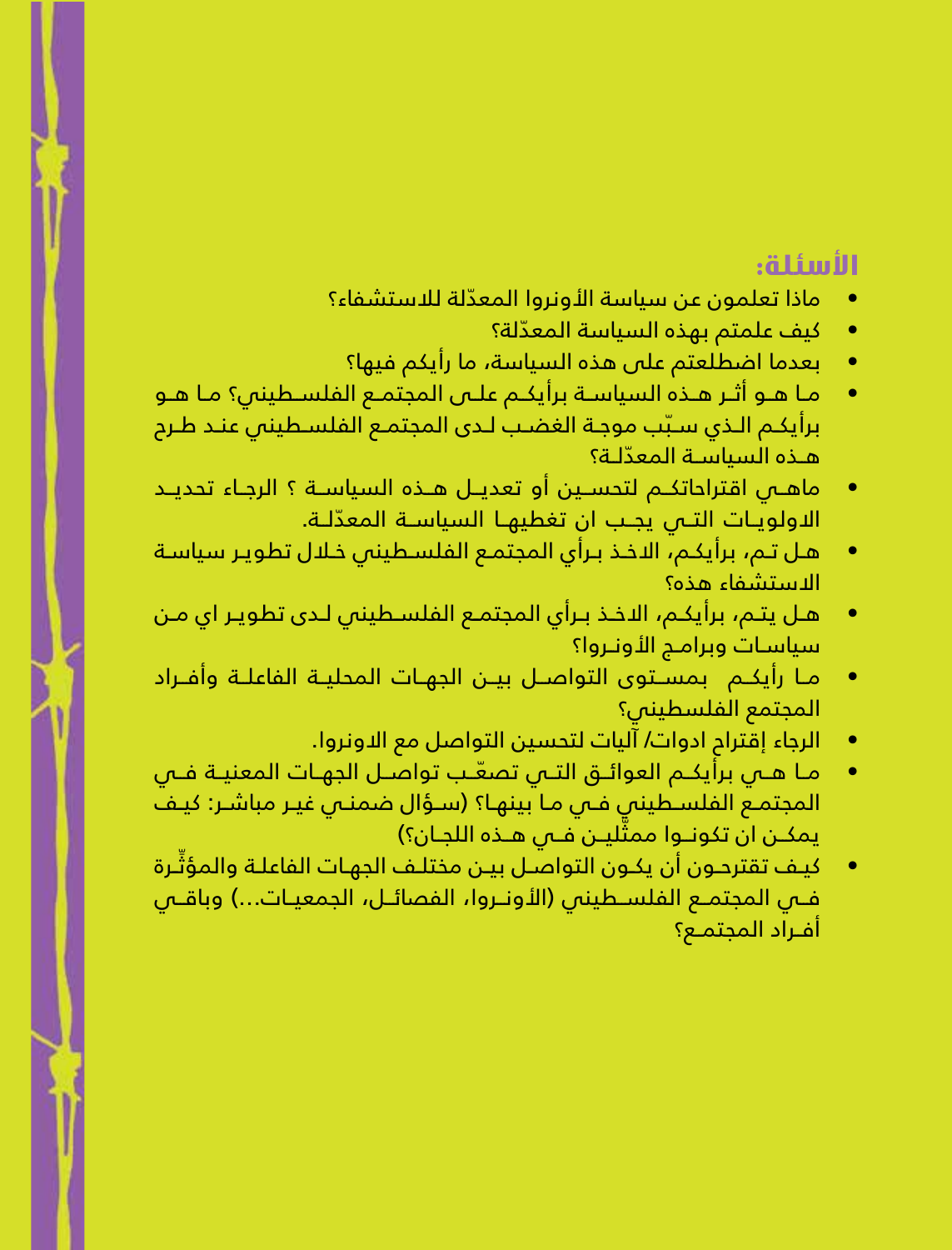# **مالحق**

#### **الملحق :1 دليل مجموعة النقاش البؤرية**

شــكرا لكــم جميعــا علــى مشــاركتم فــي هــذه المناقشــة. اســمي )ســاره عرمــوش أو ميــا شـرتوني) وهـذه زميلتـي (سـاره عرمـوش أو ميـا شـرتوني) وتـم توكيلنـا مـن قبـل جمعيـة مسـار للقيـام بهـذه المحادثـة وبتسـهيل سـير النقـاش. (سـاره أو ميـا) سـتقوم بتدويـن المالحظــات أثنــاء مناقشــتنا اليــوم. والغــرض مــن مجموعــة النقــاش البؤريــة هــو طــرح ّ سياســة االستشــفاء المعدلــة لــدى األونــروا عليكــم ومناقشــتها معكــم، باإلضافــة إلــى أخـذ مقترحاتكــم لتحسـين طـرق وآليات التواصــل بيــن مقدّمــى الخدمـات وعلــى رأســهم ال*ا*ونـروا والمجتمـع الفلسـطينى. نتائـج هـذه المناقشـة، فضـلا عـن مناقشـات أخـرى مـع أشــخاص آخريــن، ســيتم اســتخدامها لكتابــة تقريــر يوصــل آرائكــم إلــى الجهــات المعنيــة ومقترحاتكــم للتحســين.

بهـدف توجيـه نقاشـنا اليـوم، سـنطرح عليكم سلسـلة أسـئلة، ونحـن علـى يقيـن ان جميـع ّ وجهـات النظـر قيمـة. لـذا، نحـن نشـجعكم جميعـا علـى التحـدث وتبـادل األفـكار، وال حاجـة للتوصـل إلـى توافـق فـي اآلراء بشـأن أي إجابـة.

قبــل أن نبــدأ، يُرجـــص التأكــد مــن أن كل مــا تعبّــرون عنــه ســيتم حفظــه بســرية تامــة. وســتُعرض النتائــم فــى تقريــر، مــن دون تســمية الأفــراد أو نســب أي مقولــة لشــخص معيـن. مشـاركتكم طوعيـة، ومـن حقكـم رفـض اإلجابـة عـن أي سـؤال أو تـرك المناقشـة فـي أي لحظـة. ونـود أن نشـير أن المناقشـات سـيتم تسـجيلها بآلـة تسـجيل، ونؤكـد لكـم أن الأشــرطة ســوف يتـم تلفهـا بعـد تســليم التقريـر.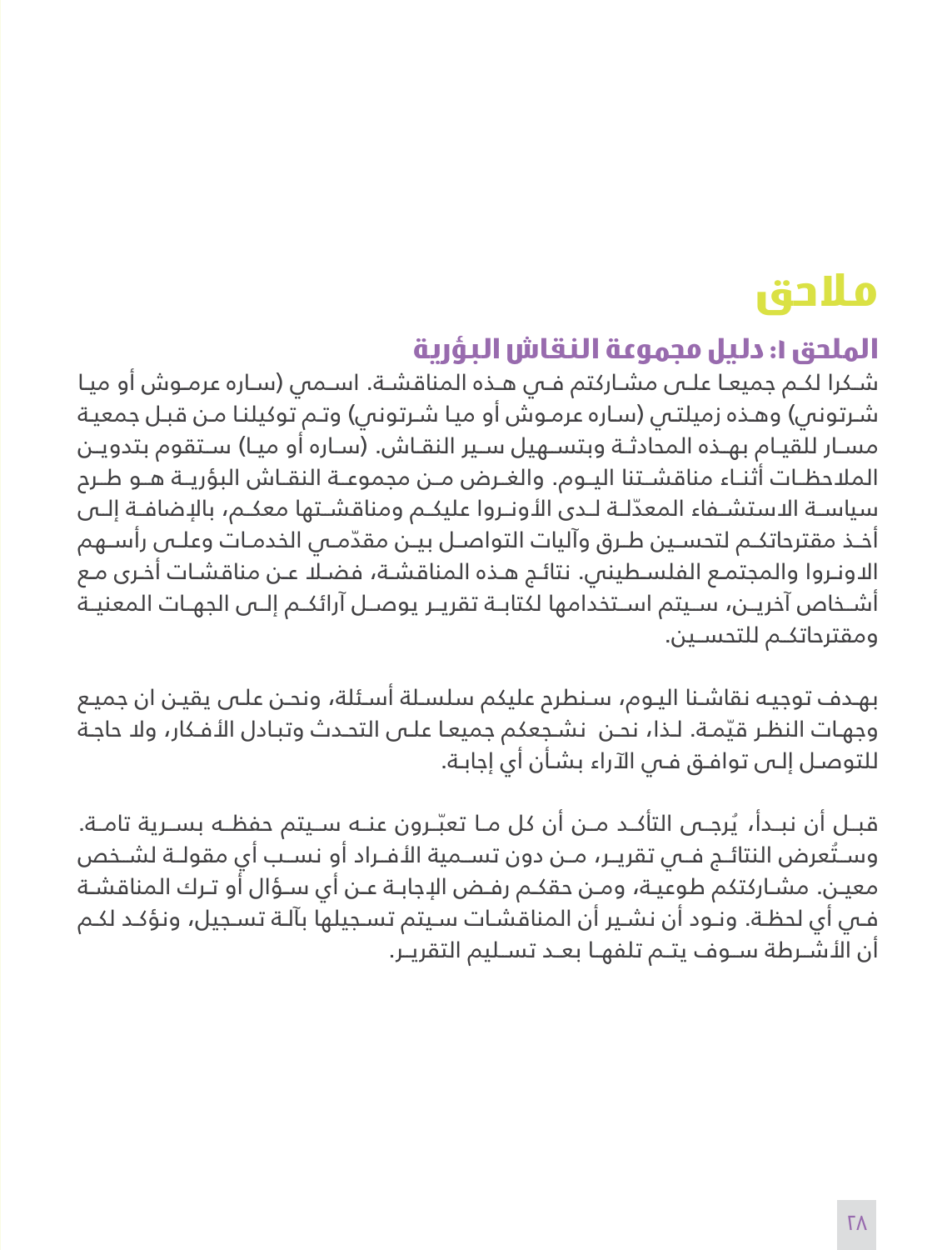# **ViiI. خاتمة**

ّ فــي الختــام، يقــدم هــذا التقريــر تصــورات الشــباب الفلســطيني إزاء السياســة االستشــفائية المعدلــة التــي اقترحتهــا األونــروا وحجــم التواصــل بيــن المجتمــع الفلســطيني واألونــروا، مــع توصياتهــم لتحســين الوضــع. لكــن مــع ّ ذلــك، فــان نتائــج التقريــر وتوصياتــه الرئيســة مرتبطــة بشــكل وثيــق بمكــون االتصــال والتواصــل بيــن الطرفيــن، الــذي يبــدو مهتــزا، فــي الوقــت الحاضــر.

ولســوء الحــظ، وباســتثناء المســتفيدين المباشــرين مــن األونــروا بفعــل نظــام المحسـوبية، فـان غالبيـة الفلسـطينيين مصابـون بخيبـة أمل من قـرار تقليص خدمات الأونـروا ونهجهـا الفوقــي (مـن اعلــي الــي اســفل) فــي التعامـل معهــم. اضـف، الـى ان الثغـرات فـي مجـال االتصـاالت كبيـرة وتتسـبب بغضـب اكبـر وإحبـاط يمكـن ّ ان ينفجـر فـي ايـة لحظـة فـي أعمـال عنـف. وفـي هـذا السـياق المجحـف والتحيـزي، يبقـى الفلسـطينيون فـي حاجـة إلـى خدمـات األونـروا لبقائهـم واسـتمراهم، ومـن واجب الأونـروا أن تتعامـل معهـم بشـفافية ومسـؤولية.

بنـاء علـى ذلـك، تـم اقتراح عـدة آليات وأدوات لتعزيز التواصل بيـن األونروا والمجتمع الفلسـطيني وضمـان التنسـيق والتعـاون بيـن المعنييـن ذوي الصلـة لناحيـة توفيـر الخدمـات لالهالـي. وعلـى الرغـم مـن جـو عـدم الثقـة الحالـي، لـن يتخلـى الشـباب الفلسـطيني عـن المنظمـة ومـا زالـوا يأملـون بقدرتهـا علـى تحسـين توفيـر الخدمـات اليهــم وال*ا*خــذ بآرائهــم ووجهـات نظرهــم. ان فئـة الشـباب هــي لاعـب حيــوي فــي هــذه الحالــة، وربمــا اعتبــرت احــدى وســائط التغييــر، إذا اعطيــت الفرصــة لذلــك. وعليه، فالأونـروا مدعـوة للاسـتفادة منهـا وإشـراكها بفاعليـة فـي الآليات والأدوات المقترحـة.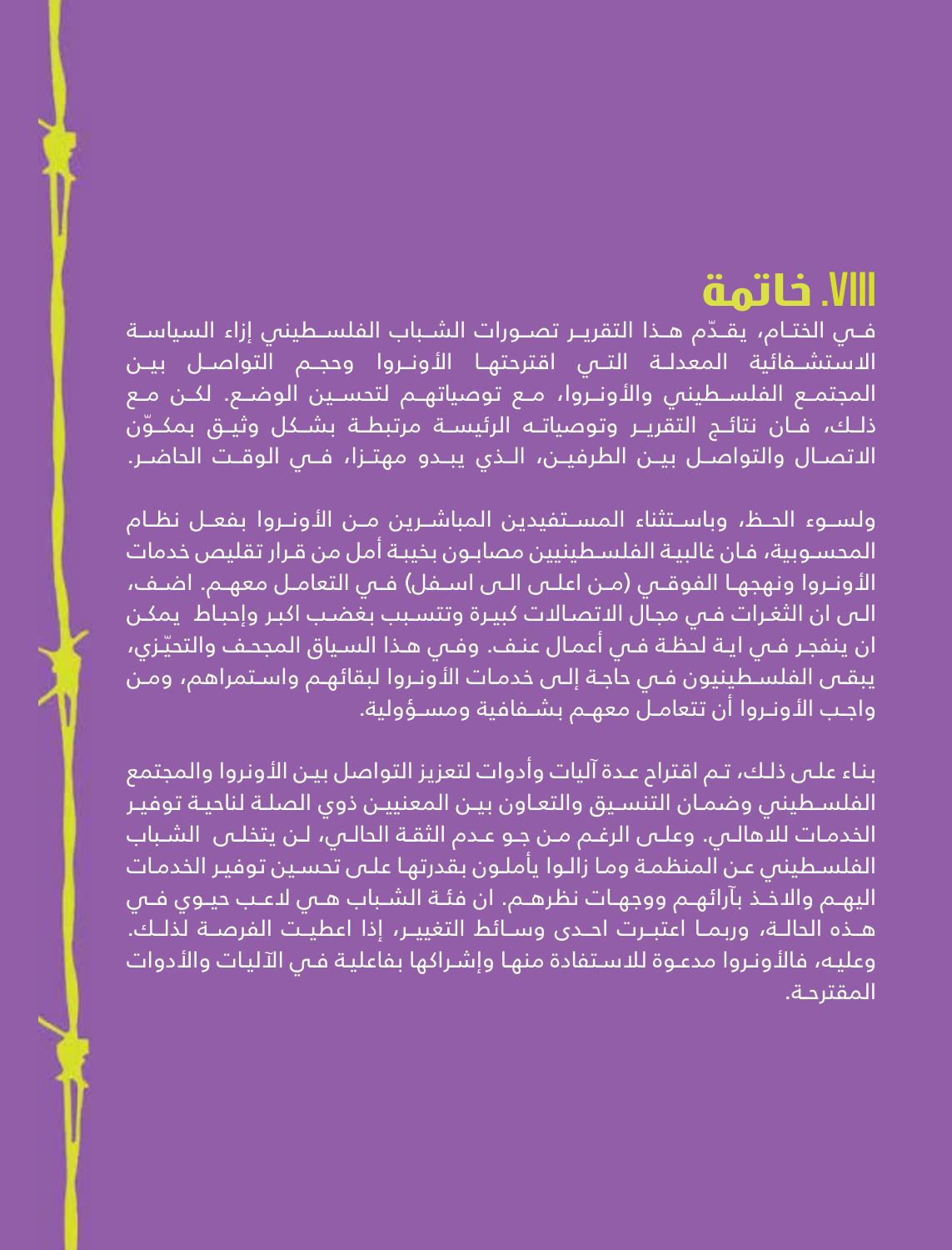مشروع »التصورات التقييمية للشباب الفلسطيني حول موضوعات اساسية«

## **ج. خاص بمعنيين آخرين**

**القيادة السياسية، والفصائل السياسية واللجان الشعبية:**

وأظهـرت النتائـج، أنـه علـى الرغـم من اعتقـاد الكثير من الشـباب ان االداء الضعيف لألونروا هـو السـبب فـي معظـم مشـاكلهم، إال أنهـم يـرون أن المشـاكل تتفاقـم فـي ظـل غيـاب ُ االختصـاص لـدى اعضـاء اللجـان الشـعبية فـي المخيمـات والمَعَّينيـن بمعظمهـم مـن قبـل السـلطات السياسـية. فـي حيـن ان الوضـع المثالـي يحتـم ان تكون اللجان الشـعبية مُنتخَبة بحيــث تضمــن تمثيــا عــادال لمختلــف االطيــاف السياســية وااليديولوجيــة الفلســطينية. حيــث يتمثــل اصحــاب الكفــاءات مــن الشــباب، علمــا ان فئــة الشــباب هــذه تشــكل نســبة كبيـرة مـن المجتمـع الفلسـطيني، وينبغـي ان تكـون حاضـرة فـي عمليـة صنـع القـرار. فـاذا وجد الشـباب المسـتقلون (غيـر المنتسـبين للفصائـل السياسـية) صعوبـة فـي ان يكونـوا ممثليــن فــي اللجـان الشــعبية فــي المرحلــة الراهنــة، وجـب تشــجيعهم والســمام لهــم بتشـكيل لجـان ظـل تقـدم المشـورة الفنيـة للجـان الشـعبية حـول مجمـل مطالـب االهالـي. بهــذه الطريقــة، يصبــح المجتمــع الفلســطيني أقــوى، يعــرض مطالبــه مــزودا باالدلــة، ويظهـر مهنيـة اكبـر فـي التفـاوض مـع الأونـروا وسـواها مـن الجهـات المُقدِّمـة للخدمـات.

#### **الحكومة اللبنانية:**

علــى الرغــم مــن أن الأونــروا هــى الجهــة الرســمية المُـقدِّمــة للخدمـات للفلســطينيين والوكالــة الرئيســية المخولــة ضمــان رفاههــم، تبقــى الحكومــة اللبنانيــة هــي الجهــة ُ المضيفـة والمسـؤولة عـن ضمـان رفاههـم علـى أراضيهـا. والمطلـوب منهـا مراقبـة جـودة الخدمـات المقدَّمــة لهــؤل*ل*ء فــي المستشــفيات المتعاقــدة مــع الأونــروا، والتــي تُعتبــر ضمـن اختصـاص وزارة الصحـة العامـة. مـن واجـب وزارة الصحـة العامـة، ايضـا الطلـب الـى األونـروا ان تطبـق الشـفافية الماليـة فـي عملهـا وتدقـق فـي فواتيـر المستشـفيات إلبـراز حـاالت الغـش او العبـث بالفواتيـر، ان حصـل. كذلـك االمـر، يجـب العمـل علـى تعزيـز الحـوار واســتمراره بيــن جميــع الجهــات المســؤولة، بمــا فــي ذلــك صانعــي القــرار فــي الجانــب اللبنانـي، بحيـث يـؤدي إلـى إقـرار حقـوق اإلنسـان للفلسـطينيين فـي لبنـان، األمـر الـذي سـيكون لـه أثـر إيجابـي علـى حياتهـم.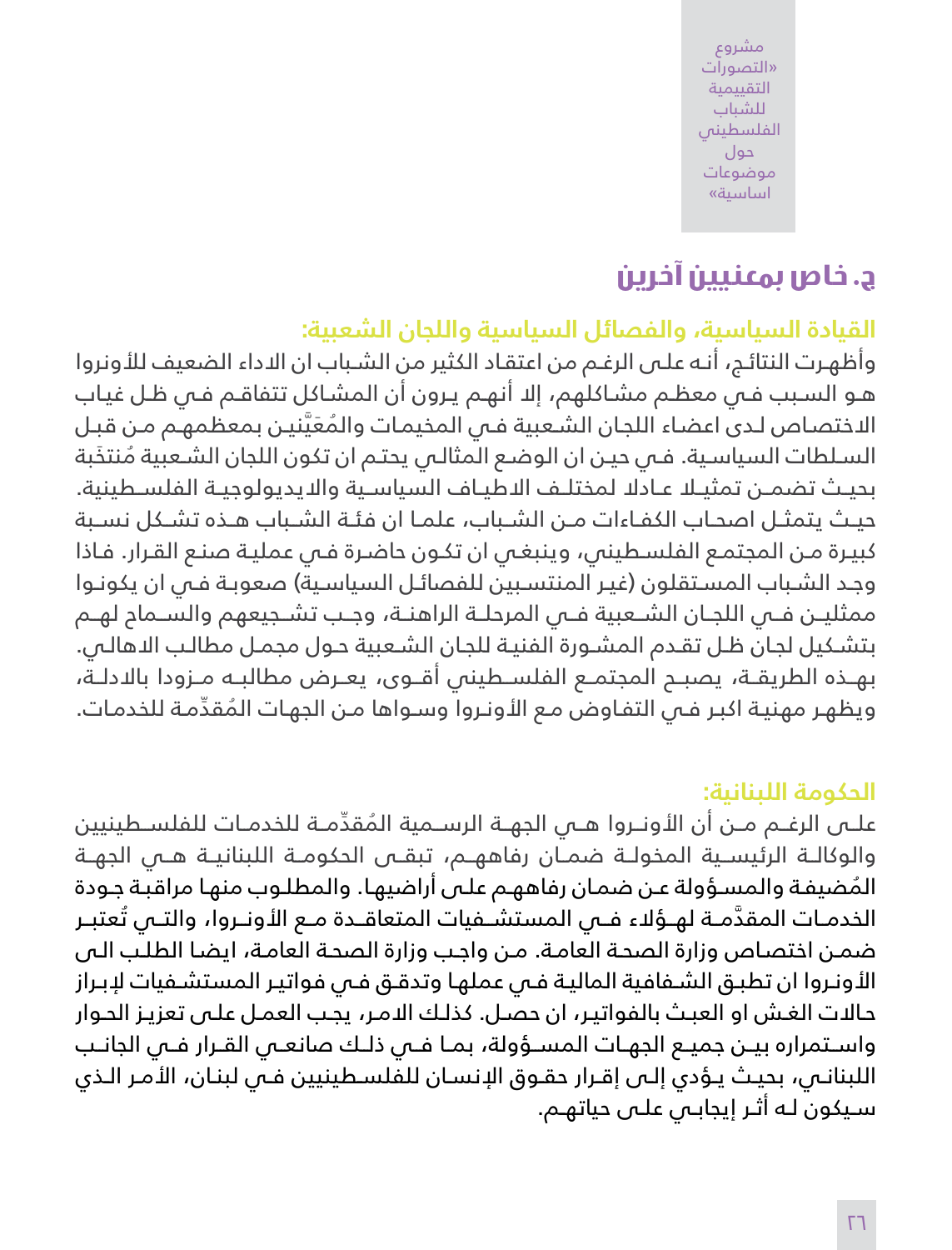ّ وبشأن مقدمي الخدمات ضمن السياسة االستشفائية، فيما يلي اهم التوصيات:

- تحسين نوعية الرعاية في المستشفيات التي تتعاقد معها االونروا
- تجهيـز المشـافي التابعـة للهـال االحمـر الفلسـطيني لتوفيـر التكلفـة وتلبيـة احتياجات االهالـي فـي مـا يخـص الفحوصـات والتصوير
	- مراقبة فواتير المستشفيات

تعانـي المستشـفيات المتعاقـدة، الحكوميـة منهـا خاصـة، مـن رداءة الخدمـات وتُعتبـر مكانـا للمـوت وليـس للعـاج. لذلـك، علـى األونـروا مراقبـة جـودة الخدمـات المقدمـة فـي تلـك المشـافي عـن طريـق إجـراء تقييـم دوري وتدقيـق بالفواتيـر. وفـي حـال لـم تتحسـن نوعيـة الخدمـات، تتعاقـد األونـروا مـع مستشـفيات بديلـة تكـون معتمـدة ومجهـزة بالكامـل تحـل محـل المستشـفيات المتعاقـدة، التـي ال يتوفـر فـي بعـض منهـا حتـى التخديـر المناسـب للعمليـة الجراحيـة، فتكـون مكانـا لموتـه. ال بـد مـن وضـع تخطيط دوري لتلك المستشـفيات المتعاقــدة. فــإذا لــم تكــن لــدى األونــروا القــدرة علــى ارغامهــا لتقديــم الرعايــة النوعيــة، احالـت االنتهـاكات الـى وزارة الصحـة العامـة التخـاذ التدابيـر التصحيحيـة بشـأنها.

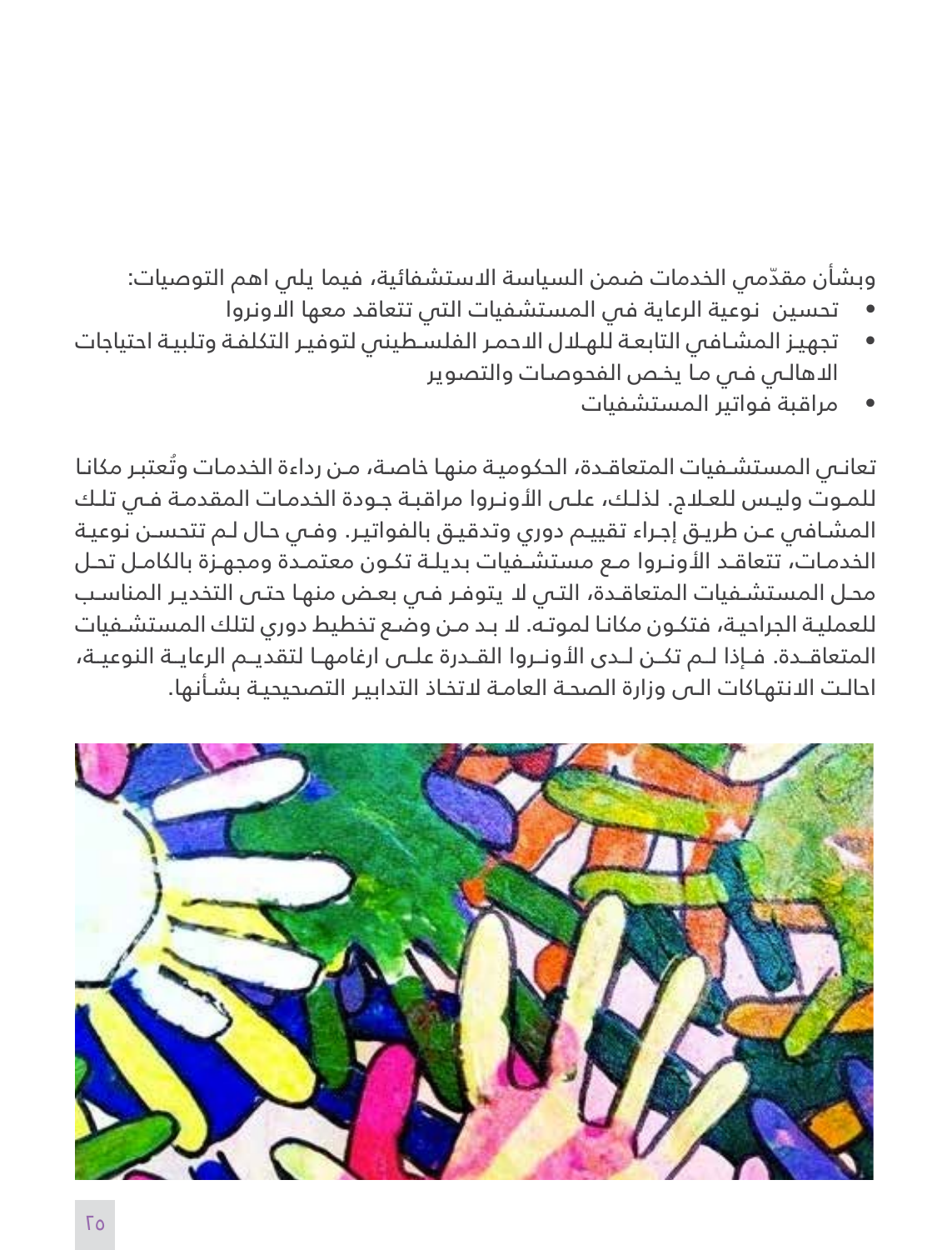مشروع »التصورات التقييمية للشباب الفلسطيني حول موضوعات اساسية«

**ب. اعادة النظر في «السياسة الاستشفائية المعدّلة»**<br>فم سبيل وضع سياسة تناسب طموحات وآمال الفلسطينيين، من المهم ان تُشرك المنظمـة اشـخاصا كفوئيـن ومتخصصيـن مـن الجانـب الفلسـطيني عنـد مناقشـة مكونـات تلـك السياسـة.

ال بد من لحظ عدد من االولويات وادخالها في خطة التغطية االستشفائية، كما يلي:

- امراض االطفال
- خدمات الصحة النفسية
- إدمان المخدرات/ اعادة التأهيل
- عالج طويل االمد لمرضى السرطان، حتى في المراحل المتقدمة والنهائية
	- الرعاية المنزلية والرعاية طويلة االمد للمسنين
		- رعاية طويلة االمد لالشخاص ذوي االعاقة
			- عمليات العظم
			- لوازم ما بعد العملية الجراحية

مــن اهــم االولويــات التــي يجــب ان تســترعي اهتمــام االونــروا، هــي الصحــة النفســية للشــباب. فقــد اشــار المشــاركون بإلحــاح خــال كافــة مجموعــات النقــاش البؤريــة، ان الجيـل الشـاب داخـل المخيمـات يعانـي مـن امـراض نفسـية مختلفـة، بمـا فيهـا االكتئـاب وتعاطـي المخـدرات، وهـم لذلـك بحاجـة للرعايـة. تنتـج هـذه المشـكالت فـي الغالـب مـن الظـروف المعيشـية الصعبـة، مثـل اكتظـاظ المخيمـات والفقـر والعنـف والبطالـة والوضـع االمنــي المتقلقــل، الــخ... وقــد يكــون مــن الصعــب القضــاء علــى مســبباتها الهيكليــة، لكــن باســتطاعة االونــروا ان تقــوم بــدور محــوري فــي التخفيــف مــن عبــئ هــذه العوامــل ومعالجــة بعــض الثغــرات عبــر تأميــن الرعايــة للشــباب وخلــق انشــطة وعمليــات تشــركهم فيهـا بنبــض ايجابـــس.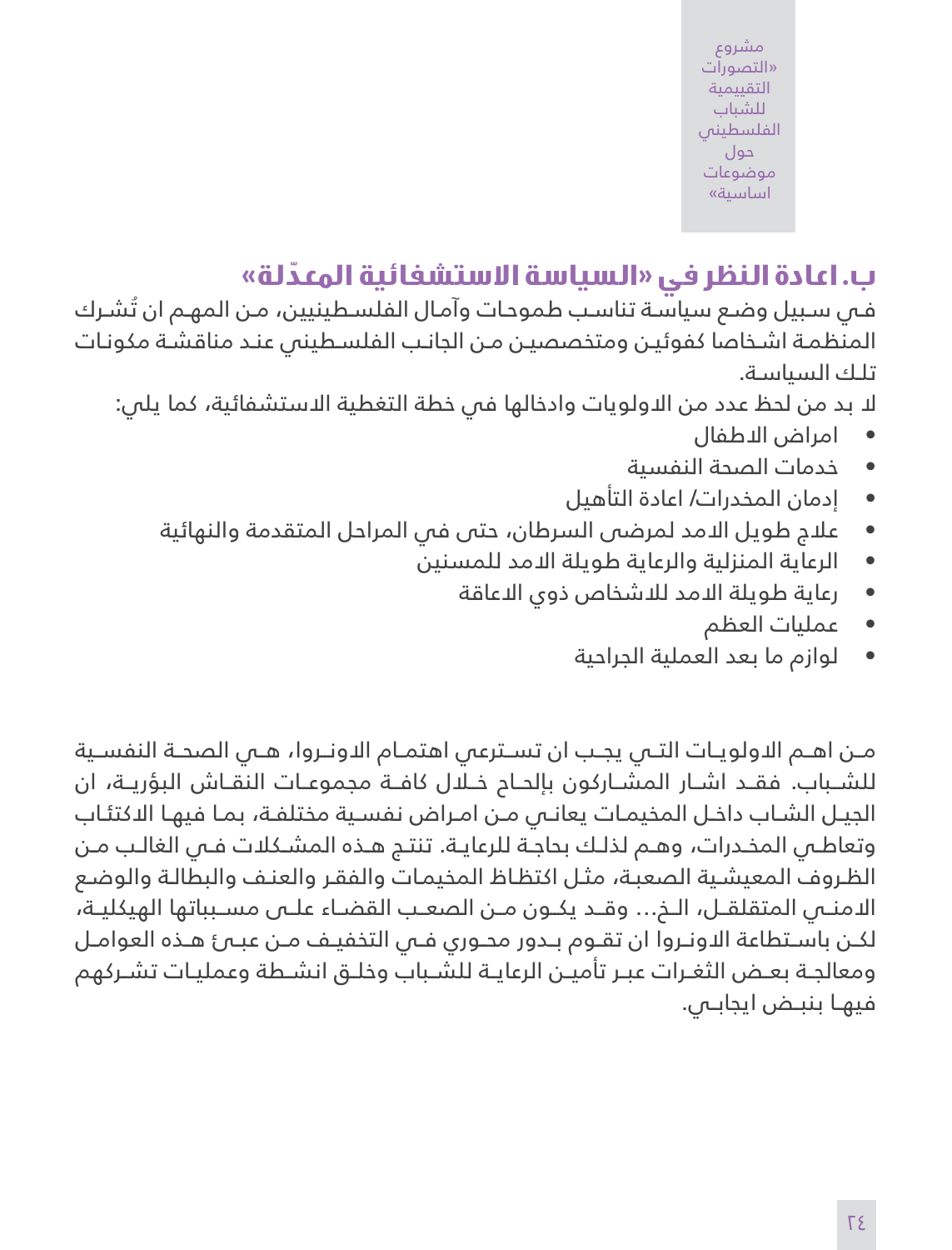مقاربــة تشــاركية تعــزز اإلحســاس بملكيــة الفلســطينيين للخدمــات التــي توفرهــا لهــم. إلـى ذلـك، مـن خـال إشـراك الشـباب ذوي الخبـرة، تؤكـد األونـروا التزامهـا تأميـن فـرص العمـل للفلسـطينيين، مـع االخـص فـي الوضـع اللبنانـي المعقـد لالجئيـن الفلسـطينيين. واســتنادا إلــى النتائــج وتوصيــات المشــاركين، والتحليــات، نقــدم أدنــاه عــدة توصيــات ملموسـة قابلـة للتطبيـق، والتـى فـى حـال اعتمادهـا مـن قِبَـل الأونـروا، يمكـن أن تسـهم فـي خلـق تواصـل فعـال مـع المجتمـع الفلسـطيني.

# **VII. التوصيات**

# انشـاء منابـر خاصـة بمواقـع التواصـل االجتماعـي: مثـل صفحـة علـى الفيسـبوك او **ّ أ. تحسين التواصل مع االونروا عبر سلسلة من القنوات والمنصات:**

- حسـاب علـى تويتـر، وذلـك لنشـر المعلومـات الصحيحـة والرسـمية
- تحديـث الموقـع االلكترونـي باللغـة العربيـة للمنظمـة وجعلـه اكثـر تفاعليـا ليصبـح منبـرا لتبـادل وجهـات النظـر مـع المجتمـع الفلسـطيني فيمـا يخـص الخدمـات المختلفـة
- انشـاء تطبيـق علـى الهواتـف الذكيـة لنشـر السياسـات والقـرارات الخاصـة باالونـروا، وبامـكان الفلسـطينيين ايضـا مـن خاللهـا ارسـال الشـكاوى واالستفسـارات
- التخطيـط لبرنامـج تلفزيونـي يعمـل علـى رفـع مسـتوى الوعـي حـول برامـج وسياسـات االونـروا، واجـراء مناظـرة ومناقشـة حيـة مـع النـاس حـول همومهـم واحتياجاتهـم وتأثيـر خدمـات االونروا...
- تنظيــم مؤتمــرات وطــاوالت مســتديرة مــع النــاس للتحقــق مــن صحــة ومصداقيــة سياســات االونــروا
- اســتخدام لوحــة اجهــزة القيــاس وقواعــد البيانــات لنقــل كافــة المعلومــات مــن نتائــج المســوم الاســتقصائية التــي يقــوم بهـا الجانــب الفلســطيني
- انشــاء او تفعيــل مكاتــب التواصــل فــي المخيمــات والتجمعــات الفلســطينية والتأكــد مـن فعاليـة عملياتهـا وقـدرات وكفـاءات موظفيهـا
- تفعيــل دور مندوبــص ال*ا*ونــروا المتنقليــن داخـل المخيمـات ل*ا*جـراء تقييــم ل*ا*حتياجـات النــاس ورصــد أداء عمــل الموظفيــن.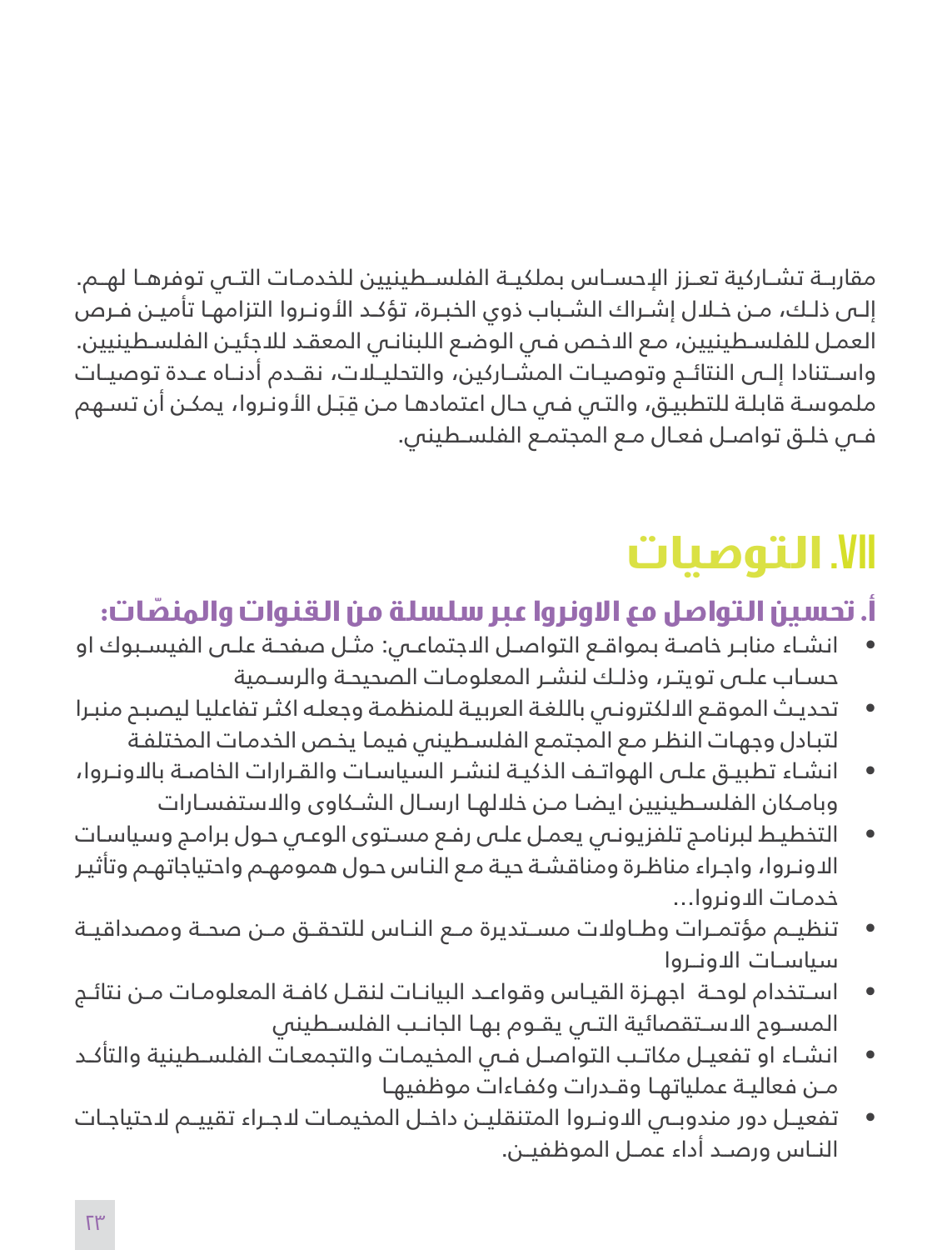مشروع »التصورات التقييمية للشباب الفلسطيني حول موضوعات اساسية«

ومـن العناصـر التـي بـرزت فـي نتائـج مجموعـات النقـاش البؤريـة، هـو الحاجـة إلـى معالجـة النقـص متعـدد المسـتويات فـي الشـفافية داخـل الأونـروا. فالمحسـوبيات مثـلا، التـي هـي مظهـر مـن مظاهـر انعـدام الشـفافية، ال تنطبـق فقـط علـى نظـام إحـاالت المرضـى، بـل تمتـد لتشـمل نسـب التغطيـة، والمحسـوبيات فـي الوظائـف، والرشـوة )فقليـل مـن المـال، مثـلا، يضمـن لـك الحصـول علـى احالـة لمعاينتـك الطبيـة)، الـخ. .. لذلـك، لا بـد ان يأتــي الإصــلام ايضــا متعــدد المســتويات. هنـاك حاجــة لوضـع نظـام واضـم للرصــد، او اصــاح النظــام الحالــي، ان وجــد، وربمــا امكــن التعاقــد مــع خبــراء خارجييــن لتولــي المهمـة. يسـمح النظـام المذكـور بكشـف كل الخروقـات االخالقيـة والتالعـب فـي االمـوال واالختالسـات، ومـن شـأنه ايضـا أن يعـزز الشـفافية وفعاليـة الخدمـات.

فــي موضــوع آخــر يســتحق االلتفــات، هــو أن المجتمــع الفلســطيني، بمــا فيــه الشــباب، غالبـا مـا تتـم تعبئتـه للتظاهـر ضـد األونـروا احتجاجـا علـى الرسـائل التـي تصلـه عـن طريـق خدمــة ال whatsapp علــى الهواتــف الجوالــة. ومــع االعتــراف بفعاليــة هــذه االدوات فــي تحريــك النــاس، ال بــد مــن االشــارة إلــى أن تعبئــة الجماهيــر مــن دون تقديــم معلومــات ّ وافيـة حـول أسـباب الخـاف الـذي ولـد االحتجاجـات، هـو نـوع مـن المجازفـة، وقـد يـؤدي الـى نتائـج لا تُعـرف عقباهـا.

مــن واجــب الأونــروا الاســتثمار فــى تعزيــز حــق الفلســطينيين فــى الحصــول علــى المعلومــات حــول القضايــا التــي تؤثــر علــى حياتهــم، وهــو حــق معتــرف بــه مــن حقــوق اإلنسـان االساسـية. ومـع ذلـك، فـإن األونـروا تقـوم بتعطيـل هـذا الحـق عبـر تفـادي نشـر معلومـات واضحـة وأساسـية تتعلـق بسياسـاتها. وعليـه، فـإن مسـؤولية المنظمـة تحتـم عليهـا اسـتخدام القنـوات المعروفـة لـدى الفلسـطينيين والتـي تضمـن وصـول االعالنـات الرسـمية التـي تتعلـق بأخبـار او قـرارات تهمهـم والتـي تتوخـى المنظمـة ايصالهـا اليهـم.

الـى ذلـك، يجـب علـى األونـروا االسـتفادة مـن قـدرات الشـباب الفلسـطيني، خاصـة أن الكثيريــن منهــم يملكــون المهــارات والمعرفــة الالزمــة القتــراح حلــول مبتكــرة للمشــاكل الضاغطــة الحاليــة. وهــذا أيضــا قــد يوفــر علــى االونــروا موازنــة ضخمــة نتيجــة توظيفهــا خبــرات الاجانــب فقــط. بامكانهـا الاعتمــاد علــى الشــباب الفلســطينى للحصــول علــى المخرجــات او النتائــج المطلوبــة بتكلفــة أقــل بكثيــر. بذلــك، تكــون األونــروا قــد وضعــت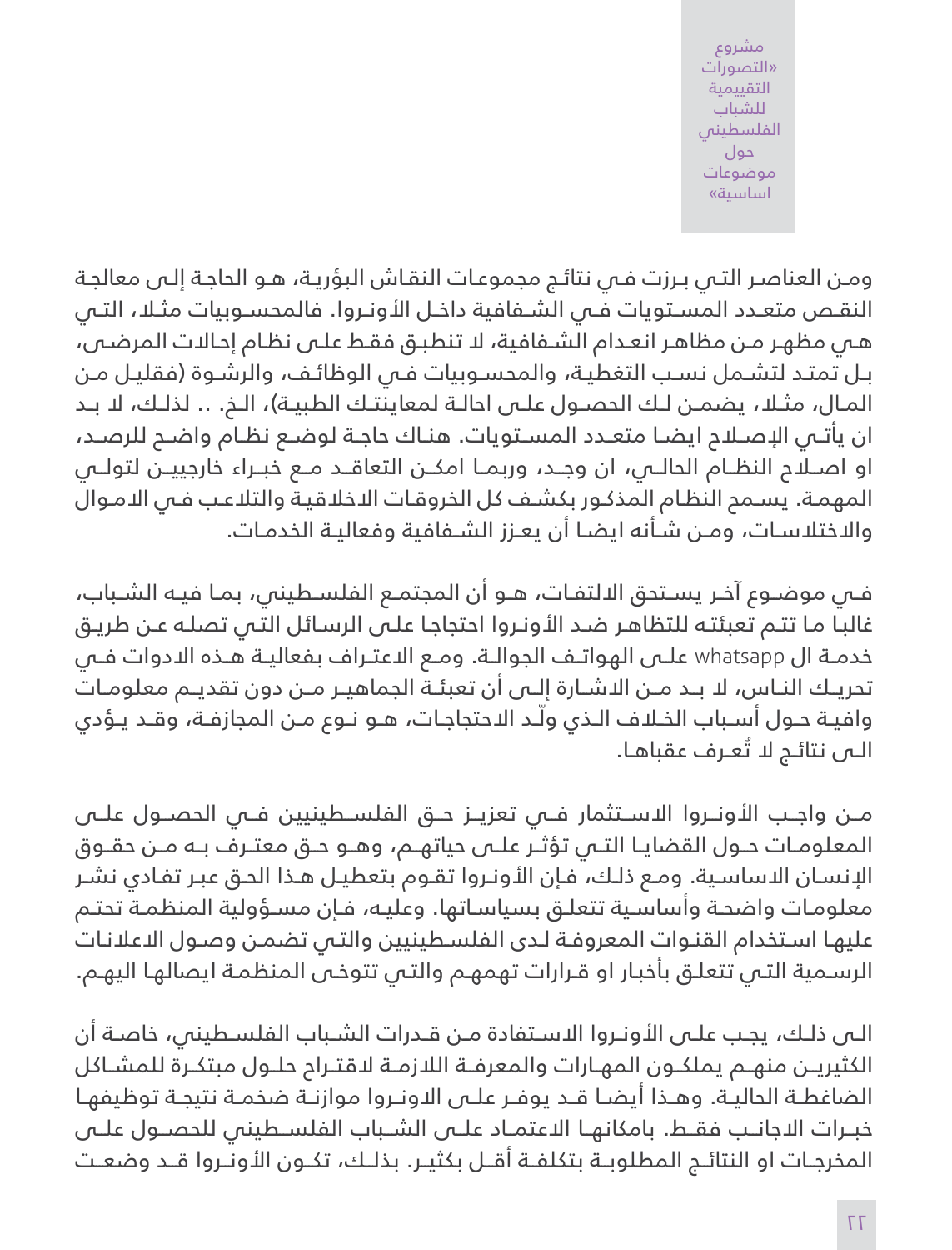ان النقـاش/ التفـاوض مـع الأونــروا لا ينبغــى ان يتجــزأ حــول القضايــا المختلفــة. علــى العكــس، ال بــد مــن وضــع حــل شــامل لمعالجــة القضايــا الخمــس التــي تعتبــر حاليــا مــن االولويــات، وهــي: الصحــة والتعليــم والمســاعدة االجتماعيــة وإعــادة إعمــار نهــر البــارد وإقامـة الفلسـطينيين القادميـن مـن سـوريا. وهـذه األولويـات تتشـابك ألنهـا تؤثـر علـى جميــع جوانــب معيشــة الفلســطينيين فــي لبنــان. مــن المفتــرض ان يتولــى مختصــون كفـوؤون مـن الجانـب الفلسـطيني عمليـة التفـاوض مـع االونـروا لصياغـة حـل متكامـل، دون القفـر فـوق الممثليـن الحالييـن للفلسـطينيين او تجاهلهـم، وإنمـا عـن طريـق تقديـم المشـورة لهـم. ان ديناميـات عالقـة االونـروا بالمجتمـع الفلسـطيني اليـوم هـي فوقيـة، اي مـن أعلـى إلـى أسـفل، فـي حيـن مـن المفتـرض ان تكـون عالقـة شـراكة بيـن الطرفيـن، يشــارك الفلســطينيون مــن خلالهــا بفعاليــة فــى النقــاش مــع المنظمــة، ممــا يمهــد الطريـق للتشـارك فـي صناعـة القـرارات حـول السياسـات والبرامـج المختلفـة. اشـارة، الـى ان الوضـع الحالــي مــع الأونــروا يشــبه تمامـا «جــدار برليــن» ، واقعـا ومجـازا. فالمكتـب الميدانــي للأونــروا فــي لبنــان يصعـب اختراقــه وهــو يتطلـب الحصــول علــي الأذونـات اللازمـة لدخـول المبنــى. وفــي المجـاز، فـان الاتصـالات مـع الشــعب الفلسـطيني تـكاد تكــون غائبــة تمامــا او محــدودة جــدا.

يتــم تمويــل االونــروا مــن الــدول المانحــة، وهــذا التمويــل يخضــع لســوء توزيــع، كــون الخدمـات ال تتناسـب مـع احتياجـات الفلسـطينيين كمـا هـو مطلـوب. فمسـألة »السياسـة ال*ا*ستشـفائية المعدلـة» وسـواها مـن السياسـات، تؤطـر مـن قبـل ال*ا*ونـروا تحت عنـوان «قضيـة ماليـة». لكـن المجتمـع الفلسـطينس لديـه قناعـة قويـة بوجـود اجنـدة سياسـية يتـم تحضيرهـا تمهيـدا الزالـة القضيـة الفلسـطينية مـن الوجـود بشـكل تدريجـي. يعتقـد الفلســطينيون أن االونــروا بتقليــص خدماتهــا، انمــا تدفعهــم للبحــث عــن دول يتوطنــون فيهــا ويتخلــون عــن هويتهــم الفلســطينية وعــن انتمائهــم الــى فلســطين. وبالتالــي، المطلـوب مـن الأونـروا توضيـح هذه المسألة وتقديم أدلة على اسـباب تقليـص الموازنة. فالشـفافية الماليـة حـول تخصيـص الأمـوال، امـر مهـم جـدا، وربمـا ينبغـى علـى الأونـروا إعــادة ترتيـب تخصيـص الأمــوال للخدمـات ذات الأولويــة، وذلـك بالتشــاور مـع المجتمــع الفلسـطيني، مـن أجـل توفيـر خدمـات عاليـة الجـودة تلبـي احتياجـات الفلسـطينيين بأفضل طريقـة ممكنـة. وهـذا مـن شـأنه أن يسـمح للمنظمـة إعـادة بنـاء الثقـة مـع هـذا المجتمـع.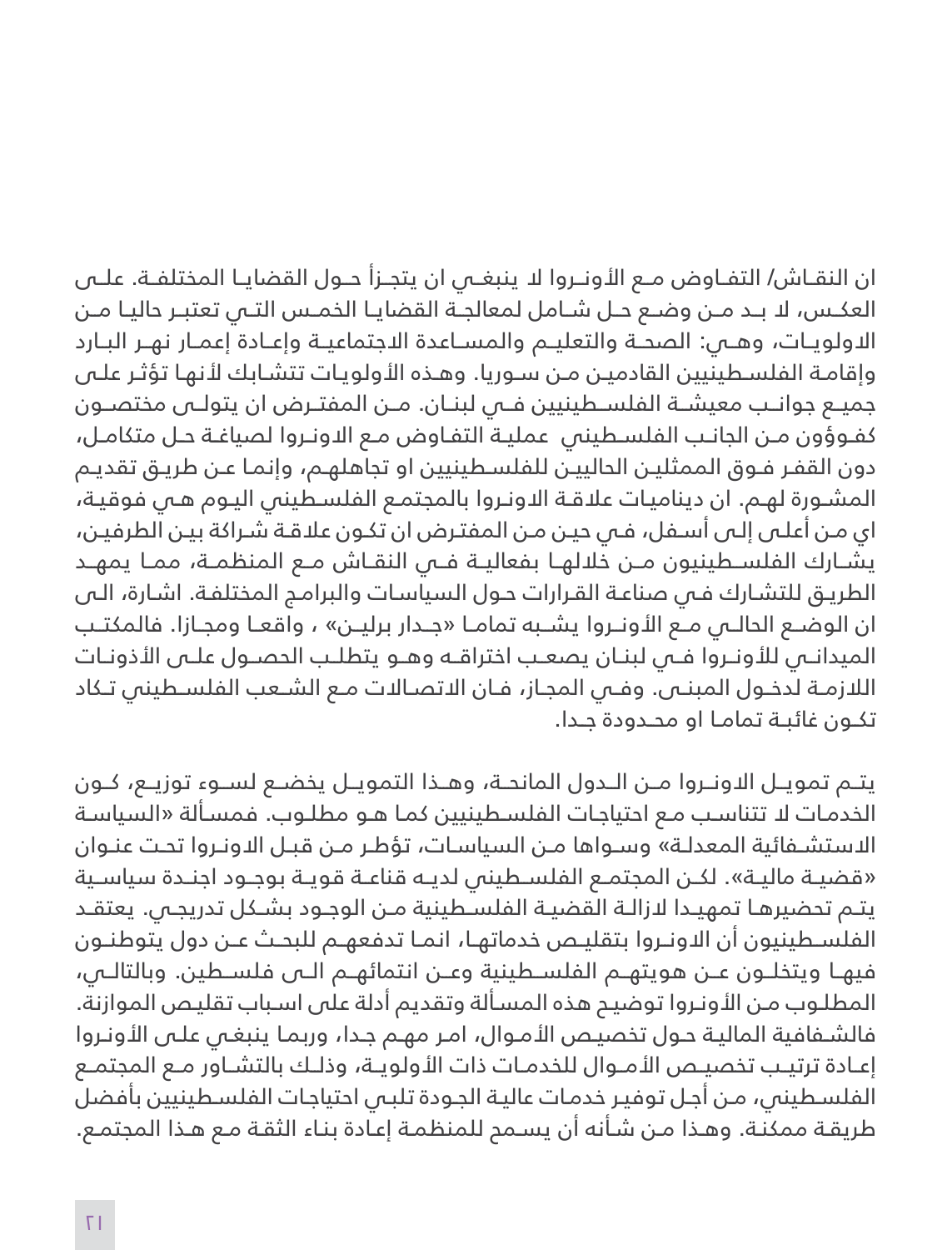مشروع »التصورات التقييمية للشباب الفلسطيني حول موضوعات اساسية«

التوصيات الرئيسية الأخرى التي خرجت عن مجموعات النقاش البؤرية، هي:

- إنشــاء تطبيــق يتــم تحميلــه علــى الهواتــف الذكيــة، خاصــة أن معظــم الفلســطينيين، كمـا ذكـر المشـاركون، يملكـون مثـل هـذه الهواتـف، مـا يوفـر وسـيلة مباشـرة للتواصل مـع الأونـروا عـن طريـق التبليـغ عـن كل المشـكلات القائمـة.
- تصويـر افـام وثائقيـة حـول الفلسـطينيين فـي لبنـان تركـز بشـكل موضوعـي علـى احتياجاتهـم والصعوبـات التـي يواجهونهـا فـي حياتهـم اليوميـة، وتعميمهـا ونشـرها بيــن الجهــات المانحــة. كمــا يمكــن تكليــف الشــباب الفلســطيني المتخصــص فــي الوســائط المتعــددة انجــاز تلــك االفــام.
- الترويــج مــن خــال التلفزيــون لمقطــع تفاعلــي تثقيفــي عــن األونــروا وعــن االوضــاع المعيشــية للفلســطينيين. هــذا الجــزء يمكــن أن يكــون منبــرا للفلســطينيين للتعبيــر عــن آرائهــم وتوصياتهــم للمنظمــة بشــأن الخدمــات المقدمــة وطــرق تحســينها. فــي هــذا الاطـار، ربمـا اتجهـت الأونـروا لعقـد إتفـاق مـع برامــج تلفزيونيـة معروفــة لنشـر المعلومــات التــي تريدهــا.

# **VI. تحليل**

وفــي الســياق الــذي يعتبــر ان الفلســطينيين فــي لبنــان لا يتمتعــون بأبســط الحقــوق، كمـا ورد فـي احـدى مجموعـات النقـاش البؤريـة »الكلـب عيشـتو احسـن مـن الفلسـطيني بلبنـان»، تبـرز الاونـروا كمقـدّم رئيسـص للخدمـات، لكنهـا لا تـزال بـمنـأى عن البـؤس اليومص لهــذا الشـعب. واكثـر مـا تتمثـل بــه العلاقــة بيــن الطرفيــن هــس علاقــة الحــب/ الكراهيــة. فمـن جهـة، ينظـر الفلسـطينيون الـى االونـروا باعتبارهـا شـاهدا علـى النكبـة التـي حلـت بهـم عـام ١٩٤٨، وتسـببت بنزوحهـم القسـري مـن بلادهـم، وهـي الآن تتولـى دور المقـدّم الرئيسـي للخدمـات لهـؤالء. ومـن جهـة اخـرى، تـزداد مـع السـنين خيبـة االمـل مـن المنظمـة جـراء تقليصـات موازنتهـا. كمـا ان الكثيـر مـن الشـباب بعـد التخـرج والعمـل يسـتغنون عـن خدماتهــا ويمنعــون علــى ذويهــم االســتفادة منهــا ايضــا، بــل ويرتــأون دفــع المــال لقــاء خدمـات مماثلـة فـص أماكـن أخـرى تجنبـا للــ «الإهانـة» علـص ابـواب الأونـروا.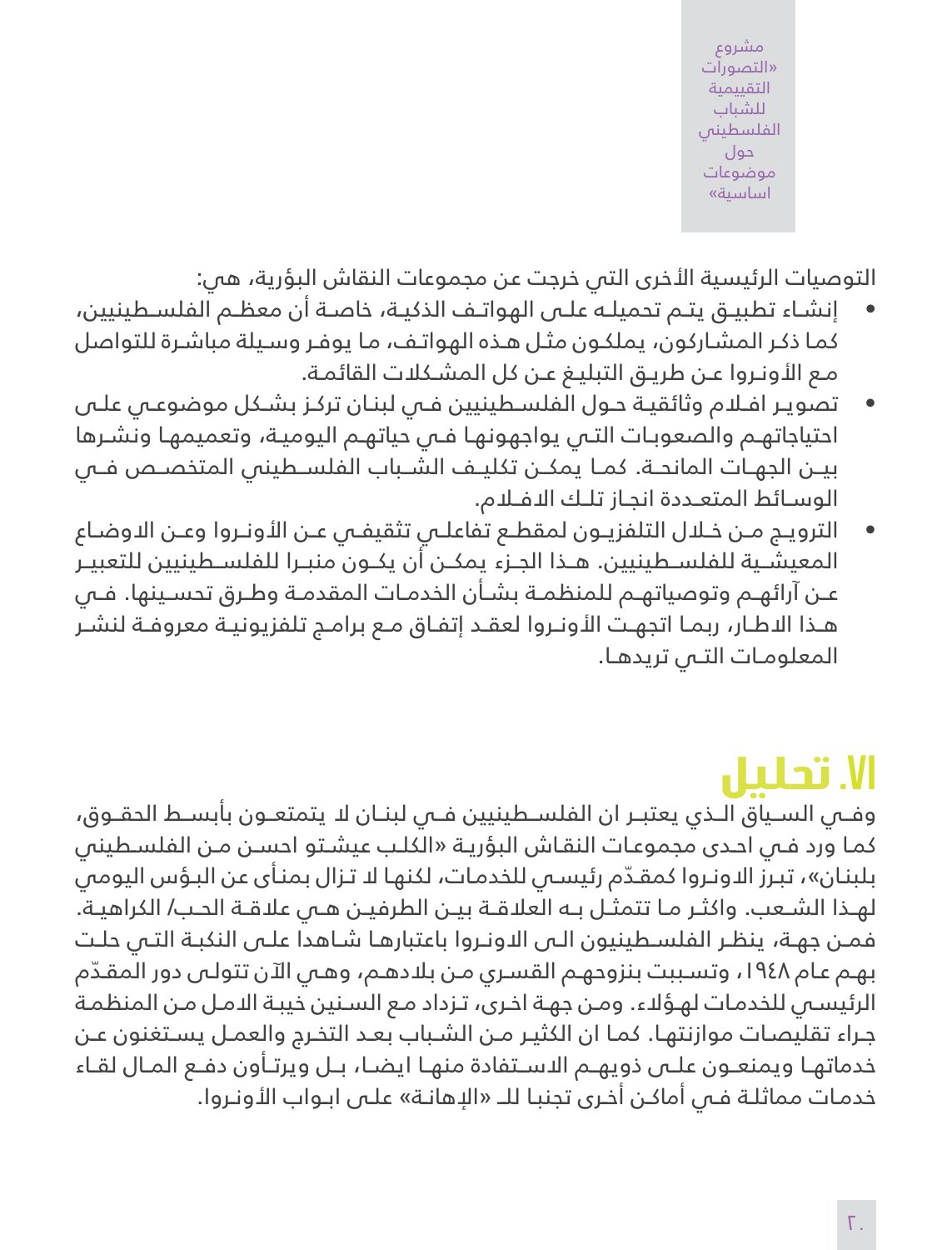## **٤( توصيات المشاركين لتحسين آليات وقنوات االتصال**

اقترح المشاركون عدة طرق لتعزيز التواصل بين األونروا والفلسطينيين، كما يلي:

- ّ تعيــن االونــروا كيانــات بؤريــة، علــى ســبيل المثــال، ممثليــن لهــا يتواجــدون فــي المخيمـات ووسـط التجمعـات فـي حـال رغـب احـد السـكان االستفسـار عـن ايـة مسـألة او عــرض قضيتــه
- ايضـا، تجـري االونـروا مسـحا تقييميـا لالحتياجـات داخـل المجتمع الفلسـطيني لتحسـين درجـة التبليـغ عـن سياسـاتها. لكـن المشـاركين فـي جلسـات مجموعـات النقـاش البؤرية لـم يأملـوا مـن حـدوث اي تغييـر، حتـى لـو عينـت االونـروا مسـؤوال او صندوقـا لتلقـي الشـكاوى والتعليقـات، فمـن المرجـح اال يتـم النظـر فيهـا، كمـا قالـوا.
- وهنـاك فكـرة ان تعقـد اجتماعـات او ورشـات عمـل شـهرية للمحافظـة علـى التواصـل وتغذيتــه بيــن الطرفيــن. علــى ان يكــون مــن يحضــر تلــك االجتماعــات مــن الشــباب ٍ المســتقل )غيــر منضــو بفصائــل سياســية، وهــذه الشــريحة تتوســع حاليــا داخــل المخيمـات وتـدل علـى يـأس مـن قـدرة الفصائـل السياسـية علـى التغييـر(، وايضـا مـن الشــباب المســتس.
- وخـال بعـض مجموعـات النقـاش البؤريـة، تـم اقتـراح وجـود لجنـة محليـة أو حتـى لجنـة ظـل إلـى جانـب »اللجنـة الشـعبية« الحاليـة فـي كل مخيـم، علـى ان يكـون االعضاء في لجنـة الظـل مـن االشـخاص المتخصصيـن. يتمثـل دور هـؤالء فـي توفيـر المداخـات التقنيـة للجان القائمـة التـي تبلـغ وتغـذي بالمعلومـات مفاوضـات اللجنـة مـع الأونـروا. ً مثــا، مــن المهــم ان يكــون الشــخص المســؤول عــن ملــف »الصحــة« مــن الجانــب الفلســطيني طبيبــا او ممرضــا او صيدليــا او تنصــح بــه جهــات مــن القطــاع الصحــي (وليـس فرّانــا، كمـا هــو الحــال فــس احــد المخيمــات)، وذلــك تســهيلا لترجمــة حقــوق الفلســطينيين والدفـاع عنهـا بالشـكل الصحيــح فــص هــذا المجـال. وبمـا أن المطالـب التـي طرحهـا الجانـب الفلسـطيني تتكـون مـن خمـس قطاعـات، هـي: الصحـة والتعليم والمســاعدة االجتماعيــة واعــادة اعمــار مخيــم نهــر البــارد وتأميــن اإلقامــة لالجئيــن الفلســطينيين مــن ســوريا، علــى مــن يقــود المفاوضــات مــع المعنييــن الرئيســيين ان يكــون كفــوءا ومؤهــلا ليتمكــن مــن تحقيــق بعــض الانجــازات. وألمــح المشــاركون إلـى أن الأونـروا تفضّـل الوسـطاء غيـر الكفوئيـن بحيـث يمكنهـا التأثيـر فـي مواقفهـم او إغرائهــم بالحوافــز البعادهــم عــن القضايــا والمطالــب االساســية المذكــورة أعــاه. وهـذا زاد مـن غيـاب الثقـة باألونـروا.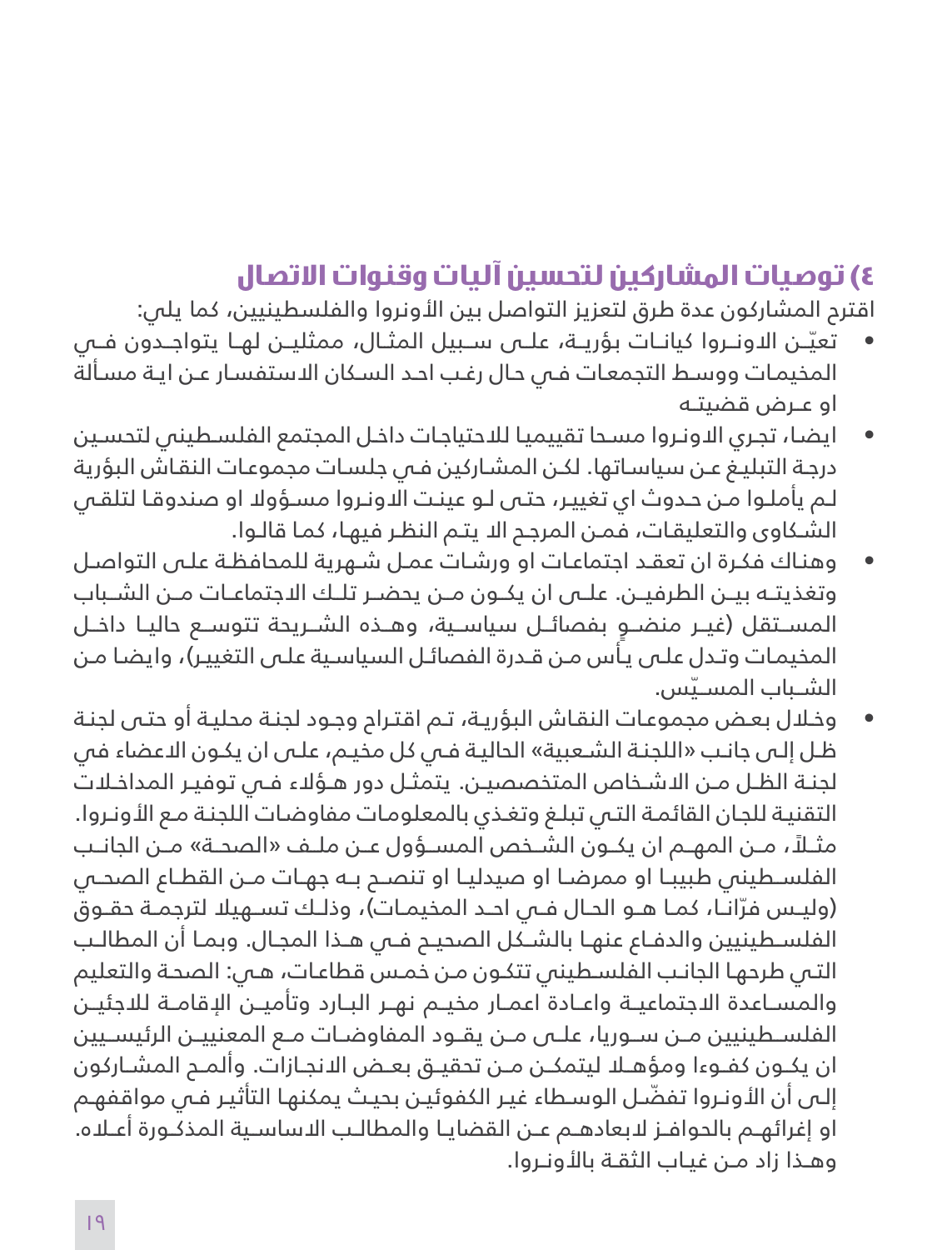مشروع »التصورات التقييمية للشباب الفلسطيني حول موضوعات اساسية«

### **٣( التصورات حول استراتيجية التواصل مع االونروا**

أجمــع المشــاركون فــي مجموعــات النقــاش البؤريــة علــى غيــاب التواصــل بيــن المجتمــع الفلسـطيني واالونـروا، التـي قالـوا انهـا ال تتشـاور معهـم قبـل اطـاق ايـة سياسـة تتعلق بهـم. اذ تُظهَر الوكالـة عـدم احترام للمجتمع الفلسـطيني وهذا ملموس من طريقة الإبلاغ وتوجيـه الرسـائل، خاصـة انـه ال توجـد قنـوات اتصـال رسـمية بيـن الطرفيـن، كمـا ان النـاس ّ يختلفـون فـي ترجمتهـم لتلـك الرسـائل، مـا يولـد ردود فعـل مـن اليـأس واالحبـاط بينهـم. ورأى المشـاركون ان االونـروا تتواصـل فقـط مـع اللجـان الشـعبية داخـل المخيمـات. فهنـاك مـا يسـمى بــ »مديـر المخيـم« وهـو موظـف فـي االونـروا، لكنـه كـ »الشـبح« كمـا وصفوه، فــا احــد يعــرف مــكان تواجــده او دوره او واجباتــه. اضافــة الــى ذلــك، ال وجــود للنشــرات او المذكــرات الرســمية بيــن االونــروا والمجتمــع الفلســطيني حــول مــا يتصــل بالقــرارات والمعلومـات الحيويـة. وغالبـا مـا يطلّع سـكان المخيمـات عليهـا بالتجربـة الشـخصية او مـن خــال التســريبات. طالــب المشــاركون بالمزيــد مــن الشــفافية والموضوعيــة فــي عمــل االونــروا، اضافــة الــى تعزيــز التواصــل واالتصــال مــع الفلســطينيين بهــدف كســب ثقــة الدخيـرة. ويوضــم اقتبـاس قدمـه احـد المشـاركين العلاقــة الحاليـة مـع الاونـروا كالتالــي: »الالجـئ مفعـول بـه وليـس فاعـل«.

ابـدى بعـض المشـاركين امتعاضهـم مـن غيـاب األونـروا عـن جلسـات مجموعـات النقـاش البؤريـة، معتبريـن انـه لـو كانـت تهتـم بشـعبنا كمـا تدعـي، لرأيناهـا فـي الجلسـات. اال ان ّ ممثـل جمعيـة مسـار أوضـح أن مثـل هـذه الخطـوة قـد تؤثـر علـى ردود المشـاركين، اذ قـد يشـعر البعـض بالرهبـة مـن التحـدث بصراحـة فـي حضـور ممثـل االونـروا. ومـع ذلـك، تشـير هـذه النقطـة بوضـوح الـى حاجـة الفلسـطينيين للقـاء مباشـر مـع األونـروا.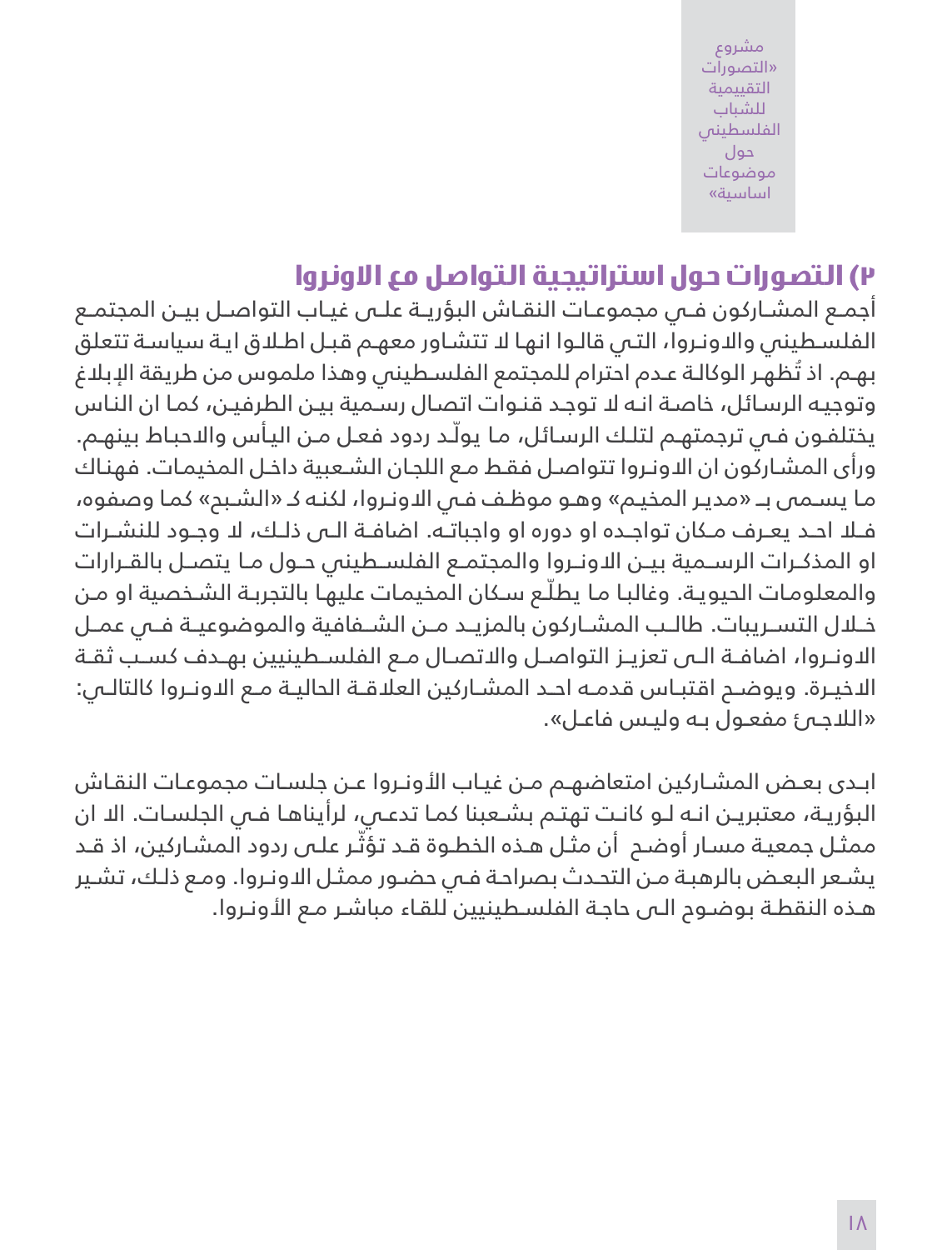السياسـة المعدلـة لحفـظ كرامـة هـذه الفئـة مـن المجتمـع

- شــمولية كافــة انــواع فحوصــات الــدم، وليــس فقــط الفحــص العــام، CBC( وهــو الارخــص ثمنــا)، علمــا، ان الفحوصــات ضروريــة جــدا لدواعــي تشــخيص المــرض
- الرعايــة طويلــة االمــد لــذوي االعاقــة، بمــا فــي ذلــك العــاج الفيزيائــي، الــذي اصبــح ضروريـا وينبغـي تغطيتـه
	- مرض السرطان في كافة مراحله، الن كلفة العالج مرتفعة جدا
- نظــرا الن الفلســطينيين المقيميــن داخــل المخيمــات معرضــون لالصابــة جــراء اعمــال العنف المتكررة (تبادل النار مثلا)، اقترم المشاركون ان تغطـي وكالـة الاونـروا مثـل هـذه الحـاالت، اذ ان هنـاك ابريـاء بيـن المصابيـن
	- جراحة العظام المتقدمة وهي باهظة الكلفة، ينبغي ان تشمل ايضا في التغطية
- التصويـر بالرنيـن المغنطيسـي واللـوازم لمـا بعـد الجراحـة، والبنـج والفحوصـات التـي تسـبق العمليـة الجراحيـة، ايضـا يجـب لحظهـا فـي التغطيـة لضرورتهـا الملحـة.

اقتــرح المشــاركون علــى االونــروا باالجمــاع، انــه بــدل اعتمــاد مبــدأ اإلحــاالت للمعاينــة الطبيـة، ان تعمـل علـى تطويـر التجهيـزات فـي مستشـفيات الهـال االحمـر الفلسـطيني )كأجهــزة التصويــر بالرنيــن المغنطيســي مثــا(، وبالتالــي، امكــن اجــراء كافــة الفحوصــات داخــل المستشــفيات المشــار اليهــا باقــل االســعار او مجانــا بــدل التوجــه الــى المختبــرات الباهظــة.

وفيمـا ذكـر احـد المشـاركين ان االونـروا، مـن حيـث المبـدأ، ملزمـة بتغطيـة كافـة الحـاالت النهــا جميعهــا مهمــة ومتكــررة، ذكّــر آخــر بالوضــع قبــل نحــو 3. ســنة، حيــث غطــت الوكالــة الخدمـات التـي اعتبـرت حينهـا جيـدة جـدا فـي المـدارس، باالضافـة الـى الفحوصـات الطبيـة الروتينيــة. فــكان لــكل مدرســة »كانتيــن«، وكذلــك الخدمــات كانــت متوفــرة بالكامــل دون شـروط.

امـا الآن، وكمـا ألمـح بعـض المشـاركين، لـم تعـد الأونـروا تهتـم بالمجتمـع الفلسـطيني. وعلـى الرغـم مـن كل االحتجاجـات ضـد سياسـة ال »5. طالبـا فـي الصـف الواحـد«، قـررت االونروا تنفيذ السياسـة التعليمية. مع االشـارة، الى ان بعض الفلسـطينيين ال يتوقعون اي تغييـر او إعـادة النظـر فـي سياسـة االستشـفاء المعدلـة يسـبق التطبيـق الرسـمي لهـا.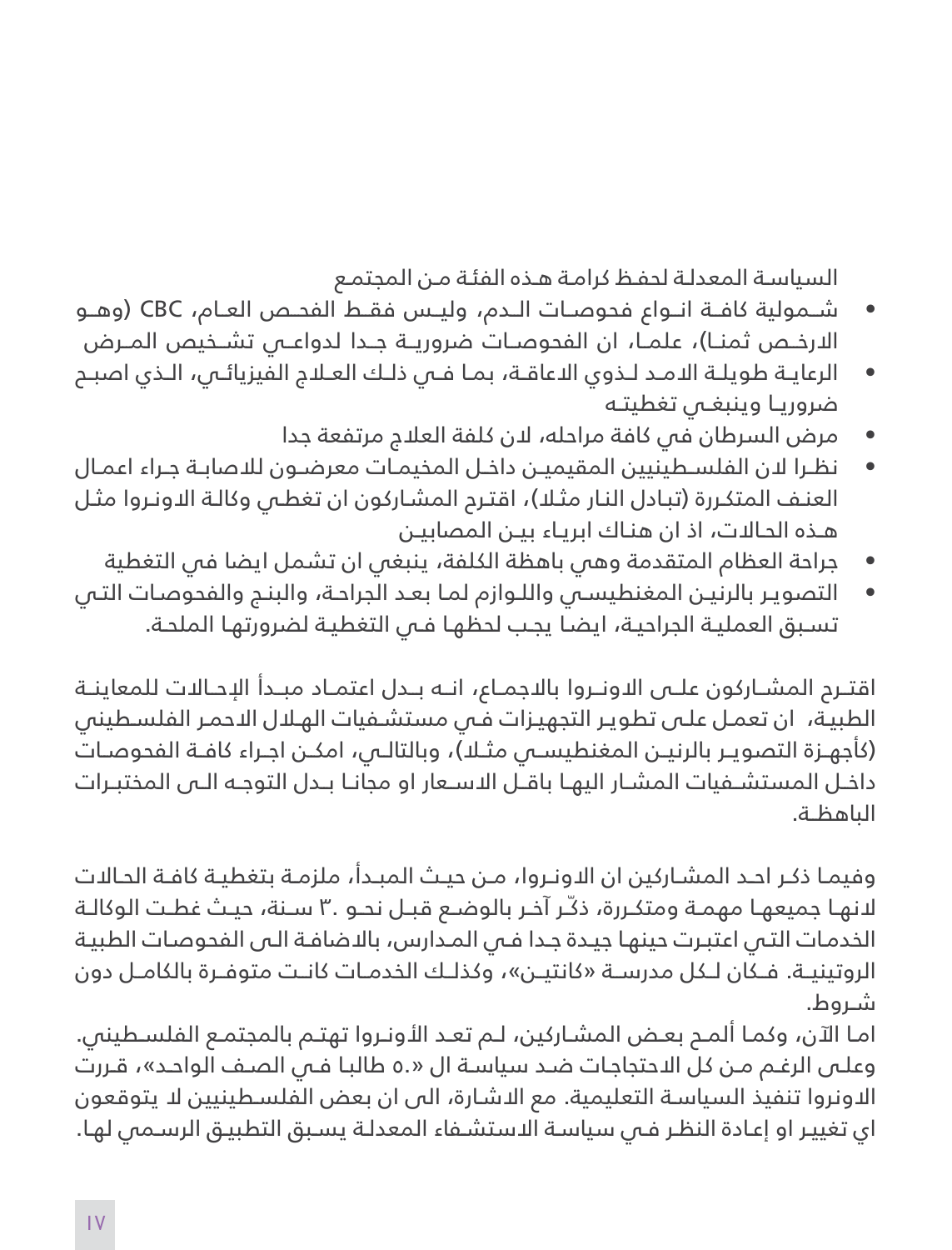مشروع »التصورات التقييمية للشباب الفلسطيني حول موضوعات اساسية«

#### **القرار السياسي مقابل القرار المالي**

كشـفت مجموعات النقاش البؤرية نظرة المشـاركين إلى تقليصات الموازنة االستشـفائية التـي اعتبروهـا سياسـية اكثـر ممـا هـي ماليـة وتهـدف الـى تجريـد الفلسـطينيين مـن جميع حقوقهـم وحثهـم علـى التنـازل تدريجـا عـن حـق العـودة. وحسـب هـؤالء، فـان األونـروا توفر حوالـي ١ . . مليـون دولار سـنويا باتباعهـا لهـذه السياسـة المعدلـة. علمـا، ان هكـذا مبلـغ غيــر ذات أهميــة بالنســبة لوكالــة مثــل األونــروا، النــه بامــكان ايــة دولــة مانحــة أن تغطــي العجز فـي الميزانيـة. لذلـك، فالمسـألة تنطـوي علـى الكثيـر مـن السياسـة، لان الأونـروا لا تحتـاج الـى اقتطـاع موازنتهـا. وكل هـذا الـكالم عـن الموازنـة ال معنـى لـه، مـن وجهـة نظـر المشـاركين. تجـدر االشـارة ايضـا، الـى ان نسـبة كبيـرة مـن تلـك الموازنـة تخصـص لرواتـب الموظفيـن االجانـب والمعـدات او الحاجيـات غيـر الضروريـة، فـي حيـن تذهـب نسـبة مئويـة صغيرة لتمويـل الخدمـات المقدَّمـة للمجتمـع.

### **٢( توصيات المشاركين لتحسين سياسة االستشفاء المعدلة**

وكمـا الحـظ المشـاركون، فـان الشـعب الفلسـطيني يتزايـد دون ان تأخـذ االونـروا هـذا فـي عيـن الاعتبـار، خاصـة فيمـا يتعلـق بالخدمـات التـي تقدمهـا او حجـم التغطيـة الاستشـفائية. اجمــع الــكل ان السياســة المذكــورة فيهــا عيــوب، النــه لــم تتــم صياغتهــا بالتشــاور مــع اشـخاص مـن المجتمـع الفلسـطيني مـن ذوي الكفـاءة.

ورأى المشاركون ان الدولوية فى التغطية ينبغى ان تركّز على:

- كافـة الامـراض التـي تصيـب الاطفـال، بمـا فيهـا الامـراض المزمنـة، خاصـة ان الاولاد ينتمـون الـى الفئـة االكثـر هشاشـة التـي تحتـاج الـى الحمايـة
- الصحة النفسية (مـع تركيـز علـى فئـة الشـباب) بما فـي ذلك، عـلاج الاكتئـاب وخدمات ّ اعـادة تأهيـل المدمنيـن، حيـث اكـد الجميـع انهـا قضايـا ملحـة للغايـة. فـي هذا السـياق، اثــار المشــاركون موضــوع انتشــار تعاطــي المخــدرات بيــن شــباب المخيمــات الذيــن يعانـون مـن مشـاكل نفسـية، بالدرجـة االولـى، االكتئـاب والتفكيـر باالنتحـار. علمـا، ان حـاالت مثـل تلـك تحصـل مـن وقـت آلخـر داخـل المخيمـات، كمـا اكـدوا.
- العنايـة المنزليـة والرعايـة طويلـة االمـد للمسـنين بـرزت ايضـا كحاجـة يجـب لحظهـا فـي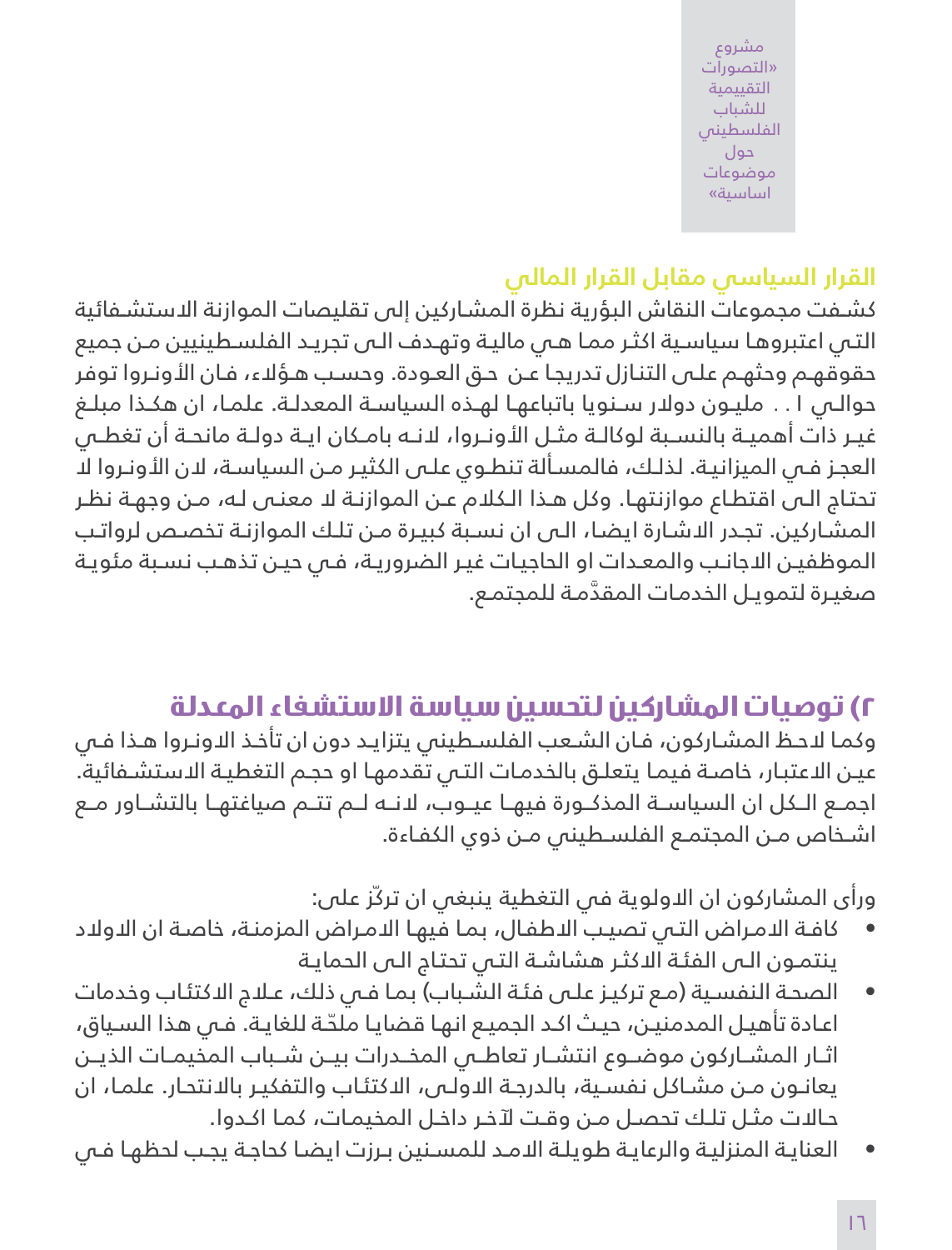امـا مسـألة الأدويــة، فكانـت مشــتركة فــي كافــة مجموعـات النقـاش البؤريــة. فقــد اثـار المشـاركون قضيـة البانـادول الـذي يـكاد يكـون الـدواء الوحيـد لجميـع الحـالات المرضيـة أو الأموكسيسـيلين، لحـالات معينـة، فــى حيــن انهـم يحتاجــون الــى فحوصـات معمقـة لحاالتهـم المختلفـة وعالجـات متعـددة. فـي هـذا السـياق، ذكـر احـد المشـاركين انـه »كسـر ذراعــه، ومــع ذلــك ناولــوه حبــات البانــادول«.

واالهـم مـن ذلـك، ان مـن واجـب األونـروا التعاقـد مـع مستشـفيات توفـر نوعيـة جيـدة مـن الرعايـة الصحيـة، بـدال مـن المستشـفيات التـي »يدخـل اليهـا المريـض ليخـرج ميتـا«. واذا لـم تقـم وزارة الصحـة العامـة فـي لبنـان بواجبهـا الرقابـي، فاالونـروا مسـؤولة عـن مراقبـة جـودة الخدمـات المقدمـة فـي المستشـفيات التـي تتعاقـد معهـا .

#### **الحالة االستشفائية تبع المناطق**

وبنـاء علــى مجموعـات النقـاش البؤريــة، تبيــن ان منطقتــنْ البقـاع والشــمال (طرابلــس) تعانــي اكثــر مــن غيرهــا مــن ســوء الخدمــات ونقــص مراكــز الرعايــة المتعاقــد معهــا. فــي منطقــة البقــاع بكاملهــا، مثــا، ال توجــد اجهــزة للتصويــر بالرنيــن المغناطيســي، كمــا ان تغطيـة مراكـز التشـخيص الصحـي محـدودة للغايـة. عـاوة علـى ذلـك، لـم يعـد مستشـفى الهــراوي ضمــن المشــافي المتعاقــدة كمــا كانــت فــي الســابق. وقــد اجمــع المشــاركون علــى أن مستشــفى الططــري هــو حكــم اعــدام بحــق المريــض، »فــوت ومــوت«. فـي طرابلـس، افيـد ان نوعيـة الرعايـة الطبيـة فـي المستشـفى االسـامي الخيـري رديئـة جـدا وانهـا اقـرب الـى الــ »ملحمـة«. وبحسـب اقـوال المشـاركين، فـان الفلسـطينيين فـي طرابلـس هـم االكثـر هشاشـة مقارنـة مـع مواطنيهـم فـي كل مـن بيـروت وصيـدا. كذلـك، ذكـر المشـاركون مـن مجموعتـيْ النقـاش البؤريـة فـي بيـروت ان نوعيـة الخدمـات فـي مستشـفى حيفـا رديئـة وكذلـك نظامهـا الصحـي، واصفيـن المـكان بــ »مستشـفى الأمـوات».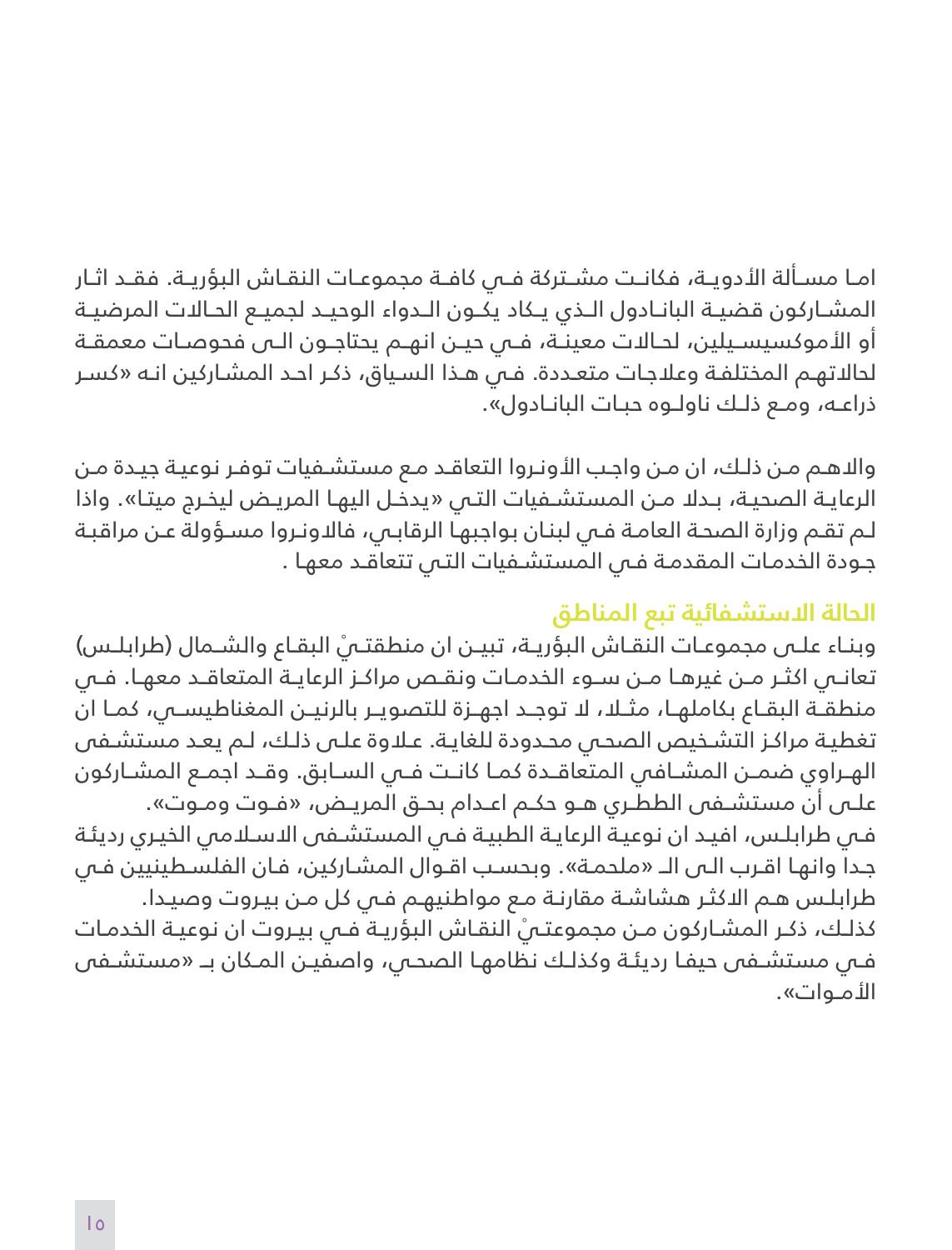مشروع »التصورات التقييمية للشباب الفلسطيني حول موضوعات اساسية«

وهنــاك نقطــة اتفــق عليهــا المشــاركون تبيــن نقصــا فــي الشــفافية بيــن بعــض موظفــي الأونــروا والمستشــفيات؛ حيــث تعمــد المستشَــفيات المتعاقــدة الــي التالعــب بالفواتيــر، فتتضخــم التكاليــف، مــا يضطــر المريــض الــى دفــع مبالــغ اضافيــة. مــن الأمثلــة التـــي قدمهــا أحــد المشــاركين لتوضيــح هــذا الامــر، يقــول: «اضطرنــي احــد المستشــفيات الــى قضــاء ليلــة فــي المستشــفى لتســجيل مبلــغ وقــدره، علمــا ان الطبيــب قــد ذكــر ان حالتــي يمكــن معالجتهــا فــي غرفــة الطــوارئ وال حاجــة لدخــول المستشــفى«. ان بعــض األطبــاء يســتفيدون مــن تقاريــر اإلحــاالت إلــى المستشــفيات ومــن بعــض مختبــرات الفحوصــات الطبيــة. كمــا ان المستشــفيات وموظفــي الأونــروا علــي الســواء يســتفيدون مــن هــذه الترتيبـات، وفقـا للمشــاركين.

والنقطــة التــي أثيــرت مــن قبــل المشــاركات فــي واحــدة مــن مجموعـات النقــاش البؤريــة هــي أن مســتوصفات الهــال األحمــر الفلســطيني تفــرض اطبــاء محدديــن مــن قبلهــا. فــاذا طلبــت ســيدة مريضــة، مثــا، ان تعاينهــا طبيبــة نســائية، قيــل لهــا ان ذلــك غيــر متوفــر حاليــا، وعليهــا ان تقصــد مستشــفى آخــر لكــن علــى ان تدفــع التكلفــة.

وفيمـا يتعلـق باختيـار الاطبـاء، أفاد المشـاركون أن الفلسـطينس مُلزَم بالاطبـاء المتعاقدين مـع عيـادات االونـروا ومشـافي الهـال االحمـر الفلسـطيني. فاالمـر ليـس اختياريـا، كمـا ان عـدد الأطبـاء سـواء فـي عيـادات الأونـروا أو فـي مسـتوصفات الهـلال غيـر كاف. يضـاف الـى ذلـك، نقـص فـي الموظفيـن واألطبـاء، حيـث تتـم معاينـة نحـو 1.. مريـض فـي اليـوم الواحـد، وبالتالــي لا يمكـن تلبيــة احتياجـات الاعـداد المتناميــة مـن الفلســطينيين. علــى ســبيل المثــال، ال يوجــد ســوى اختصاصيــان لألطفــال فــي بعــض المستشــفيات. وقــد اشـار المشـاركون فــى معظـم مجموعـات النقـاش البؤريــة الـى ان نــوع علاقـة المريـض مــع الطبيــب هــي التــي تقــرر حصولــه او عــدم حصولــه علــى االحالــة او علــى التغطيــة، وهـذا ايضـا شـكل مـن أشـكال »الواسـطة«.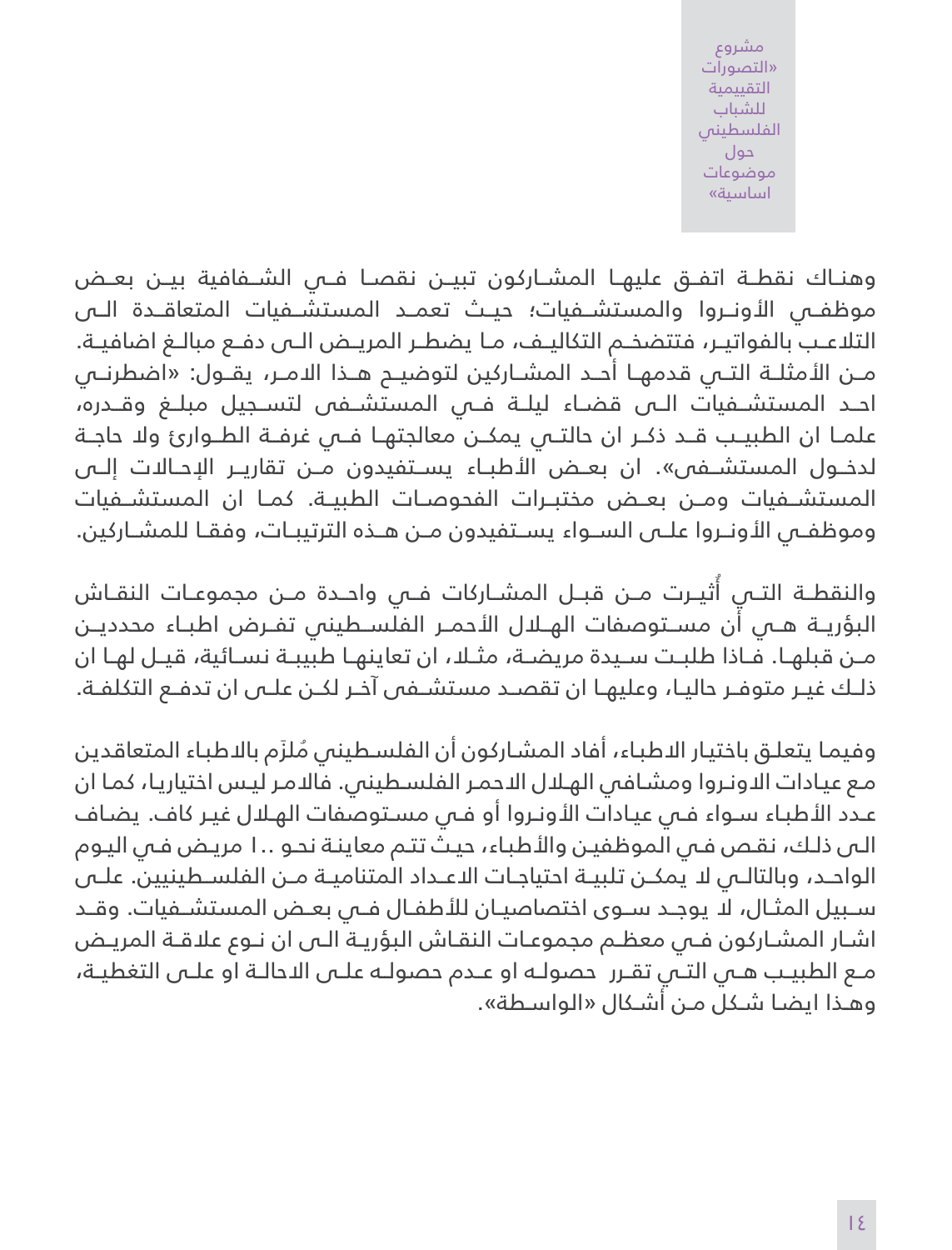والمعلومــات المنقولــة بالتــداول، واالحتجاجــات المتصاعــدة علــى االرض، وايضــا مــن خــال التجــارب الشــخصية الســيئة للفلســطينيين مــع المستشــفيات المتعاقــدة مــع االونـروا. وفـي واحـدة مـن مجموعـات النقـاش البؤريـة، افتـرض المشـاركون أن األونـروا تتعمـد تسـريب بعـض المعلومـات بشـأن سياسـاتها الختبـار االجـواء قبـل اطـاق السياسـة الجديـدة. »األونـروا منظمـة ذكيـة، تعـرف تمامـا كيـف تتعامـل مـع الشـارع«. حتـى ان طريقة صياغـة تلـك السياسـة تبيـن أن األونـروا تسـعى لحمايـة نفسـها. فهـي تذكـر، علـى سـبيل المثـال، «بعـض أنــواع الســرطان»، عنــد شــرحها لأنــواع مــن المـرض تشــتمله التغطيـة. بهــذه الطريقــة، إذا اشــتكى فلســطيني مــن سياســة التغطيــة، يأتــي رد االونــروا، »قلنــا بعـض أنـواع السـرطان«. االمـر نفسـه ينطبـق علـى صياغـة الجملـة المتعلقـة بالتغطيـة، علــى هــذا الشــكل، «مـا يصــل إلــى .٣٪ فــى حجـم التغطيــة المتعلقـة بظـروف معينــة» دون تحديــد نســبة واضحــة لتلــك التغطيــة.

#### **غموض ممارسات االونروا في المجال الصحي**

بعـد التعـرف علـى مكونـات السياسـة االستشـفائية فـي عـرض البـاور بوينـت التقديمـي، اعتبــر المشــاركون ان ثمــة مناطــق رماديــة مبهمــة فــي السياســة المذكــورة. فــي ملاحظاتهم مثـلا، ان الاونـروا لـم تطـوّر ادوات، مثـل المنشـورات والبـاور بوينت وسـواها مــن الوســائل التوضيحيــة، لشــرح سياســتها للنــاس بشــكل افضــل. ان المنظمــة تفتقــر ُ الــى الموضوعيــة والمصداقيــة، وفــق مــا افــاد المشــاركون. فمــا يكتــب علــى الــورق، فيمــا يتعلــق بالتغطيــة، يختلــف عــن التطبيــق الفعلــي. والتغطيــة تخضــع لالستنســابية والمفاضلــة والواســطة، التــي قــد تأتــي مــن موظفــي االونــروا او مــن االطبــاء فــي العيــادات او مــن الفصائــل السياســية، واحيانــا، بواســطة التهديــد بالســاح. كمــا ان بعـض المشـافي المتعاقـدة مـع المنظمـة تفـرض، كمـا اكـد المشـاركون، علـى المريـض الذهـاب الـى مسـتوصف الهـال االحمـر الفلسـطيني اوال للحصـول علـى العـاج ومـن ثــم الحصــول علــى إحالــة للوصــول الــى المستشــفى الحكومــي او الخــاص. علمــا، انــه َ مــن الصعــب اســتحصال الفلســطيني علــى إحالــة، وان غالبيــة المرضــى يعالجــون فــي ُ مســتوصفات الهــال االحمــر. ويــرى المشــاركون، انــه فيمــا لــو طبقــت هــذه السياســة علـى الجميـع بالتسـاوي، لـكان فـي الامـر عـدل لا يسـتدعى الاحتجـاج. لكـن هنـاك الكثيـر مــن عــدم المســاواة بيــن األفــراد، وبالتالــي، الكثيــر مــن انعــدام الفــرص المتكافئــة.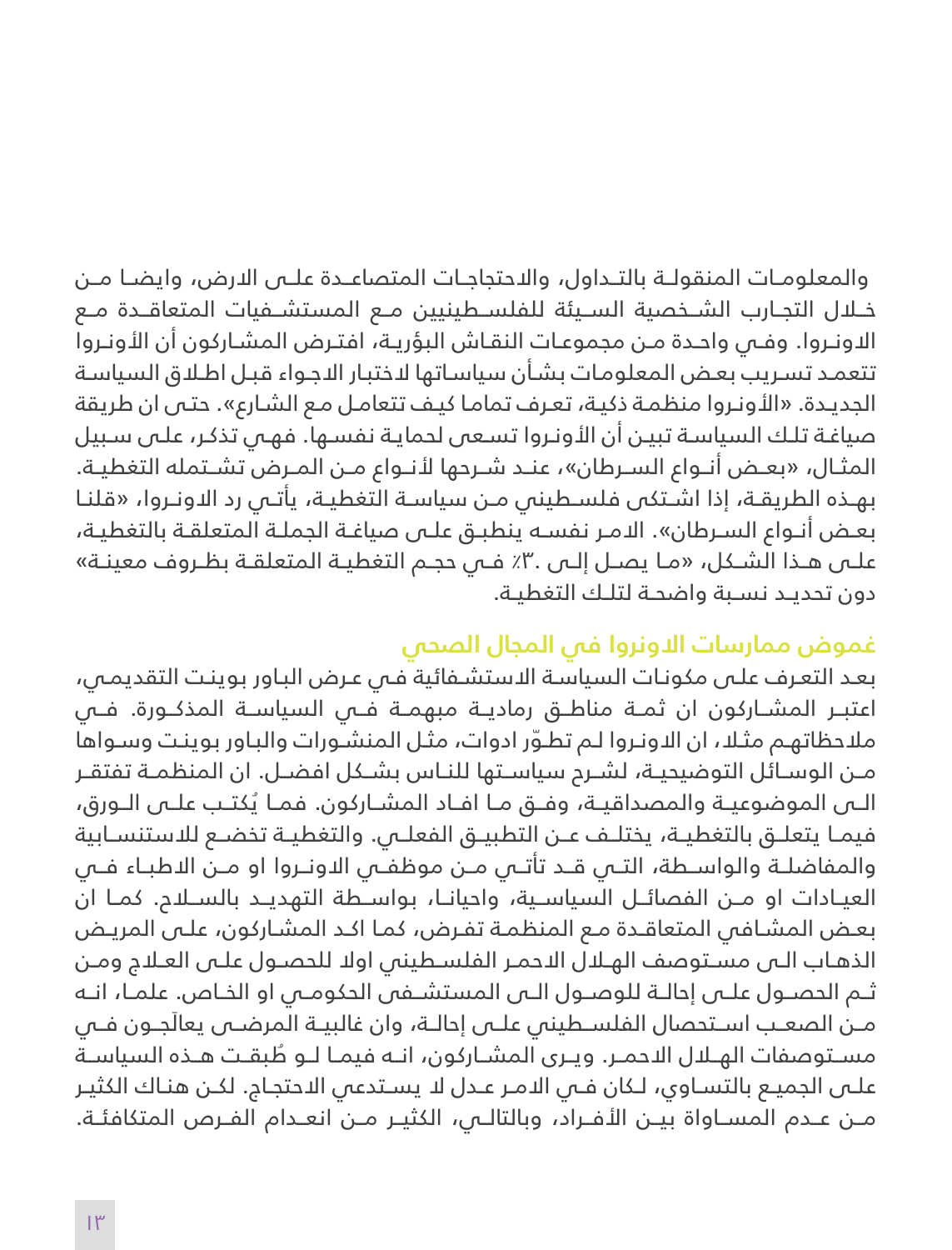مشروع »التصورات التقييمية للشباب الفلسطيني حول موضوعات اساسية«

# **V. ُ النتائج/ المخرجات**

تمحورت نتائج مجموعات النقاش البؤرية حول الموضوعات التالية:

- . التصورات او المالحظات حول السياسة االستشفائية المعدلة
	- . توصيات المشاركين لتحسين السياسة المذكورة
- . التصورات او المالحظات حول استراتيجية التواصل واالتصال مع االونروا
	- . توصيات المشاركين لتحسين آليات وقنوات التواصل واالتصال

### **١( التصورات او المالحظات حول السياسة االستشفائية المعدلة**

#### **تصورات االتجاه العام في تقليصات الموازنة**

وفقـا للمشـاركين فــي مجموعـات النقـاش البؤريــة، فـان الانطبـاع العـام عــن السياسـة االستشــفائية المعدلــة هــو انهــا تتضمــن تقليصــات فــي التغطيــة، علمــا ان القبــول بالسياسـة الجديـدة يعنـي القبـول بتقليصـات اضافيـة فيمـا بعـد، خاصـة ان االونـروا قـد تسـتمر فـي هـذا النهـج اذا لـم تلـق مقاومـة او احتجاجـا مـن النـاس. وقـد اعتبـر المشـاركون ان مفهــوم الــزام المريــض بدفــع حصــة مــن كلفــة التغطيــة الصحيــة هــو غيــر منطقــي تمامـا، لدن وضـع الفلسـطينيين فـص لبنـان يختلـف عـن الـدول ال*لـخـر*ى التـى تتواجـد فيهـاً المنظمـة (مثـل غـزة والضفـة الغربيـة والاردن وسـوريا). ففـي لبنـان، يُمنـع الفلسـطينيون مـن العمـل، وبالتالـي، هـم ال يحصلـون علـى دخـل منتظـم يسـمح لهـم بدفـع كلفـة الرعايـة الصحيـة.

#### **عيوب التواصل واالتصال**

امــا مصــادر المعلومــات حــول السياســة الجديــدة فقــط جــاءت عــن طريــق تســريبات مــن موظفــي الأونــروا، او رســائل عبــر وســائل التواصــل الاجتماعــي (واتسـاب وفيســبوك) تدعــو لل*لـ*نضمـام إلــى ال*لـ*حتجاجـات، بال*لـ*ضافــة الــى المعلومـات مــن **«خليــة الأزمــة»**،

<sup>1</sup> تشكّلت خلية االزمة التي تتكون من الفصائل الفلسطينية على يد القيادة الفلسطينية في اعقاب اعالن السياسة الاستشفائية المعدلة من قبَل الاونروا في كانون الثاني، ٢١.٢ وتهدف بشكل اساسي الى الضغط على المنظمة لدلغاء مكوّن تقاسم تكلفة العلاج في المستشفيات المتعاقدة معها.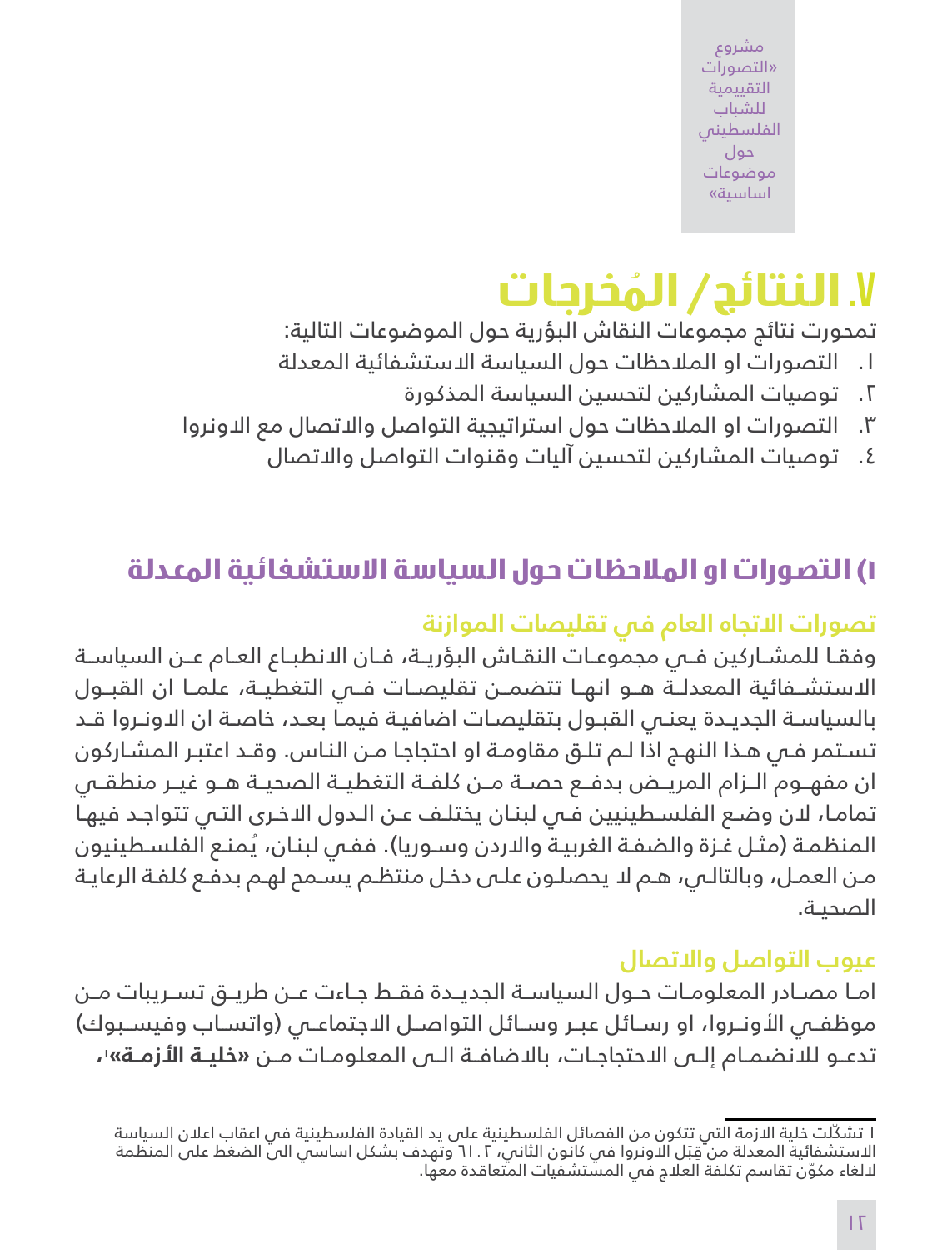# **IV. التحديات االساسية/ المعوقات**

إن احــد التحديــات الرئيســية للمشــروع هــو التمثيــل الجنـدري. فباســتثناء مجموعتيــن فــي صيـدا والبقـاع، جـاء التمثيـل النسـائي محـدودا بشـكل عـام. كمـا ان عقد جلسـات مجموعات النقـاش البؤريـة خـارج المخيمـات ربمـا شـكّل عائقـا امـام مشـاركة النسـاء. لكـن رغـم ذلـك، تمكنــت المجموعــات مــن اســتنتاج نقــاط معينــة تتعلــق بالنســاء تحديــدا. فــي طرابلــس، وبصــورة اســتثئائية، عقــدت جلســة لمجموعــة واحــدة مــن مجموعــات النقــاش البؤريــة، جمعـت الشـباب مـن خلفيـات صحيـة وغيـر صحيـة.

علـى صعيـد التحديـات الناشـئة االخـرى، كان مـن المفتـرض توزيـع مطويـة على المشـاركين قبـل انطـاق النقـاش لتعريفهـم علـى مضمـون السياسـة االستشـفائية المعدلـة وتغذيـة الحــوار بمــا يتناســب مــع ذلــك. اال ان االونــروا طلبــت مــن جمعيــة مســار تعديــل بعــض المعلومـات الـواردة فـي المطويـة والتـي لـم تُلحـظ فـي نـص السياسـة المعدلـة الـذي تـم َّ تشـاركه سـابقا. ونظـرا لضيـق الوقـت، لـم يتسـن اعـادة طبـع النشـرة المصححـة. وعليـه، ّ اعتمـدت ميسـرة مجموعـة النقـاش البؤريـة علـى عـرض البـاور بوينـت التقديمـي فقـط.

وهنـاك تحـد آخـر بـرز خـال جلسـات مجموعـات النقـاش البؤريـة، تمثـل بقناعـة المشـاركين بـان تقليـص الموازنـة المخصصـة للسياسـة االستشـفائية وسـواها مـن السياسـات، انمـا ّ هـو قـرار سياسـي وليـس ماليـا. ممـا اضطـر الميسـرة الـى بـذل جهـود اضافيـة لمنـع خـروج النقـاش عـن غايتـه االساسـية.

اضافـة الـى مـا تقـدم، تـردد عـدد مـن المشـاركين مـن خلفيـات صحيـة فـي الدخـول فـي النقــاش خوفــا مــن ان يؤثــر ذلــك بصــورة غيــر مباشــرة علــى وظيفتهــم الحاليــة المرتبطــة بعقــود مــع االونــروا.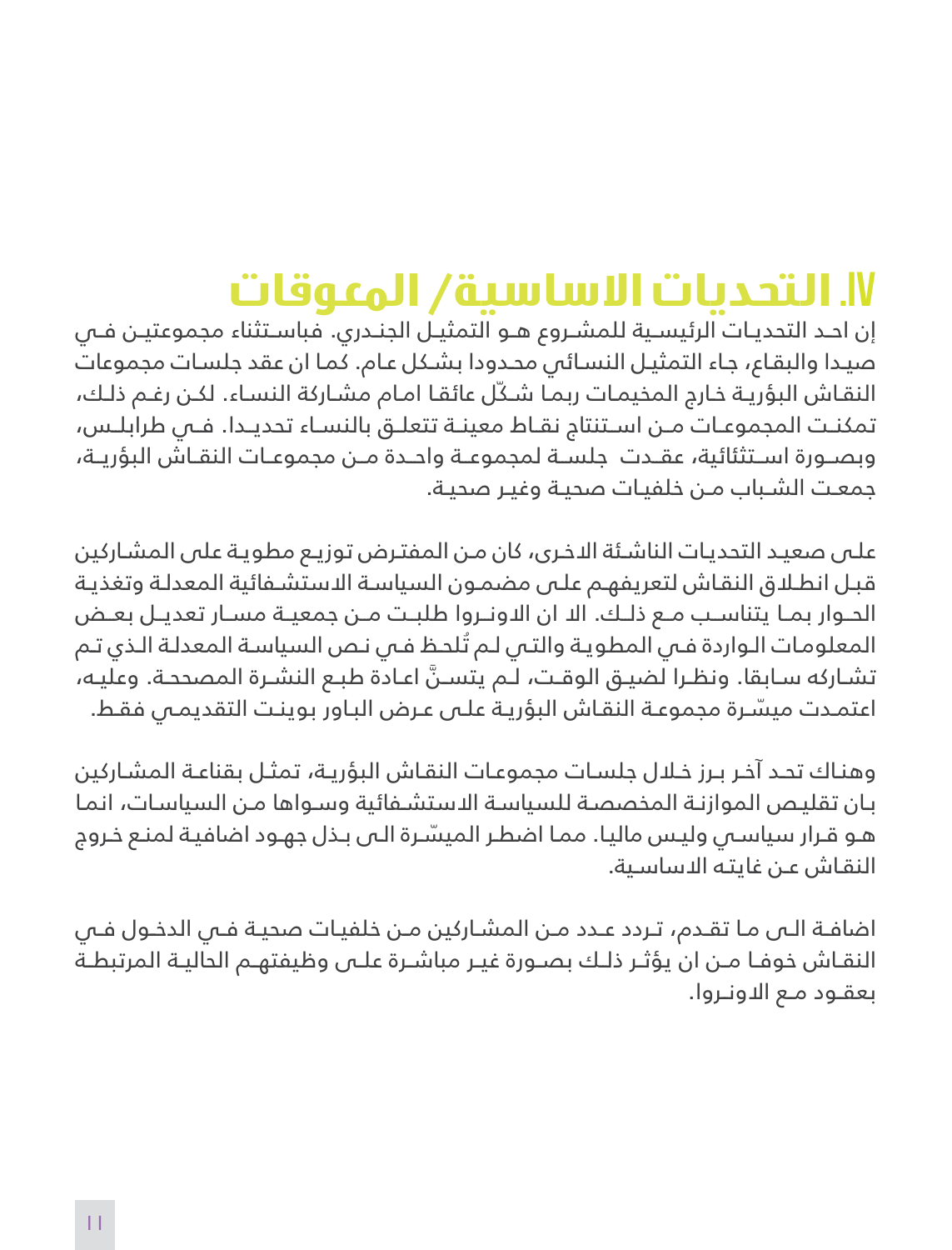مشروع »التصورات التقييمية للشباب الفلسطيني حول موضوعات اساسية«

| المنطقة          | الرجال | النساء |
|------------------|--------|--------|
|                  |        | بيروت  |
| من خلفيات صحية   | 80%    | %20    |
| من خلفيات متنوعة | 100%   | %0     |
|                  |        | صور    |
| من خلفيات صحية   | 71%    | 29%    |
| من خلفيات متنوعة | 60%    | 40%    |
|                  |        | صيدا   |
| من خلفيات صحية   | 55%    | 45%    |
| من خلفيات متنوعة | 100%   | $0\%$  |
|                  |        | البقاع |
| من خلفيات صحية   | 53%    | 47%    |
| من خلفيات متنوعة | 75%    | 25%    |
|                  |        | طرابلس |
| من كافة الخلفيات | 86%    | 14%    |

كمدخــل الــى مجموعــات النقــاش البؤريــة، قــدم ممثلــو جمعيــة مســار عرضــا موجــزا عــن عملهـم فـي مجـال حقـوق الشـباب الفلسـطيني فـي لبنـان وعـن الغايـة مـن مجموعـات النقــاش البؤريــة تلــك. ثــم طلبــوا مــن المشــاركين اعطــاء الموافقــة الشــفهية لدخولهــم فــي مجموعــات النقــاش البؤريــة لتســجيل ذلــك.

بدأ النقاش بسـؤال المشـاركين عن دور وظروف تأسـيس االونروا، كخط اسـاس لالنطالق فـي النقـاش. تبـع ذلـك عـرض بـاور بوينـت تقديمـي ومناقشـته يبيـن المكونـات العامـة للسياسـة االستشـفائية المعدلـة، بمـا فـي ذلـك برنامـج التغطيـة؛ مـع االشـارة، الـى ان البـاور بوينـت مبنـى علـى السياسـة المعدلـة المُقَدَّمـة رسـمياً مـن الاونـروا الـى جمعيـة مسـار (انظـر الملحـق ٢).

بعـد انتهـاء العـرض، جـرى نسـخ حرفـي لمجموعـات النقـاش البؤريـة مـع تحليـل موضوعـي بغيـة اسـتخراج النتائـج والتوصيـات.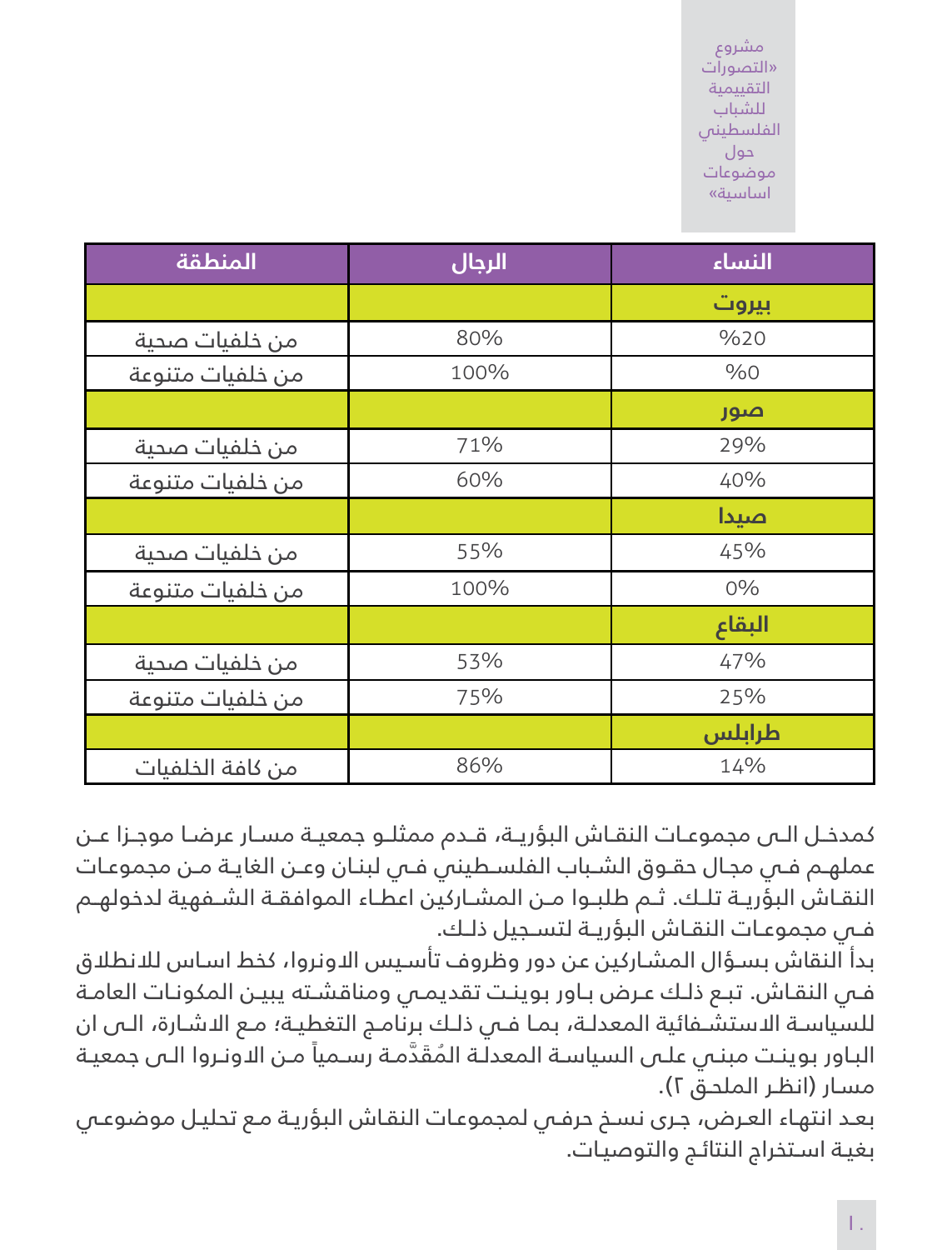ومــن مختلــف مناطــق تواجــد الفلســطينيين، اي فــي بيــروت والبقــاع وصــور وصيــدا ً وطرابلــس. اال ان مجموعــات النقــاش البؤريــة عقــدت خــارح المخيمــات خوفــا مــن عرقلــة او تدخــل اشــخاص ال يناســبون معاييــر اختيــار المشــاركين. وقــد تعاونــت جمعيــة مســار، فــي تجنيدهــا للمشــاركين، مــع خمــس ناشــطين ميدانييــن مــن ذوي المعرفــة المطلوبــة بالمخيمــات وبالنســيج االجتماعــي والسياســي للمجتمــع الفلســطيني. هــؤالء قامــوا باختيــار المشــاركين مســتندين علــى معاييــر محــددة، وليــس مــن خــال وضــع اعــان داخــل المخيــم، ومعاييــر المشــاركة فــي مجموعــات النقــاش البؤريــة هــي التاليــة:

- شاب/ شابة ، بين ١٨ و3. عاما او 3٥ عاما كحد اقصى
- شاب/ شابة ، إما طالب او متخرجون حديثا مع سبع سنوات من الخبرة
- شــاب/ شــابة يعمــل/ تعمــل او يــدرس/ تــدرس فــي قطــاع متصــل بالصحــة )كالطــب والتمريــض وعلــم المختبــر الطبــي وادارة المستشــفيات ....( لكــن ليــس محــدودا بذلــك؛ ايضــا، شــاب/ شــابة مــن خلفيــات متنوعــة
	- شاب/ شابة مقيم داخل وخارج المخيمات
	- ضمان التوازن بين الجنسين والتنوع من حيث االنتماء السياسي.

يأتـي المشـاركون فـي مجموعـات النقـاش البؤريـة مـن خلفيـات علميـة متنوعـة، كالهندسـة والطـب والتعليـم والاعـلام والصيدلـة والتمريـض والتدريـب المهنـي والعـلاج الفيزيائـي والمســعفون والتنميــة المجتمعيــة واالدارة الصحيــة ومراقبــة الجــودة. كمــا ان الكثيريــن منهـم لديهـم خبـرة فـص العمـل المدنـص.

فـي المنطقـة الواحـدة، اقيمـت مجموعتـا نقـاش بؤريـة؛ االولـى مـع الشـباب مـن خلفيـات متنوعــة والآخـر مـع الشــباب مــن القطـاع الصحــي. لكــن الوضـع فــي مدينــة طرابلــس اعتمــد الدمــج بيــن الفئتيــن. عمومــا، حضــر نحــو ٧١ مشــاركا (٤٩ شــابة). شــابةً). ورغــم تفــوق عــدد الشــباب الذكــور، اال ان التمثيــل بيــن الجنســين لــم يؤثــر علــى النتائــج. فيمــا يلــي، جــدول يظهــر توزيــع المشــاركين حســب الجنــدر وحســب المنطقــة: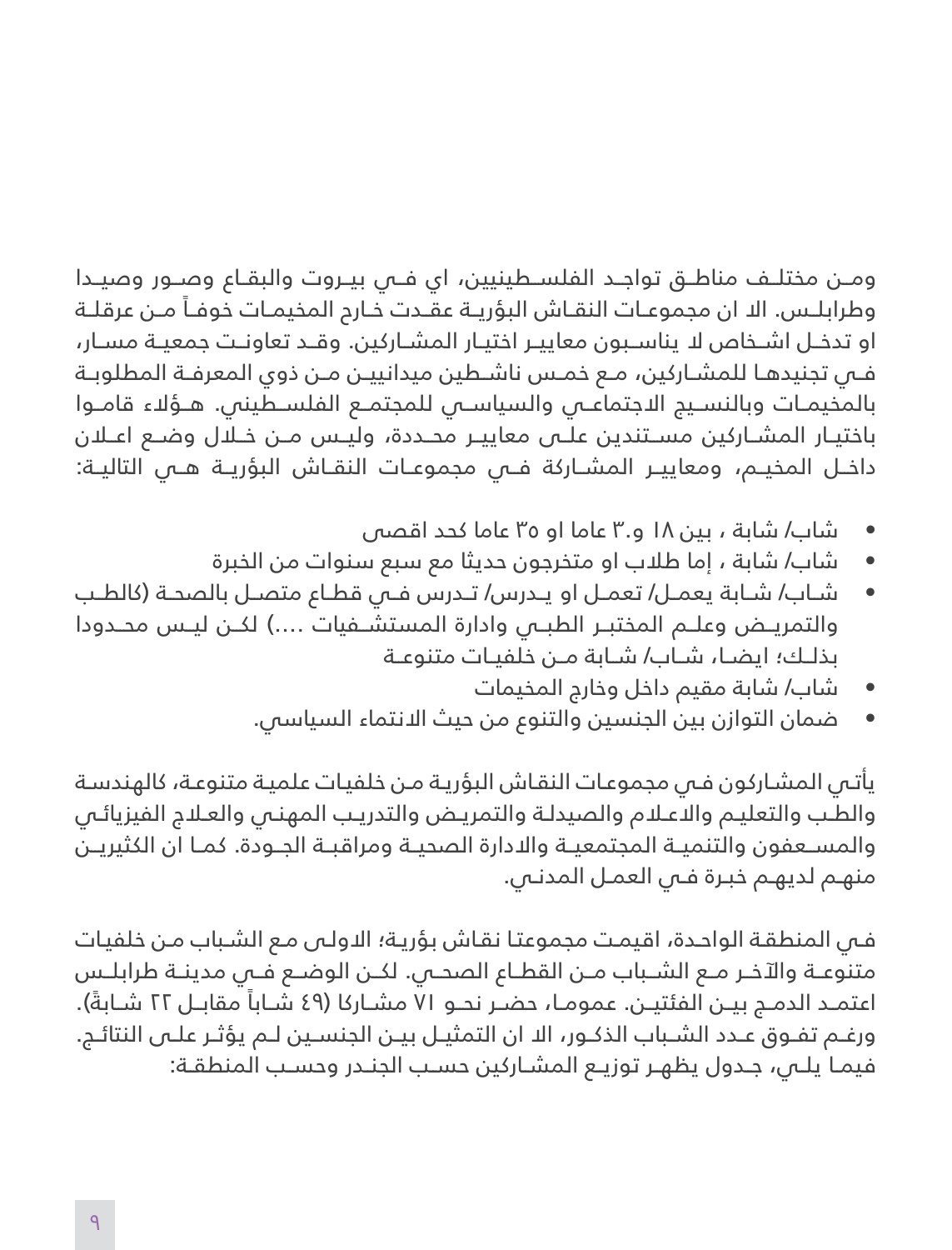مشروع »التصورات التقييمية للشباب الفلسطيني حول موضوعات اساسية«

# **III. المنهجية**

ّعينـت جمعيـة مسـار اثنيـن من المستشـارين )اآلنسـة سـارة عرمـوش: ماجسـتير صحة عامة وإختصاصيـة تغذيـة مرخّصـة، والآنسـة ميـا شـرتونى: ماجسـتير إدارة صحيـة وإختصاصيـة تغذيـة مرخّصـة) يملـكان الخبـرة المطلوبـة فــي الصحـة العامـة والبحـث النوعـي لاـقامـة مـا يسـمى بمجموعـات النقـاش البؤريـة. وقـد تـم اعتمـاد المنهجيـة النوعيـة التـي تصـف وتشـرح وتوضـح خصائـص موضـوع التقصـي عبـر التركيـز علـى الكلمـات اكثـر مـن التركيـز علـى االرقـام. فمـن خـال المنهجيـة المذكـورة، يمكن اسـتطالع ابعاد مختلفة مـن المجتمع وعالمـه، بمـا فيـه تعقيداتـه ومظاهـر فهمـه، وتجـارب المشـاركين، وكيفيـة عمـل المجتمـع والمؤسسات، والعلاقـات والحـوارات، بالاضافـة الـى اهميـة المعانـى التـى تولدهـا'. ان مجموعـات النقـاش البؤريـة تُثـري موضـوع البحـث علـى وجـه التحديـد عـن طريـق السـمام لالختالفــات الواضحــة واالفــكار المتباينــة بالظهــور، مــا يســمح بتكويــن وجهــة نظــر حــول الأعراف الاجتماعية الراجحة والمتصلة بموضـوع النقـاش.·

فـي المرحلـة االوليـة، تـم اجـراء نقاشـين تجريبييـن لمجموعـات النقـاش البؤرية مع الشـباب الفلســطيني فــي بيــروت؛ االول مــع مجموعــة مــن خلفيــات متنوعــة والثانــي مــع خبــراء تقنييــن شــباب مــن القطــاع الصحــي، وذلــك بهــدف التحقــق مــن االســئلة الــواردة فــي دليـل مجموعـات النقـاش البؤريـة، والتاكـد مـن ان كافـة النقـاط المهمـة المتعلقـة بهـدف المشـروع قـد تـم تداولهـا مـن خـال الدليـل. واسـتنادا الـى النقاشـين التجريبييـن، اكتملـت مراجعـة الدليـل (انظـر الملحـق ١) وأعيـدت صياغـة الاسـئلة لالتقـاط ردود فعـل وتوصيات ُ المشـاركين بشـكل مركَّـز وموضوعـي اكثـر.

أقيمـت تســع مجموعــات نقــاش بؤريــة خــلال فتــرة ايــار- حزيــران ٢.١٦، مــدة كل منهــا ً تســعون دقيقــة، بلــغ متوســط عــدد المشــاركين فــي كل منهــا ســبعة. وتوخيــا لتحقيــق التمثيــل الصحيــم، تــم إختيـار المشــاركين مــن داخــل وخـارج المخيمــات (فــص المــدن)

النوعي البحث ،مايسون .Qualitative Researching )2002( .Mason, J 1

<sup>2</sup> J ,Lewis & .J ,Ritchie.( 2003). ممارسة البحث النوعي: دليل لطالب وباحثي علم االجتماع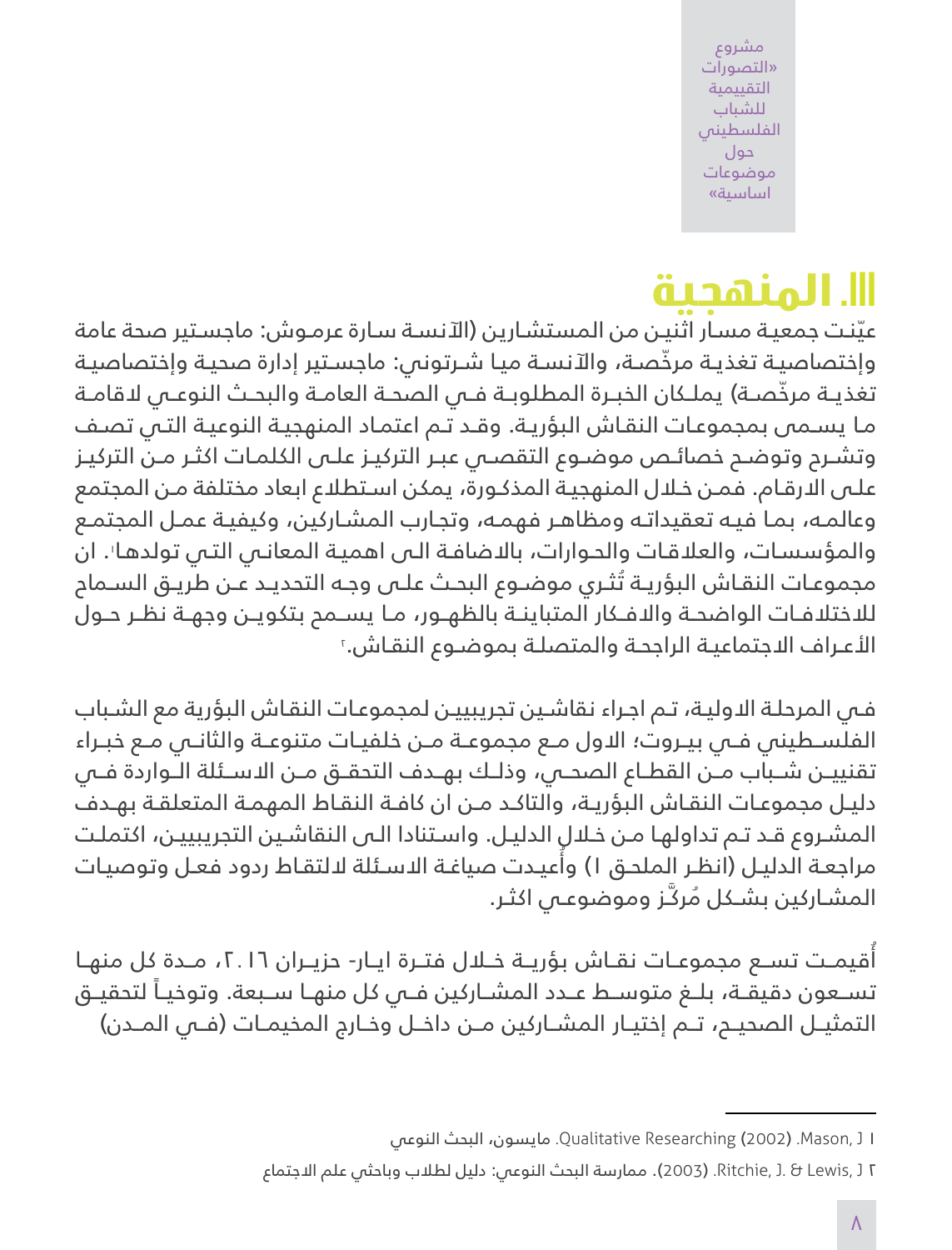لـدى نقـاش التدخـل قصيـر المـدى مـن جانـب جمعيـة مسـار، اظهـرت األونـروا رغبـة فـي معالجـة التوتـر مـع الجانـب الفلسـطينى وإرادة فـى ال*ا*سـتفادة مـن خبـرة مسـار ودمجهـاً لمنتـوج هــذا التدخّـل فــي عملهـا اذا رأت ذلـك مناسـبا. كمـا ابــدت المنظمــة رغبــة فــي ً تحسـين اسـتراتيجية التواصـل عـن طريـق جعلهـا اكثـر فهمـا للسـياق المحلـي واكثـر انفتاحـا علــى المجتمــع الفلســطيني مــن خــال تمكيــن موظفيهــا الميدانييــن وبنــاء قدراتهــم في التواصل.

علــى المــدى الطويــل، قــد يُســهم تدخــل مســار بتوجيــه اللـُونــروا ومقدّمــى خدمـات محتمليــن آخريــن لتطويــر وإدخـال اســتراتيجيات ومقاربــات تشــاركية مُحسّــنة للانشــطة/ والخدمـات التـي يقدمونهـا للمجتمـع الفلسـطيني فـي لبنـان. كمـا ان تدخـل الجمعيـة قـد يسـاعد الفلســطينيين فــي تحسـين طريقــة التصريــح عــن وعــرض احتياجاتهـم ومطالبهــم ُ مـن األونـروا والجهـات المماثلـة. وفـي الحالـة الخاصـة باألونـروا تحديـدا، قـد يسـفر ربمـا تدخـل مسـار عــن تطويـر ومأسسـة آليـات استشـارية بيــن المنظمـة كمقدّمـة للخدمـات ُ والمجتمــع الفلســطيني كمســتفيد مــن هــذه الخدمــات.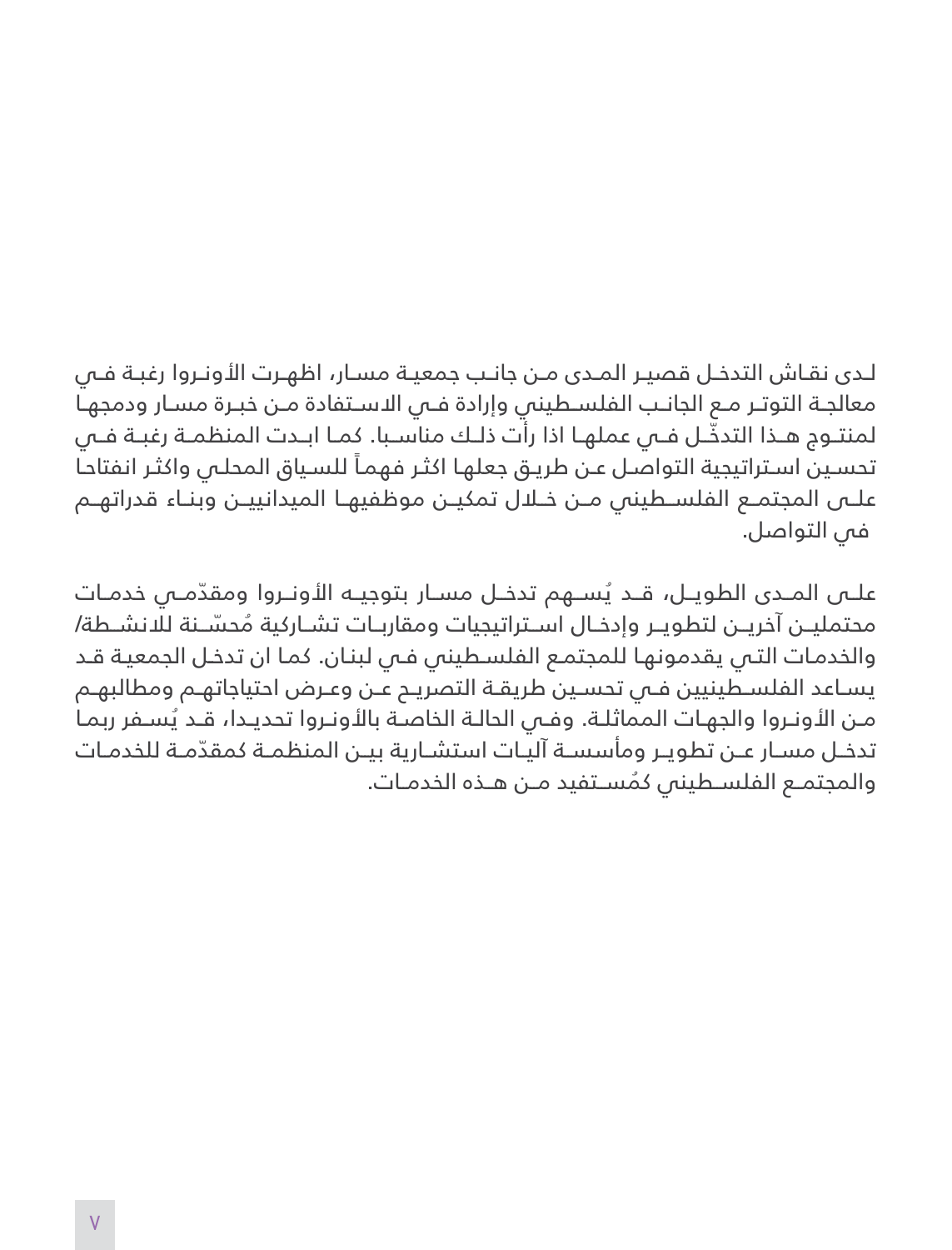مشروع »التصورات التقييمية للشباب الفلسطيني حول موضوعات اساسية«

# **II. الخلفية**

#### **المشكلة**

تصاعــدت حــدة التوتــر القائــم بيــن األونــروا وجــزء مــن المجتمــع الفلســطيني فــي لبنــان فـي االشـهر القليلـة الماضيـة الـى درجـة الصـراع السياسـي المفتـوح اثـر اعـان المنظمـة عـن بـدء تطبيـق مـا يســمـ بـــ «سياسـة استشـفائية معدلـة» التــى تُلـزم الفلسـطينيين المقيميـن فـي لبنـان بدفـع مسـاهمة ماليـة مـن كلفـة االستشـفاء، كمـا اشـرنا فـي فقـرة »المالحظــة« اعــاه. باالضافــة الــى عنصــر المســاهمة فــي الكلفــة، اســتفحل غضــب الفلسـطينيين النـه لـم يتـم التشـاور معهـم خـال وضـع تلـك التعديـات: لـم تتـم مشـاورة المسـتفيدين الفلسـطينيين الرئيسـيين مـن خدمـات االونـروا الصحيـة عند اجـراء التعديالت وال فـي المصادقـة علـى وثيقـة السياسـة المعدلـة قبـل االعـان عنهـا. وفـي اوج االزمـة بيـن الطرفيـن، تقدمـت االونـروا بطلـب المسـاعدة فـي تحسـين آليـات التواصـل/ التشـاور مـع المجتمـع الفلسـطيني مـن كل مـن جمعيـة مسـار ومـن قسـم الأمـن الإنسـاني فـي السـفارة السويسـرية فـي بيـروت.

#### **رد جمعية مسار**

تمتلـك مسـار خبـرة ميدانيـة وبحثيـة فـي مجـال تمكيـن الشـباب وتعزيـز االندماج فـي الفترة مـا بعـد النزاعـات. وبنـاء علـى هـذه التجـارب، ابـدت الجمعيـة اسـتعدادها لتقييـم تصـورات المجتمــع الفلســطيني، خاصــة الخبــراء التقنييــن فــي قطــاع الصحــة مــن الشــباب وايضــا الشـباب مـن خـارج قطـاع الصحـة، تجـاه الأونـروا وآلياتهـا فـص توفيـر الخدمـات واسـتراتيجية ّ التواصـل التـي تتبعهـا، مـع أخـذ مثـل سياسـة اإلستشـفاء المعدلـة التـي تسـببت بالتوتـر المتصـل القائـم.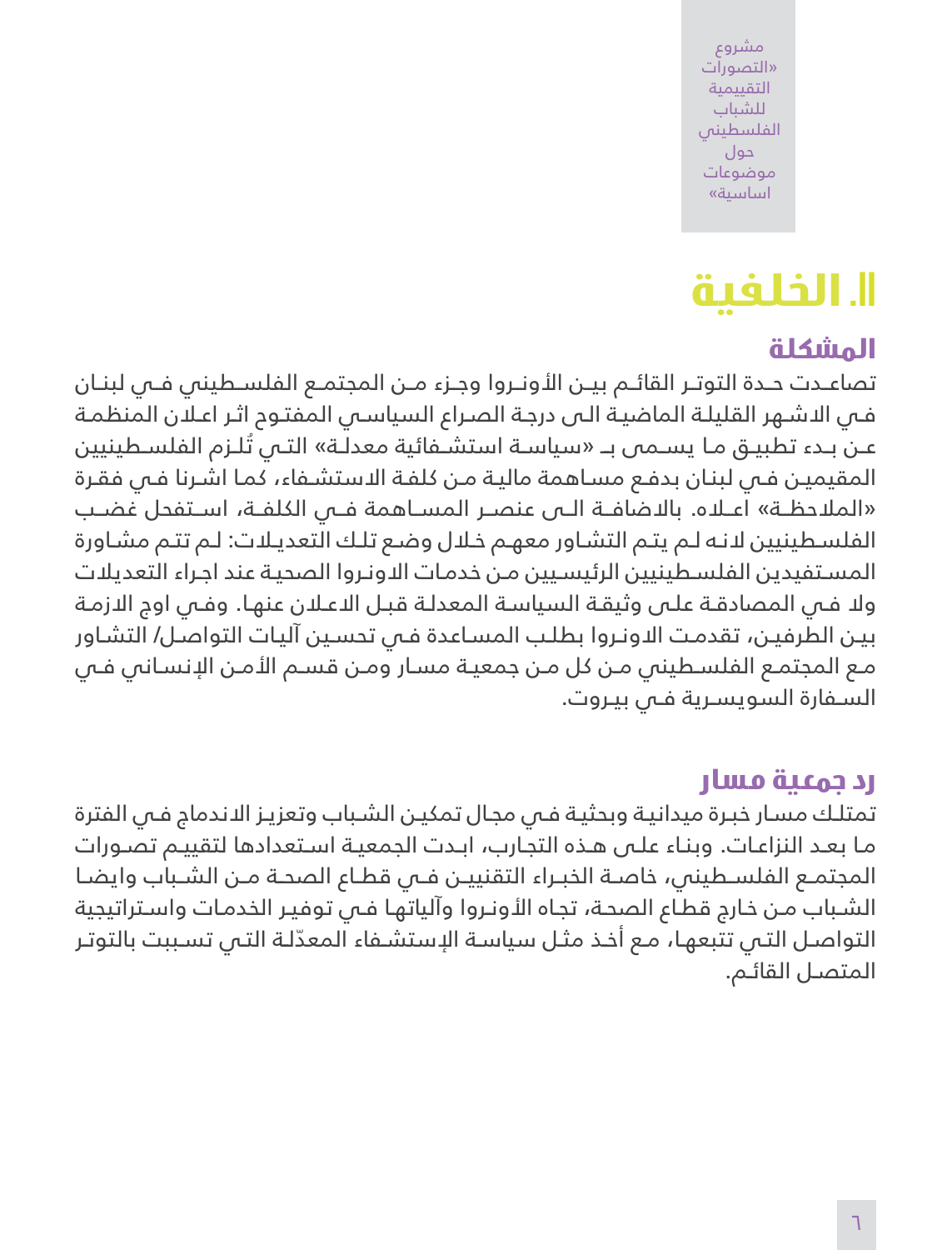# **I. مقدمة**

تهــدف السياســة الصحيــة العامــة للأونــروا الــى تقديــم الخدمــات الصحيــة الاساسـية للاجئين الفلسـطينيين المسـجلين بنـاءً علـى المبـادئ الاساسـية لمنظمـة الصحـة العالمية وطبقاً لمعايير الصحة العامـة المُتّبعـة عـادة فـي البلـد المضيـف، اي وزارة الصحـة العامـة. ً يركّـز برنامـج الصحـة فـي االونـروا أوال علـى تقديـم خدمـات الرعايـة الصحيـة االوليـة التـي تهـدف الـى حمايـة وتعزيـز صحـة الالجئين الفلسـطينيين واالسـتجابة الى حاجاتهـم الصحية الدساسـية. بالدضافــة الــى ذلـك، توفّــر لهــم الدونــروا الخدمـات الصحيــة الدستشــفائية 1 االساسـية بأسـعار مقبولـة مـن خـال التعاقـد مـع مستشـفيات محليـة.

فــي الاول مــن كانــون الثانــي ٢.١٦، ادخلــت الأونــروا بعــض التعديــلات علــي سياســة االستشــفاء تتعلــق بأهليــة الشــخص المشــمول بالتغطيــة، وطبيعــة التغطيــة والمستشــفيات المتعاقــد معهــا وســواها مــن التغييــرات. وقــد اثــارت تلــك التغييــرات، واخــرى ترتبــط بسياســة التعليــم مثــا، ردود فعــل وغضــب لــدى جــزء مــن المجتمــع الفلســطيني فــي لبنــان. فجــرى تكليــف جمعيــة مســار لتصميــم وتنفيــذ مشــروع «التصــورات التقييميــة للشــباب الفلسـطيني حــول موضوعـات اساسـية» خـلال الفتـرة بيـن نيسـان وحزيـران ٢.١٦، بحيـث ينحصـر باسـتخلاص تصـورات الشـباب تجـاه السياسـة ّ االستشـفائية المعدلـة والحالـة العامـة مـن التواصـل بيـن المجتمـع الفلسـطيني واالونـروا او مـع غيرهـا مـن المعنييـن االساسـيين. وعلـى هـذا االسـاس، اجريـت مجموعـات النقـاش البؤريــة مــع مجموعــات شــبابية فلســطينية (مــن خلفيــات صحيــة وغيــر صحيــة) فــي كل مــن بيــروت وصــور وطرابلــس والبقــاع وصيــدا، حيــث تمتلــك االونــروا مكاتــب تنفيذيــة. الهـدف مـن مجموعـات النقـاش البؤريـة هـو تقييـم تصـورات الشـباب الفلسـطيني فيمـا يتعلـق بسياسـة االونـروا االستشـفائية المعدلـة واسـتراتيجيات التواصـل، وتحليـل النتائـج وصياغــة توصيــات تقــدم الــى االونــروا للنظــر فيهــا.

<sup>1</sup> برنامج اإلستشفاء- األونروا، إقليم لبنان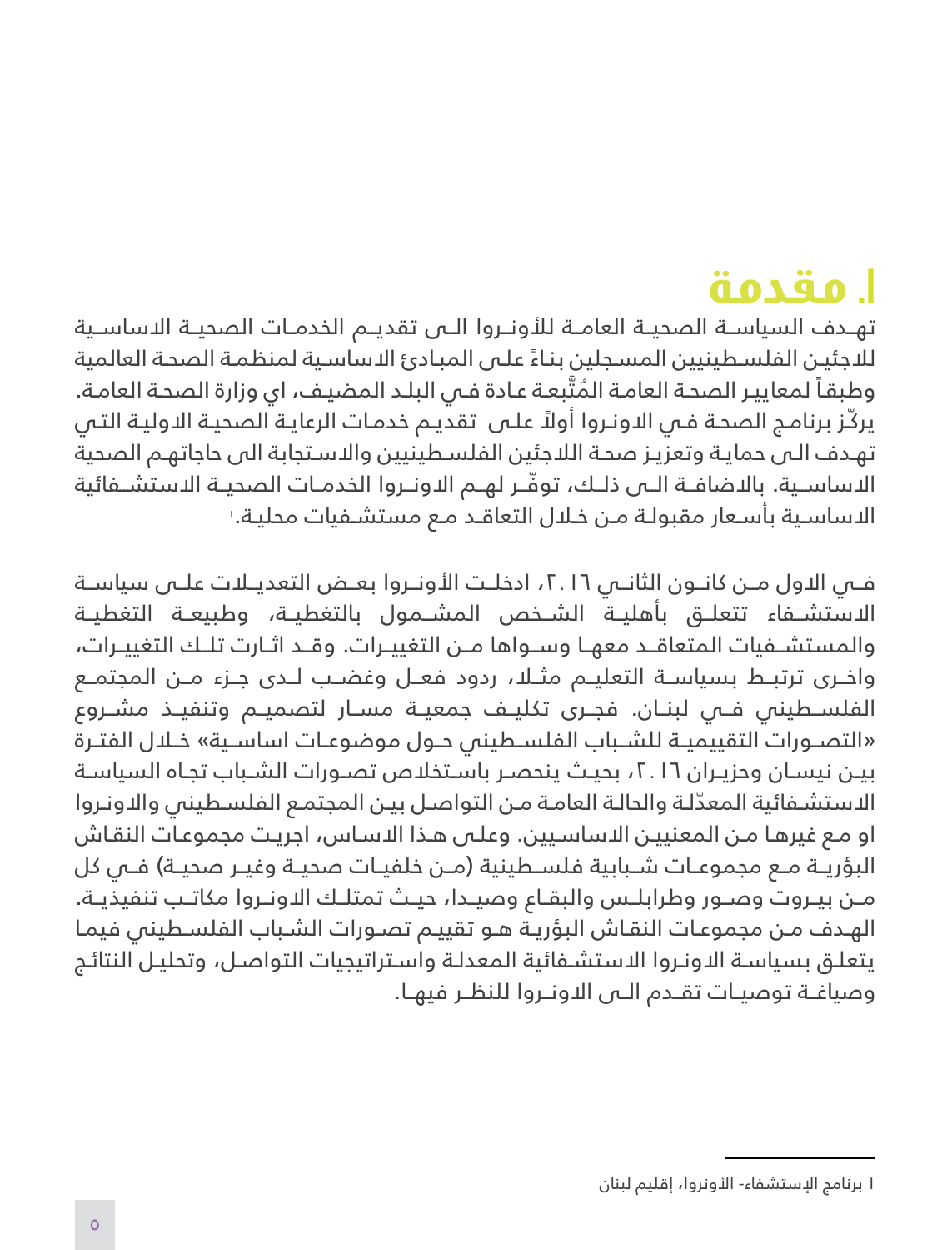مشروع »التصورات التقييمية للشباب الفلسطيني حول موضوعات اساسية«

# **مالحظة**

قبــل تعديــل سياســة االستشــفاء فــي االول مــن كانــون الثانــي ،2016 كانــت األونــروا تقـدّم ..١٪ تغطيـة لرعايـة المسـتوى الثانـص فـص جميـع المستشـفيات المتعاقـدة معهـا باسـتثناء األدويـة غيـر المدرجـة علـى الئحـة منظمـة الصحـة العالميـة واللـوازم االسـعافية المسـتخدمة فـي الجراحـة، حيـث تغطـي المنظمـة حوالـي %3. مـن كلفـة العمليـة الواحـدة تصـل كحـد اقصــى الــى ..ه دولارا اميركيـا. امـا فــى السياسـة المعدلـة فــى الاول مـن كانـون الثانــي ٢.١٦، فـان التغطيـة الصحيـة فـي المستشــفيات المتعاقــدة مـع الاونـروا تغيّرت لتصبـح علـى الشـكل التالـي: ٩٥٪ لمستشـفيات الهـلال الاحمر الفلسـطيني، و٨٥٪ للمستشــفيات الحكوميــة و%8. للمستشــفيات الخاصــة، باســتثناء األدويــة غيــر المدرجــة علــى الئحــة منظمــة الصحــة العالميــة واللــوازم االســعافية المســتخدمة فــي الجراحــة، حيـث تغطــي المنظمـة حوالــي . ٣. مـن كلفـة العمليـة الواحـدة تصـل كحـد اقصــي الـي 5.. دوالرا اميركيـا. امـا بالنسـبة لرعايـة المسـتوى الثالـث، فقـد تركـزت التعديـات بشـكل اساســي علــى التعرفــة اليوميــة، كمــا يلــي: ارتفعــت التغطيــة الــى %6. لتصــل الــى 416 دولارا ً فــي اليـوم حتــي ١٢ يومـا مـع تحديــد ســقف تكاليـف دخـول المستشــفي بــ ٥.. دول*ار،* والـص .1٪ مـن الرمـوز الجراحيـة الخاصـة بـوزارة الصحـة العامـة اللبنانيـة تبعـا للسـعر الموضـوع مـن قبـل االونـروا لدخـول المستشـفيات المتعاقـدة معهـا، بحيـث تصـل الـى سـقف الــ 5... دوالرا.

لكـن الاونـروا عـادت واصـدرت سياسـة استشــفاء منقّحـة فــي الاول مـن حزيـران \_7.11 تشـتمل علـى تعديـل فـي نسـب التغطيـة لرعايـة المسـتوى الثانـي، علـى الشـكل التالـي: %1.. لمستشــفيات الهــال االحمــر الفلســطيني و%9. للمشــافي اللبنانيــة الحكوميــة والخاصــة باســتثناء األدويــة غيــر المدرجــة علــى الئحــة منظمــة الصحــة العالميــة واللــوازم الاســعافية المســتخدمة فــي الجراحــة، حيــث تغطــي المنظمــة حوالــي .٣٪ مــن كلفــة العمليـة الواحـدة تصـل كحـد اقصــى الــى . . ه دولارا اميركيـا.

ان هــذا التقريــر ال يتنــاول موضوعــات تقنيــة او برنامــج التغطيــة للسياســة االستشــفائية بحـد ذاتـه، انمـا يكشـف نقاطـا ونتائـج تتعلـق بتصـورات المجتمـع الفلسـطيني فيمـا يخـص المكونـات العامـة لتلـك السياسـة، وذلـك قبـل صـدور سياسـة الإستشـفاء المنقّحـة فـي االول مـن حزيـران .2016 كمـا يلقـي الضـوء وبنفـس االهميـة علـى طبيعـة التواصـل بيـن ُ األونـروا والفلسـطينيين المقيميـن فـي لبنـان.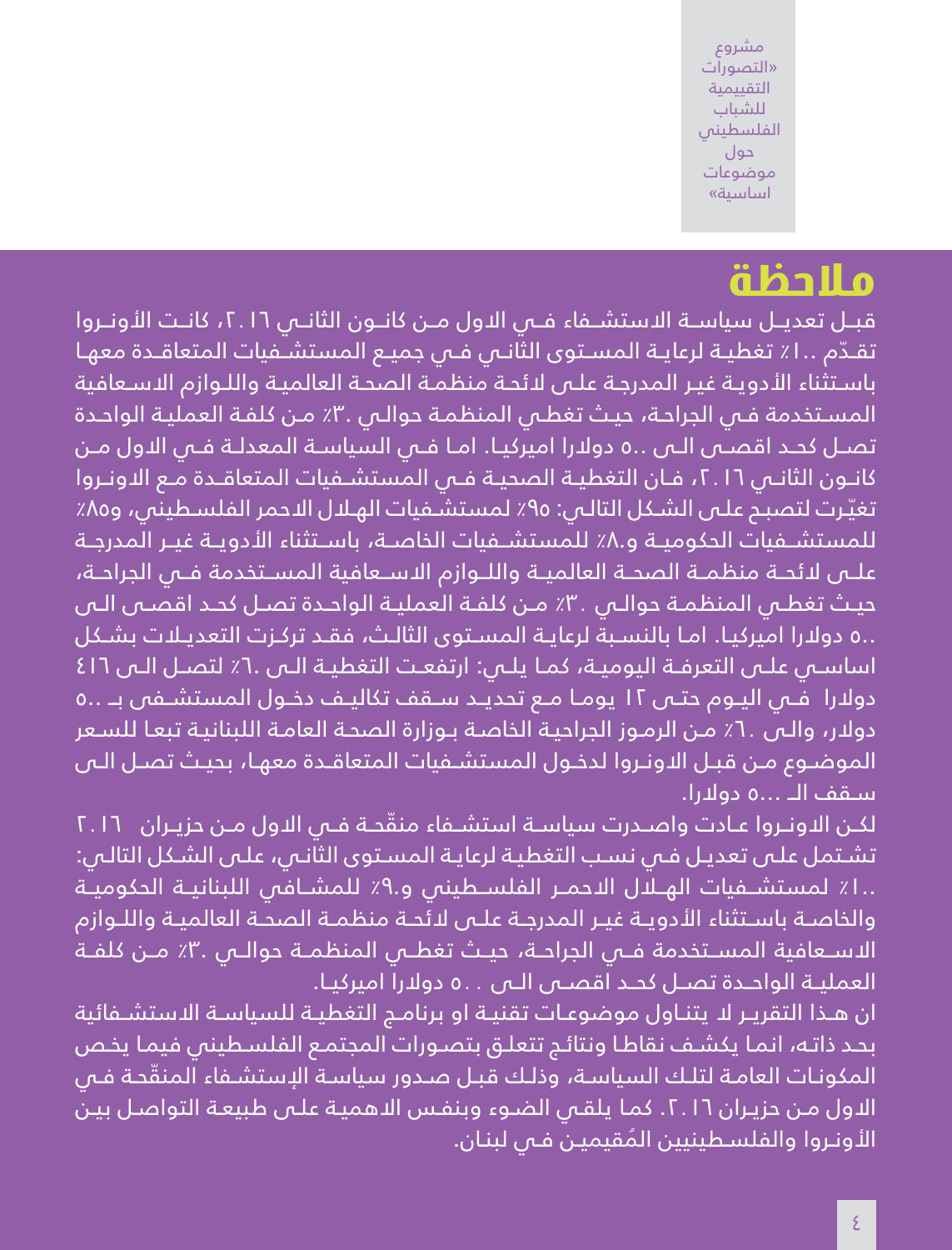#### **20 تحليل ٢٣ توصيات ٢٣** أ. تحسين التواصل مع االونروا عبر سلسلة من ّ القنوات والمنصات **24** ب. اعادة النظر في "السياسة االستشفائية المعدلة" **4 مالحظة 5 مقدمة 6 خلفية 8 منهجية**

**٢٦** ج. خاص بمعنيين آخرين

> **٢٧ خاتمة**

**٢٨ مالحق**

ملحق ا: دليل مجموعة النقاش البؤرية ملحق ٢: عرض باور بوينت تقديمي

# **فهرس المحتويات**

**11 ّ تحديات رئيسة/ معوقات**

> **12 ُ النتائج / المخرجات**

> > **12**

١( التصورات او المالحظات حول السياسة االستشفائية المعدلة **16**

٢( توصيات المشاركين لتحسين السياسة المذكورة

**18** ٣( التصورات او المالحظات حول استراتيجية التواصل واالتصال مع االونروا

**19**

٤) توصيات المشاركين لتحسين آليات وقنوات التواصل واالتصال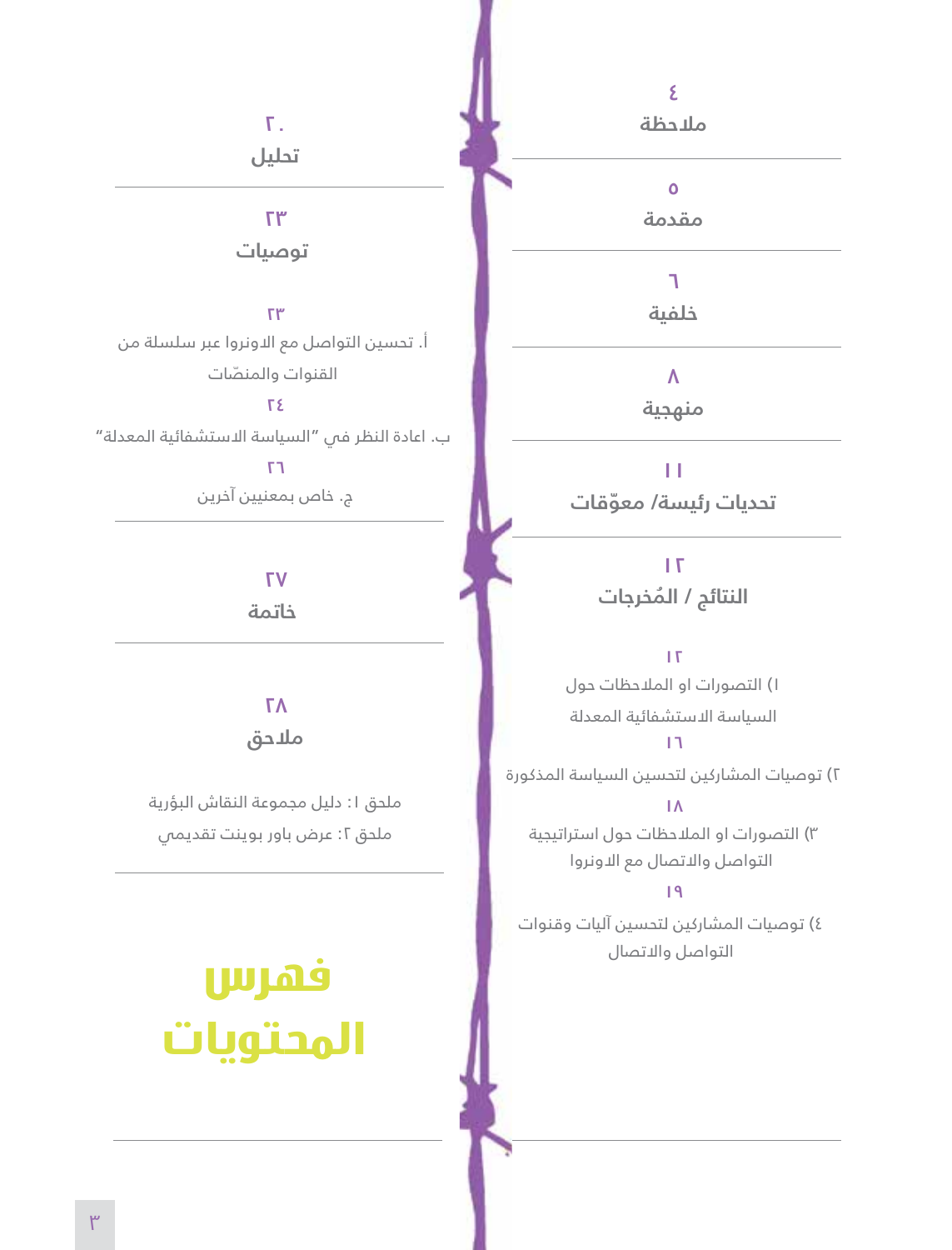

www.masarlb.org



Schweizerniche Eidgenossenschaft<br>Confederation suisse<br>Confederazione Svizzera<br>Confederazion svizze

Embany of Smitzerland in Lebanon

إن المعلومات والآراء الواردة فىي هذا الكتيّب لا تعكس بالضرورة الراي<br>الرسمى للمموّل.